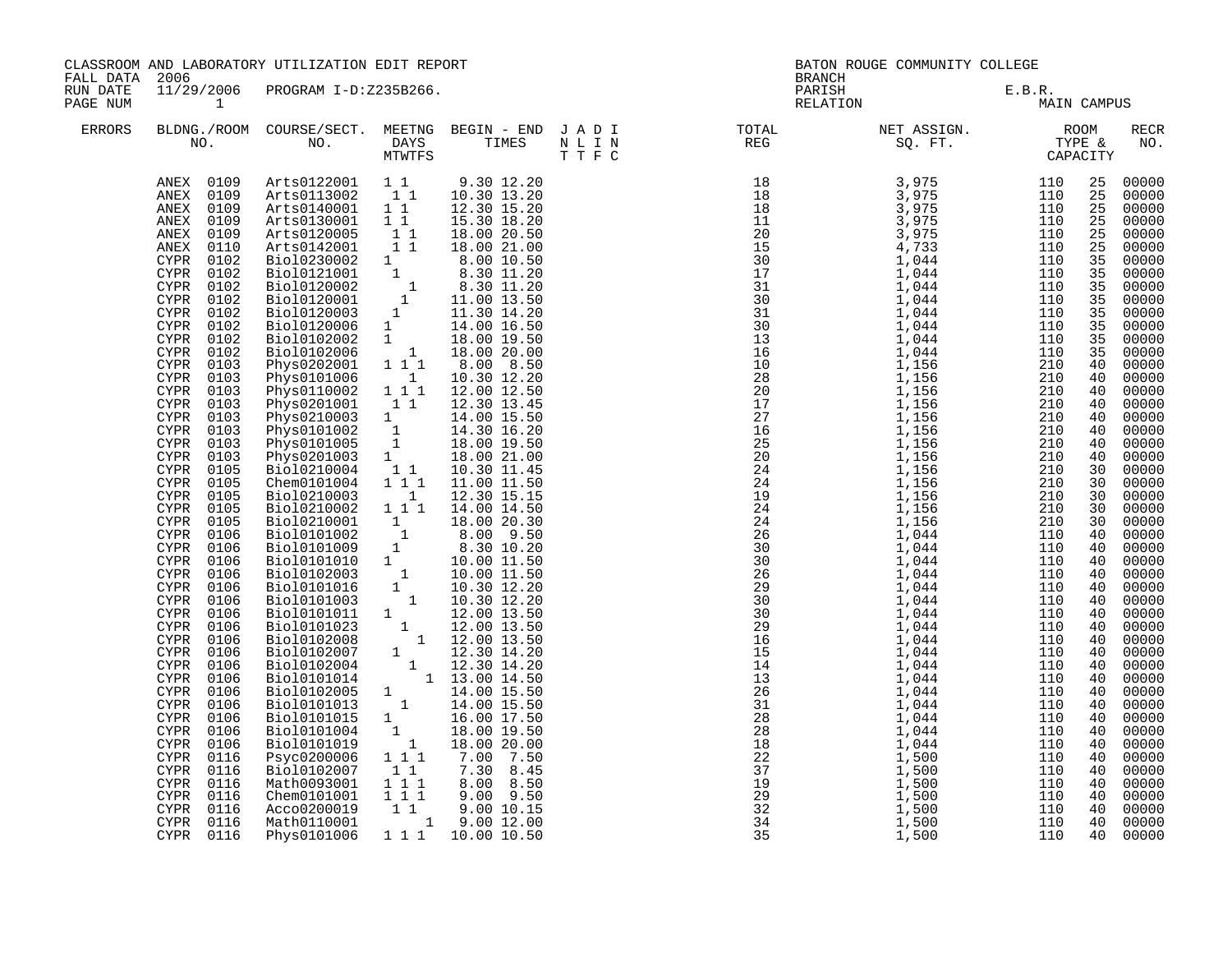| FALL DATA                                                                                               | 2006                                                                                                                                                                                                                                                                                                                                                                                                                                                                                                                                                                                                                                                                                                                                                                                                                                                                                                                                                 | CLASSROOM AND LABORATORY UTILIZATION EDIT REPORT                                                                                                                                                                                                                                                                                                                                                                                                                                                                                                                                                                                                                                                                                                                                                                                                                                                                                                                                     |                                                                                                                                                                                                                                                                                                                                                           |                                                                                                                                                                                                                                                                                                                                                                                                                                                                                                                                                                                                                                                           |  | BATON ROUGE COMMUNITY COLLEGE<br><b>BRANCH</b>                                                                                                                                                                                                                                                                                                                                                                                     |                       |                                                                                                                                                                                                                                                          |                                                                                                                                                                                                                                                                                                                                                                                                                                                                         |
|---------------------------------------------------------------------------------------------------------|------------------------------------------------------------------------------------------------------------------------------------------------------------------------------------------------------------------------------------------------------------------------------------------------------------------------------------------------------------------------------------------------------------------------------------------------------------------------------------------------------------------------------------------------------------------------------------------------------------------------------------------------------------------------------------------------------------------------------------------------------------------------------------------------------------------------------------------------------------------------------------------------------------------------------------------------------|--------------------------------------------------------------------------------------------------------------------------------------------------------------------------------------------------------------------------------------------------------------------------------------------------------------------------------------------------------------------------------------------------------------------------------------------------------------------------------------------------------------------------------------------------------------------------------------------------------------------------------------------------------------------------------------------------------------------------------------------------------------------------------------------------------------------------------------------------------------------------------------------------------------------------------------------------------------------------------------|-----------------------------------------------------------------------------------------------------------------------------------------------------------------------------------------------------------------------------------------------------------------------------------------------------------------------------------------------------------|-----------------------------------------------------------------------------------------------------------------------------------------------------------------------------------------------------------------------------------------------------------------------------------------------------------------------------------------------------------------------------------------------------------------------------------------------------------------------------------------------------------------------------------------------------------------------------------------------------------------------------------------------------------|--|------------------------------------------------------------------------------------------------------------------------------------------------------------------------------------------------------------------------------------------------------------------------------------------------------------------------------------------------------------------------------------------------------------------------------------|-----------------------|----------------------------------------------------------------------------------------------------------------------------------------------------------------------------------------------------------------------------------------------------------|-------------------------------------------------------------------------------------------------------------------------------------------------------------------------------------------------------------------------------------------------------------------------------------------------------------------------------------------------------------------------------------------------------------------------------------------------------------------------|
| RUN DATE<br>PAGE NUM                                                                                    | $\overline{a}$                                                                                                                                                                                                                                                                                                                                                                                                                                                                                                                                                                                                                                                                                                                                                                                                                                                                                                                                       | 11/29/2006 PROGRAM I-D:Z235B266.                                                                                                                                                                                                                                                                                                                                                                                                                                                                                                                                                                                                                                                                                                                                                                                                                                                                                                                                                     |                                                                                                                                                                                                                                                                                                                                                           |                                                                                                                                                                                                                                                                                                                                                                                                                                                                                                                                                                                                                                                           |  | PARISH<br>RELATION                                                                                                                                                                                                                                                                                                                                                                                                                 | E.B.R.<br>MAIN CAMPUS |                                                                                                                                                                                                                                                          |                                                                                                                                                                                                                                                                                                                                                                                                                                                                         |
| <b>ERRORS</b>                                                                                           |                                                                                                                                                                                                                                                                                                                                                                                                                                                                                                                                                                                                                                                                                                                                                                                                                                                                                                                                                      |                                                                                                                                                                                                                                                                                                                                                                                                                                                                                                                                                                                                                                                                                                                                                                                                                                                                                                                                                                                      |                                                                                                                                                                                                                                                                                                                                                           |                                                                                                                                                                                                                                                                                                                                                                                                                                                                                                                                                                                                                                                           |  | BLDNG./ROOM COURSE/SECT. MEETNG BEGIN – END JADI TOTAL TOTAL NET ASSIGN. ROOM ROOM NO. DAYS TIMES NLIN REG SQ.FT. TYPE &                                                                                                                                                                                                                                                                                                           |                       |                                                                                                                                                                                                                                                          | <b>RECR</b><br>NO.                                                                                                                                                                                                                                                                                                                                                                                                                                                      |
| 1<br>1<br>$\mathbf 1$<br>1<br>$\mathbf 1$<br>$\mathbf 1$<br>$\mathbf 1$<br>$\mathbf{1}$<br>$\mathbf{1}$ | CYPR 0116<br>CYPR 0116<br>CYPR 0116<br>CYPR<br>0116<br>CYPR 0116<br>CYPR<br>0116<br>0116<br>CYPR<br><b>CYPR</b><br>0116<br>0116<br>CYPR<br><b>CYPR</b><br>0116<br>0116<br>CYPR<br><b>CYPR</b><br>0116<br><b>CYPR</b><br>0116<br>CYPR<br>0120<br><b>CYPR</b><br>0120<br>0120<br>CYPR<br><b>CYPR</b><br>0120<br>CYPR 0120<br>CYPR<br>0120<br><b>CYPR</b><br>0120<br>CYPR<br>0120<br>0120<br><b>CYPR</b><br><b>CYPR</b><br>0120<br><b>CYPR</b><br>0120<br>CYPR<br>0120<br><b>CYPR</b><br>0120<br>CYPR<br>0120<br><b>CYPR</b><br>0120<br>0120<br>CYPR<br><b>CYPR</b><br>0120<br><b>CYPR</b><br>0125<br>0125<br><b>CYPR</b><br><b>CYPR</b><br>0125<br><b>CYPR</b><br>0125<br>0125<br><b>CYPR</b><br>CYPR<br>0125<br>0125<br><b>CYPR</b><br>0125<br>CYPR<br>0125<br><b>CYPR</b><br>0125<br>CYPR<br>CYPR<br>0125<br><b>CYPR</b><br>0129<br>CYPR<br>0129<br>0129<br>CYPR<br>CYPR 0129<br>CYPR<br>0129<br>CYPR 0129<br>0129<br>CYPR<br>CYPR 0129<br>CYPR 0129 | CYPR 0116 Biol0101014 11<br>Math0201002 1 1 1 12.00 12.50<br>Acco0200012<br>Psyc0202002<br>Econ0201008<br>Math0093009<br>Bio10101009<br>Phys0101004<br>Bio10101010<br>Bio10101018<br>Math0130003 111<br>Bio10101008<br>Bio10101020<br>Math0094021<br>Biol0101001 111<br>Bio10120002<br>Phys0101005<br>Bio10101003<br>Soci0200010<br>Math0130006<br>Busi0220004<br>Math0110005<br>Engl0091020<br>Psyc0201013<br>Envi0201001<br>Chem0102006<br>Busi0110025 111<br>Math0202002 1 1<br>Acco0211001<br>Soci0200018<br>Bio10220003<br>Bio10120006<br>Chem0130002<br>Bio10101022<br>Biol0130001 1<br>Math0111011 11<br>Chem0220001<br>Biol0230004 1 13.00 15.50<br>Biol0130002 1 13.30 16.20<br>Chem02220001 1 14.00 16.50<br>Bio10230003<br>Biol0130003 1<br>Chem0101003 1<br>Chem0101009 1<br>Biol0101001 1<br>Chem0130001 1 10.00 11.50<br>Chem0101004 1 10.30 12.20<br>Chem0101005 1 12.00 13.50<br>Chem0102002 1 13.00 13.50<br>Chem0102002 1 13.00 14.50<br>Chem0102003 1 14.30 16.20 | 11<br>1 1 1<br>$1 1 1$<br>11<br>$1 1 1$<br>$1\quad1$<br>$\frac{1}{2}$<br>$\begin{smallmatrix}1\1\end{smallmatrix}$<br>11<br>1 1 1<br>$1 1 1$<br>$1\quad1$<br>1 1 1<br>11<br>1 1 1<br>1 1 1<br>11<br>$1^{\circ}1^{\circ}1$<br>1 1 1<br>$\mathbf{1}$<br>1<br>$\begin{array}{cccc}\n1 & 1 \\ 1 & 1 & 1\n\end{array}$<br>1 1 1<br>$1\quad1$<br>$1\quad1$<br>1 | 10.30 11.45<br>12.00 13.15<br>$1 \quad 1 \quad 13.00 \quad 15.50$<br>1 1 13.30 14.45<br>14.00 14.50<br>15.00 15.50<br>15.00 16.15<br>16.00 16.50<br>16.30 17.45<br>17.00 17.50<br>18.00 21.00<br>18.00 21.00<br>18.00 21.00<br>7.00 7.50<br>7.30 8.45<br>8.00 8.50<br>$9.00$ $9.50$<br>9.00 10.15<br>10.00 10.50<br>10.30 11.45<br>11.00 11.50<br>12.00 12.50<br>12.00 14.30<br>13.00 13.50<br>14.00 14.50<br>16.00 16.50<br>16.30 17.45<br>18.00 20.50<br>18.00 21.00<br>18.00 21.00<br>8.00 8.50<br>$9.00$ $9.50$<br>$9.00\ 10.15$<br>10.00 12.50<br>10.30 11.45<br>12.00 13.15<br>18.00 20.50<br>18.00 21.00<br>8.00 9.50<br>8.30 10.20<br>10.00 11.50 |  | $\begin{array}{cccc} \textbf{51} & \textbf{1} & \textbf{1} & \textbf{1} & \textbf{1} & \textbf{1} & \textbf{1} & \textbf{1} & \textbf{1} & \textbf{1} & \textbf{1} & \textbf{1} & \textbf{1} & \textbf{1} & \textbf{1} & \textbf{1} & \textbf{1} & \textbf{1} & \textbf{1} & \textbf{1} & \textbf{1} & \textbf{1} & \textbf{1} & \textbf{1} & \textbf{1} & \textbf{1} & \textbf{1} & \textbf{1} & \textbf{1} & \textbf{1} & \text$ |                       | 40<br>40<br>40<br>40<br>40<br>40<br>40<br>40<br>40<br>40<br>40<br>40<br>40<br>40<br>40<br>40<br>40<br>40<br>40<br>40<br>40<br>40<br>40<br>40<br>40<br>40<br>40<br>40<br>40<br>40<br>40<br>40<br>40<br>40<br>40<br>40<br>40<br>40<br>40<br>40<br>40<br>40 | 00000<br>00000<br>00000<br>00000<br>00000<br>00000<br>00000<br>00000<br>00000<br>00000<br>00000<br>00000<br>00000<br>00000<br>00000<br>00000<br>00000<br>00000<br>00000<br>00000<br>00000<br>00000<br>00000<br>00000<br>00000<br>00000<br>00000<br>00000<br>00000<br>00000<br>00000<br>00000<br>00000<br>00000<br>00000<br>00000<br>00000<br>00000<br>00000<br>00000<br>00000<br>00000<br>00000<br>00000<br>00000<br>00000<br>00000<br>00000<br>00000<br>00000<br>00000 |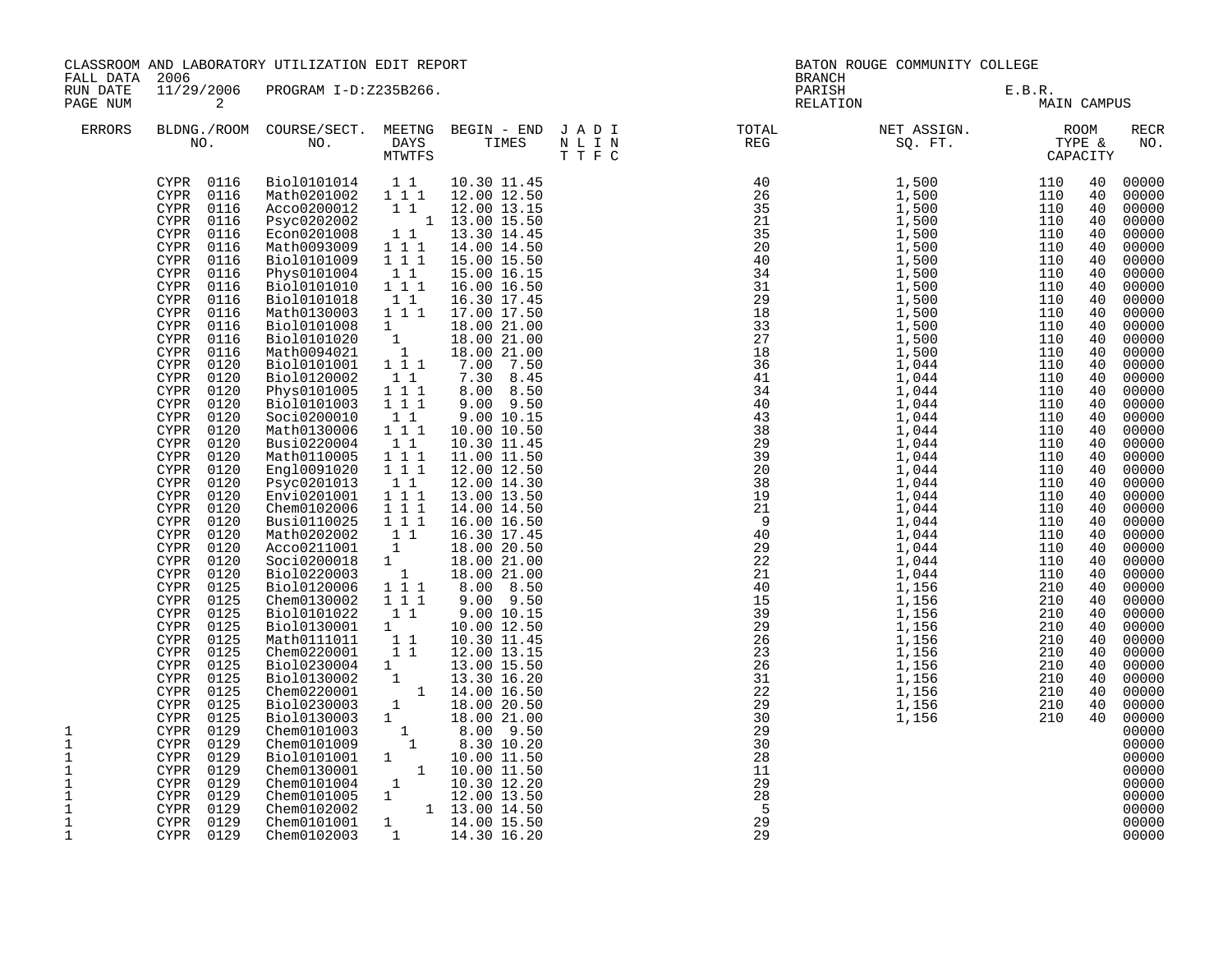| FALL DATA                    | 2006                                                                                                                                                                                                                                                                                                                                                                                                                                                                                                                                                                                                                                                                                                                                                                                                                                                                                                                                                                                                                                                                                                                                                | CLASSROOM AND LABORATORY UTILIZATION EDIT REPORT                                                                                                                                                                                                                                                                                                                                                                                                                                                                                                                                                                                                                                                                                                                                            |                                                                                                                                                                                                                                                                                                                                                                                                                                                                                                                                                                                                             |                                                                                                                                                                                                                                                                                                                                                                                                                                                                                                                                                                                                                                                                                                                                                                                      |                          |                                                                                                                                                                                                                                                                                                                                                                                       | BATON ROUGE COMMUNITY COLLEGE<br><b>BRANCH</b>                                                                                                                                                                                                                                                                                                                |                                                                                                                                                                                                                                                                                                                                |                                                                                                                                                                                                                                                                                        |                                                                                                                                                                                                                                                                                                                                                                                                                                                                         |
|------------------------------|-----------------------------------------------------------------------------------------------------------------------------------------------------------------------------------------------------------------------------------------------------------------------------------------------------------------------------------------------------------------------------------------------------------------------------------------------------------------------------------------------------------------------------------------------------------------------------------------------------------------------------------------------------------------------------------------------------------------------------------------------------------------------------------------------------------------------------------------------------------------------------------------------------------------------------------------------------------------------------------------------------------------------------------------------------------------------------------------------------------------------------------------------------|---------------------------------------------------------------------------------------------------------------------------------------------------------------------------------------------------------------------------------------------------------------------------------------------------------------------------------------------------------------------------------------------------------------------------------------------------------------------------------------------------------------------------------------------------------------------------------------------------------------------------------------------------------------------------------------------------------------------------------------------------------------------------------------------|-------------------------------------------------------------------------------------------------------------------------------------------------------------------------------------------------------------------------------------------------------------------------------------------------------------------------------------------------------------------------------------------------------------------------------------------------------------------------------------------------------------------------------------------------------------------------------------------------------------|--------------------------------------------------------------------------------------------------------------------------------------------------------------------------------------------------------------------------------------------------------------------------------------------------------------------------------------------------------------------------------------------------------------------------------------------------------------------------------------------------------------------------------------------------------------------------------------------------------------------------------------------------------------------------------------------------------------------------------------------------------------------------------------|--------------------------|---------------------------------------------------------------------------------------------------------------------------------------------------------------------------------------------------------------------------------------------------------------------------------------------------------------------------------------------------------------------------------------|---------------------------------------------------------------------------------------------------------------------------------------------------------------------------------------------------------------------------------------------------------------------------------------------------------------------------------------------------------------|--------------------------------------------------------------------------------------------------------------------------------------------------------------------------------------------------------------------------------------------------------------------------------------------------------------------------------|----------------------------------------------------------------------------------------------------------------------------------------------------------------------------------------------------------------------------------------------------------------------------------------|-------------------------------------------------------------------------------------------------------------------------------------------------------------------------------------------------------------------------------------------------------------------------------------------------------------------------------------------------------------------------------------------------------------------------------------------------------------------------|
| RUN DATE<br>PAGE NUM         | 11/29/2006<br>3                                                                                                                                                                                                                                                                                                                                                                                                                                                                                                                                                                                                                                                                                                                                                                                                                                                                                                                                                                                                                                                                                                                                     | PROGRAM I-D:Z235B266.                                                                                                                                                                                                                                                                                                                                                                                                                                                                                                                                                                                                                                                                                                                                                                       |                                                                                                                                                                                                                                                                                                                                                                                                                                                                                                                                                                                                             |                                                                                                                                                                                                                                                                                                                                                                                                                                                                                                                                                                                                                                                                                                                                                                                      |                          |                                                                                                                                                                                                                                                                                                                                                                                       | PARISH<br>RELATION                                                                                                                                                                                                                                                                                                                                            | E.B.R.<br>MAIN CAMPUS                                                                                                                                                                                                                                                                                                          |                                                                                                                                                                                                                                                                                        |                                                                                                                                                                                                                                                                                                                                                                                                                                                                         |
| ERRORS                       |                                                                                                                                                                                                                                                                                                                                                                                                                                                                                                                                                                                                                                                                                                                                                                                                                                                                                                                                                                                                                                                                                                                                                     | BLDNG./ROOM COURSE/SECT. MEETNG BEGIN – END J A D I TOTAL TOTAL NO. DAYS TIMES N L I N REG REG MULL N                                                                                                                                                                                                                                                                                                                                                                                                                                                                                                                                                                                                                                                                                       | MTWTFS                                                                                                                                                                                                                                                                                                                                                                                                                                                                                                                                                                                                      |                                                                                                                                                                                                                                                                                                                                                                                                                                                                                                                                                                                                                                                                                                                                                                                      | TTFC                     |                                                                                                                                                                                                                                                                                                                                                                                       |                                                                                                                                                                                                                                                                                                                                                               |                                                                                                                                                                                                                                                                                                                                |                                                                                                                                                                                                                                                                                        | RECR<br>NO.                                                                                                                                                                                                                                                                                                                                                                                                                                                             |
| 1<br>$1\,$<br>$1\,$<br>$1\,$ | CYPR 0129<br>0129<br>CYPR<br>CYPR 0129<br><b>CYPR</b><br>0129<br>0131<br>CYPR<br>0131<br><b>CYPR</b><br>0131<br>CYPR<br><b>CYPR</b><br>0131<br>0131<br><b>CYPR</b><br><b>CYPR</b><br>0131<br><b>CYPR</b><br>0131<br><b>CYPR</b><br>0131<br>0201<br><b>CYPR</b><br><b>CYPR</b><br>0201<br><b>CYPR</b><br>0201<br><b>CYPR</b><br>0201<br>0201<br><b>CYPR</b><br><b>CYPR</b><br>0201<br><b>CYPR</b><br>0201<br><b>CYPR</b><br>0201<br>0201<br><b>CYPR</b><br><b>CYPR</b><br>0201<br>0201<br><b>CYPR</b><br><b>CYPR</b><br>0201<br>0201<br><b>CYPR</b><br><b>CYPR</b><br>0205<br>0205<br><b>CYPR</b><br><b>CYPR</b><br>0205<br>0205<br><b>CYPR</b><br><b>CYPR</b><br>0205<br>0205<br><b>CYPR</b><br>0205<br>CYPR<br>0205<br><b>CYPR</b><br><b>CYPR</b><br>0205<br><b>CYPR</b><br>0206<br><b>CYPR</b><br>0206<br>0206<br><b>CYPR</b><br>0206<br>CYPR<br>0206<br><b>CYPR</b><br>0206<br><b>CYPR</b><br><b>CYPR</b><br>0206<br>0206<br><b>CYPR</b><br>0206<br><b>CYPR</b><br>0208<br><b>CYPR</b><br><b>CYPR</b><br>0208<br>0208<br><b>CYPR</b><br><b>CYPR</b><br>0208<br>0208<br><b>CYPR</b><br>0208<br><b>CYPR</b><br>0208<br><b>CYPR</b><br>0208<br>CYPR | Chem0104001 1<br>Chem0101008<br>Chem0102006<br>Chem0101006<br>Bio10231005<br>Bio10230007<br>Bio10231003<br>Bio10230006<br>Bio10230001<br>Bio10231002<br>Bio10231001<br>Bio10230008<br>Comp0101032<br>Coll0101015<br>Comp0101004<br>Comp0121001<br>Engl0201002<br>Comp0101021<br>Comp0101006<br>Engl0102038<br>Comp0101016<br>Libr0101017<br>Engl0101020<br>Comp0190002<br>Comp0101026<br>Engl0101003<br>Arts0102001<br>Engl0101004<br>Psyc0205002<br>Comp0101005<br>Comp0101033<br>Comp0101008<br>Comp0101029<br>Acco0220001<br>Comp0121002<br>Engl0102003<br>Engl0101035<br>Comp0101015<br>Comp0190006<br>Comp0101019<br>Comp0150002<br>Engl0102009<br>Comp0101010<br>Comp0190003<br>Comp0101011<br>Comp0101013<br>Comp0101028<br>Read0091018<br>Comp0101014<br>Comp0100003<br>Comp0100004 | $\overline{1}$<br>$\begin{smallmatrix}1&&\\&1\\1&&\end{smallmatrix}$<br>1<br>$\overline{1}$<br>$\mathbf{1}$<br>$\overline{1}$<br>1<br>1<br>1<br>$1 1 1$<br>1 1<br>$1 1 1$<br>$1 1 1$<br>1 1<br>111<br>111<br>11<br>$1\quad1$<br>11<br>11<br>$\mathbf{1}$<br>$\begin{smallmatrix}&&1\\&&1\\1&1&1\end{smallmatrix}$<br>$1\quad1$<br>1 1 1<br>1 1<br>1 1 1<br>$1 \quad 1 \quad 1$<br>11<br>$1 1 1$<br>$\overline{\phantom{0}}$<br>$1\quad1$<br>1 1 1<br>$\sim$ 1<br>1 1 1<br>$1\quad1$<br>$1 1 1$<br>1 1<br>1 1 1<br>$1 \quad \blacksquare$<br>$1 1 1$<br>1 1 1<br>$1\quad1$<br>1 1 1<br>11<br>11<br>$1\quad1$ | 16.00 17.50<br>18.00 20.00<br>18.00 20.50<br>18.30 20.20<br>7.00 9.50<br>8.30 11.20<br>11.00 13.50<br>11.30 14.20<br>14.00 16.50<br>14.30 17.20<br>18.00 20.50<br>18.00 20.50<br>8.00 8.50<br>8.30 9.45<br>$9.00$ $9.50$<br>10.00 10.50<br>10.30 11.45<br>11.00 11.50<br>12.00 12.50<br>12.00 13.15<br>13.30 14.45<br>15.00 15.50<br>16.30 17.45<br>18.00 20.50<br>18.00 20.50<br>$9.00$ $9.50$<br>9.00 10.15<br>10.00 10.50<br>10.30 11.45<br>11.00 11.50<br>13.00 13.50<br>13.30 16.10<br>14.00 14.50<br>18.00 20.30<br>8.00 9.15<br>$9.00$ $9.50$<br>9.00 12.00<br>10.00 10.50<br>10.30 11.45<br>11.00 11.50<br>12.00 13.15<br>15.00 15.50<br>18.00 20.50<br>8.00 8.50<br>$9.00$ $9.50$<br>9.00 10.15<br>1 9.00 12.00<br>10.00 10.50<br>10.30 11.45<br>11.00 11.50<br>11.00 11.50 | $\overline{\phantom{0}}$ | 18<br>19<br>16<br>14<br>30<br>$\frac{29}{31}$<br>$\frac{29}{21}$<br>$\frac{21}{23}$<br>$\frac{23}{26}$<br>$\frac{26}{23}$<br>32<br>26<br>19<br>$\frac{1}{24}$<br>25<br>25<br>27<br>25<br>21<br>24<br>25<br>24<br>25<br>20<br>25<br>22<br>25<br>25<br>26<br>23<br>19<br>$\overline{1}$<br>24<br>23<br>24<br>24<br>25<br>17<br>22<br>24<br>23<br>25<br>27<br>23<br>19<br>25<br>17<br>18 | $1,044$ $110$<br>1,044<br>1,044<br>1,044<br>1,044<br>1,044<br>1,044<br>1,044<br>630<br>630<br>630<br>630<br>630<br>630<br>630<br>630<br>630<br>630<br>630<br>630<br>630<br>630<br>630<br>630<br>630<br>630<br>630<br>630<br>630<br>630<br>630<br>630<br>630<br>630<br>630<br>630<br>630<br>630<br>630<br>630<br>630<br>630<br>630<br>630<br>630<br>630<br>630 | 110<br>110<br>110<br>110<br>110<br>110<br>110<br>210<br>210<br>210<br>210<br>210<br>210<br>210<br>210<br>210<br>210<br>210<br>210<br>210<br>210<br>210<br>210<br>210<br>210<br>210<br>210<br>210<br>210<br>210<br>210<br>210<br>210<br>210<br>210<br>210<br>210<br>210<br>210<br>210<br>210<br>210<br>210<br>210<br>210<br>210 | 35<br>35<br>35<br>35<br>35<br>35<br>35<br>35<br>35<br>35<br>35<br>35<br>35<br>35<br>35<br>35<br>35<br>35<br>35<br>35<br>35<br>30<br>30<br>30<br>30<br>30<br>30<br>30<br>30<br>30<br>30<br>30<br>30<br>30<br>30<br>30<br>30<br>30<br>30<br>30<br>30<br>30<br>30<br>30<br>30<br>30<br>30 | 00000<br>00000<br>00000<br>00000<br>00000<br>00000<br>00000<br>00000<br>00000<br>00000<br>00000<br>00000<br>00000<br>00000<br>00000<br>00000<br>00000<br>00000<br>00000<br>00000<br>00000<br>00000<br>00000<br>00000<br>00000<br>00000<br>00000<br>00000<br>00000<br>00000<br>00000<br>00000<br>00000<br>00000<br>00000<br>00000<br>00000<br>00000<br>00000<br>00000<br>00000<br>00000<br>00000<br>00000<br>00000<br>00000<br>00000<br>00000<br>00000<br>00000<br>00000 |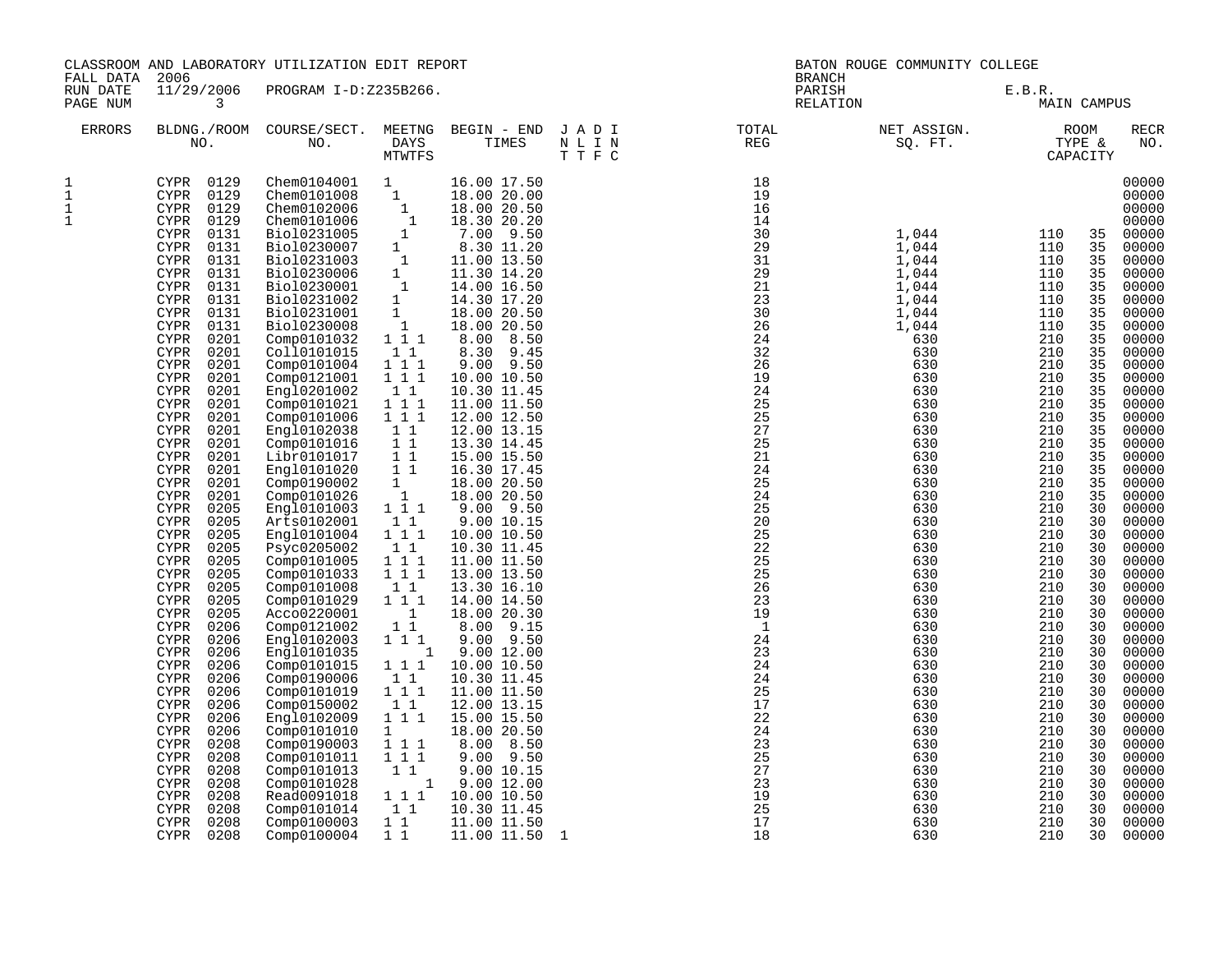|                      | CLASSROOM AND LABORATORY UTILIZATION EDIT REPORT<br>2006<br>FALL DATA<br>11/29/2006 PROGRAM I-D:Z235B266.                                                                                                                                                                                                                                                                                                                                                                                                                                                                                                                                                                                                                                                                                                                                                                                                                                                                                                                                                                                                 |                                                                                                                                                                                                                                                                                                                                                                                                                                                                                                                                                                                                                                                                                                                                                                   |                                                                                                                                                                                                                                                                                                                                                                                                                                                                                                                  |                                                                                                                                                                                                                                                                                                                                                                                                                                                                                                                                                                                                                                                                                                                                                                       | BATON ROUGE COMMUNITY COLLEGE<br><b>BRANCH</b>                                                        |                    |                                                                                                                                                                                                                                                                                                                                                                                                  |                                                                                                                                                                                                                                                                                                          |                                                                                                                                                                                                                                                                                                                                                                                                                                                                |
|----------------------|-----------------------------------------------------------------------------------------------------------------------------------------------------------------------------------------------------------------------------------------------------------------------------------------------------------------------------------------------------------------------------------------------------------------------------------------------------------------------------------------------------------------------------------------------------------------------------------------------------------------------------------------------------------------------------------------------------------------------------------------------------------------------------------------------------------------------------------------------------------------------------------------------------------------------------------------------------------------------------------------------------------------------------------------------------------------------------------------------------------|-------------------------------------------------------------------------------------------------------------------------------------------------------------------------------------------------------------------------------------------------------------------------------------------------------------------------------------------------------------------------------------------------------------------------------------------------------------------------------------------------------------------------------------------------------------------------------------------------------------------------------------------------------------------------------------------------------------------------------------------------------------------|------------------------------------------------------------------------------------------------------------------------------------------------------------------------------------------------------------------------------------------------------------------------------------------------------------------------------------------------------------------------------------------------------------------------------------------------------------------------------------------------------------------|-----------------------------------------------------------------------------------------------------------------------------------------------------------------------------------------------------------------------------------------------------------------------------------------------------------------------------------------------------------------------------------------------------------------------------------------------------------------------------------------------------------------------------------------------------------------------------------------------------------------------------------------------------------------------------------------------------------------------------------------------------------------------|-------------------------------------------------------------------------------------------------------|--------------------|--------------------------------------------------------------------------------------------------------------------------------------------------------------------------------------------------------------------------------------------------------------------------------------------------------------------------------------------------------------------------------------------------|----------------------------------------------------------------------------------------------------------------------------------------------------------------------------------------------------------------------------------------------------------------------------------------------------------|----------------------------------------------------------------------------------------------------------------------------------------------------------------------------------------------------------------------------------------------------------------------------------------------------------------------------------------------------------------------------------------------------------------------------------------------------------------|
| RUN DATE<br>PAGE NUM | 4                                                                                                                                                                                                                                                                                                                                                                                                                                                                                                                                                                                                                                                                                                                                                                                                                                                                                                                                                                                                                                                                                                         |                                                                                                                                                                                                                                                                                                                                                                                                                                                                                                                                                                                                                                                                                                                                                                   |                                                                                                                                                                                                                                                                                                                                                                                                                                                                                                                  |                                                                                                                                                                                                                                                                                                                                                                                                                                                                                                                                                                                                                                                                                                                                                                       |                                                                                                       | PARISH<br>RELATION | E.B.R.<br>MAIN CAMPUS                                                                                                                                                                                                                                                                                                                                                                            |                                                                                                                                                                                                                                                                                                          |                                                                                                                                                                                                                                                                                                                                                                                                                                                                |
| ERRORS               |                                                                                                                                                                                                                                                                                                                                                                                                                                                                                                                                                                                                                                                                                                                                                                                                                                                                                                                                                                                                                                                                                                           |                                                                                                                                                                                                                                                                                                                                                                                                                                                                                                                                                                                                                                                                                                                                                                   | MTWTFS                                                                                                                                                                                                                                                                                                                                                                                                                                                                                                           |                                                                                                                                                                                                                                                                                                                                                                                                                                                                                                                                                                                                                                                                                                                                                                       | BLDNG./ROOM COURSE/SECT. MEETNG BEGIN – END JADI TOTAL TOTAL NO. DAYS TIMES NLIN REG REG TTFC<br>TTFC |                    |                                                                                                                                                                                                                                                                                                                                                                                                  |                                                                                                                                                                                                                                                                                                          | RECR<br>NO.                                                                                                                                                                                                                                                                                                                                                                                                                                                    |
|                      | CYPR 0208<br>0208<br>CYPR<br>0208<br><b>CYPR</b><br>0208<br><b>CYPR</b><br>0208<br><b>CYPR</b><br>0210<br><b>CYPR</b><br>0210<br><b>CYPR</b><br><b>CYPR</b><br>0210<br><b>CYPR</b><br>0210<br>0210<br><b>CYPR</b><br><b>CYPR</b><br>0210<br>0210<br><b>CYPR</b><br><b>CYPR</b><br>0210<br>0210<br>CYPR<br><b>CYPR</b><br>0210<br>0210<br><b>CYPR</b><br>CYPR<br>0210<br>0215<br><b>CYPR</b><br>0215<br>CYPR<br>0215<br><b>CYPR</b><br>0215<br>CYPR<br>0215<br><b>CYPR</b><br>0215<br><b>CYPR</b><br>0215<br><b>CYPR</b><br>0215<br>CYPR<br>0215<br><b>CYPR</b><br><b>CYPR</b><br>0215<br><b>CYPR</b><br>0215<br>0215<br><b>CYPR</b><br><b>CYPR</b><br>0215<br>0215<br><b>CYPR</b><br>0215<br>CYPR<br>0215<br><b>CYPR</b><br><b>CYPR</b><br>0215<br>0215<br><b>CYPR</b><br>0219<br>CYPR<br>0219<br><b>CYPR</b><br>0219<br><b>CYPR</b><br>0219<br><b>CYPR</b><br>0219<br><b>CYPR</b><br>0219<br><b>CYPR</b><br>0219<br><b>CYPR</b><br>0219<br><b>CYPR</b><br>0219<br>CYPR<br>0219<br><b>CYPR</b><br>0219<br><b>CYPR</b><br><b>CYPR</b><br>0221<br>0221<br><b>CYPR</b><br><b>CYPR</b><br>0221<br><b>CYPR</b> | Comp0190004 1 1 1<br>Comp0190008<br>Comp0100008<br>Comp0190005<br>Comp0101034<br>Comp0101012<br>Comp0101003<br>Comp0101027<br>Spee0120010<br>Comp0192001<br>Comp0101020<br>Comp0101007<br>Engl0101036<br>Comp0101009<br>Comp0101018<br>Comp0101025<br>Comp0101017<br>Bio10101012<br>Bio10101033<br>Bio10101034<br>Read0091025<br>Math0202003<br>Bio10102002<br>Chem0101007<br>Bio10101005<br>Busi0110021<br>Chem0102003<br>Bio10102005<br>Bio10102009<br>Bio10120001<br>Bio10102010<br>Bio10120005<br>Bio10101011<br>Bio10102011<br>Real0202002<br>Math0130004<br>Econ0201001<br>Spee0210012<br>Hist0101020<br>Math0094026<br>Math0092003<br>Math0093006<br>Bio10101006<br>Bio10120007<br>Math0092041<br>Acco0212001<br>Read0091027<br>Math0092030<br>Spee0120002 | $1\quad1$<br>11<br>1<br>$1\;\;1$<br>11<br>1 1 1<br>1 1 1<br>$1\quad1$<br>111<br>$\begin{smallmatrix}1&1\\1&1&1\end{smallmatrix}$<br>11<br>$1 1 1$<br>11<br>$\mathbf{1}$<br>$\begin{array}{ccc} & 1 \\ 1 & 1 \end{array}$<br>$1\ 1\ 1$<br>$1 1 1$<br>1 1<br>1 1 1<br>11<br>$1 1 1$<br>1 1 1<br>$1\quad1$<br>111<br>11<br>1 1 1<br>11<br>11<br>$1\hspace{0.1cm} 1\hspace{0.1cm} 1$<br>$\overline{1}$<br>11<br>11<br>1 1 1<br>$1\quad1$<br>$1 1 1$<br>11<br>111<br>111<br>1 1<br>11<br>1<br>1 1 1<br>1 1 1<br>1 1 1 | 12.00 12.50<br>12.00 13.15<br>17.00 17.50<br>18.00 20.50<br>18.00 21.00<br>7.30 8.45<br>8.00 8.50<br>$9.00$ $9.50$<br>10.30 11.45<br>11.00 11.50<br>12.00 13.15<br>13.00 13.50<br>13.30 16.00<br>15.00 16.40<br>16.30 17.45<br>18.00 20.50<br>18.00 20.50<br>7.30 8.45<br>$8.00$ $8.50$<br>$9.00$ $9.50$<br>9.00 10.15<br>1 9.00 12.00<br>10.00 10.50<br>10.30 11.45<br>11.00 11.50<br>12.00 12.50<br>12.00 13.15<br>13.00 13.50<br>13.30 14.45<br>14.00 14.50<br>15.00 16.15<br>16.30 17.45<br>17.00 17.50<br>18.00 21.00<br>18.30 21.00<br>7.30 8.45<br>8.00 8.50<br>9.00 10.15<br>1 9.00 12.00<br>10.00 10.50<br>10.30 11.45<br>11.00 11.50<br>12.00 12.50<br>13.30 14.45<br>15.30 16.45<br>18.00 20.50<br>9.00 9.50<br>1 9.00 12.00<br>10.00 10.50<br>11.00 11.50 |                                                                                                       |                    | $\begin{array}{c} 210 \\ 210 \end{array}$<br>210<br>210<br>210<br>210<br>210<br>210<br>210<br>210<br>210<br>210<br>210<br>210<br>210<br>210<br>210<br>210<br>210<br>210<br>210<br>210<br>210<br>210<br>210<br>210<br>210<br>210<br>210<br>210<br>210<br>210<br>210<br>210<br>210<br>210<br>210<br>210<br>210<br>210<br>210<br>210<br>210<br>210<br>210<br>210<br>210<br>210<br>210<br>210<br>210 | 30<br>30<br>30<br>30<br>30<br>30<br>30<br>30<br>30<br>30<br>30<br>30<br>30<br>30<br>30<br>30<br>30<br>40<br>40<br>40<br>40<br>40<br>40<br>40<br>40<br>40<br>40<br>40<br>40<br>40<br>40<br>40<br>40<br>40<br>40<br>40<br>40<br>40<br>40<br>40<br>40<br>40<br>40<br>40<br>40<br>40<br>35<br>35<br>35<br>35 | 00000<br>00000<br>00000<br>00000<br>00000<br>00000<br>00000<br>00000<br>00000<br>00000<br>00000<br>00000<br>00000<br>00000<br>00000<br>00000<br>00000<br>00000<br>00000<br>00000<br>00000<br>00000<br>00000<br>00000<br>00000<br>00000<br>00000<br>00000<br>00000<br>00000<br>00000<br>00000<br>00000<br>00000<br>00000<br>00000<br>00000<br>00000<br>00000<br>00000<br>00000<br>00000<br>00000<br>00000<br>00000<br>00000<br>00000<br>00000<br>00000<br>00000 |
|                      | 0221<br>CYPR 0221                                                                                                                                                                                                                                                                                                                                                                                                                                                                                                                                                                                                                                                                                                                                                                                                                                                                                                                                                                                                                                                                                         | Read0091019<br>Eng10102032                                                                                                                                                                                                                                                                                                                                                                                                                                                                                                                                                                                                                                                                                                                                        | 1 1                                                                                                                                                                                                                                                                                                                                                                                                                                                                                                              | 11.00 12.15                                                                                                                                                                                                                                                                                                                                                                                                                                                                                                                                                                                                                                                                                                                                                           |                                                                                                       |                    | 210                                                                                                                                                                                                                                                                                                                                                                                              | 35                                                                                                                                                                                                                                                                                                       | 00000                                                                                                                                                                                                                                                                                                                                                                                                                                                          |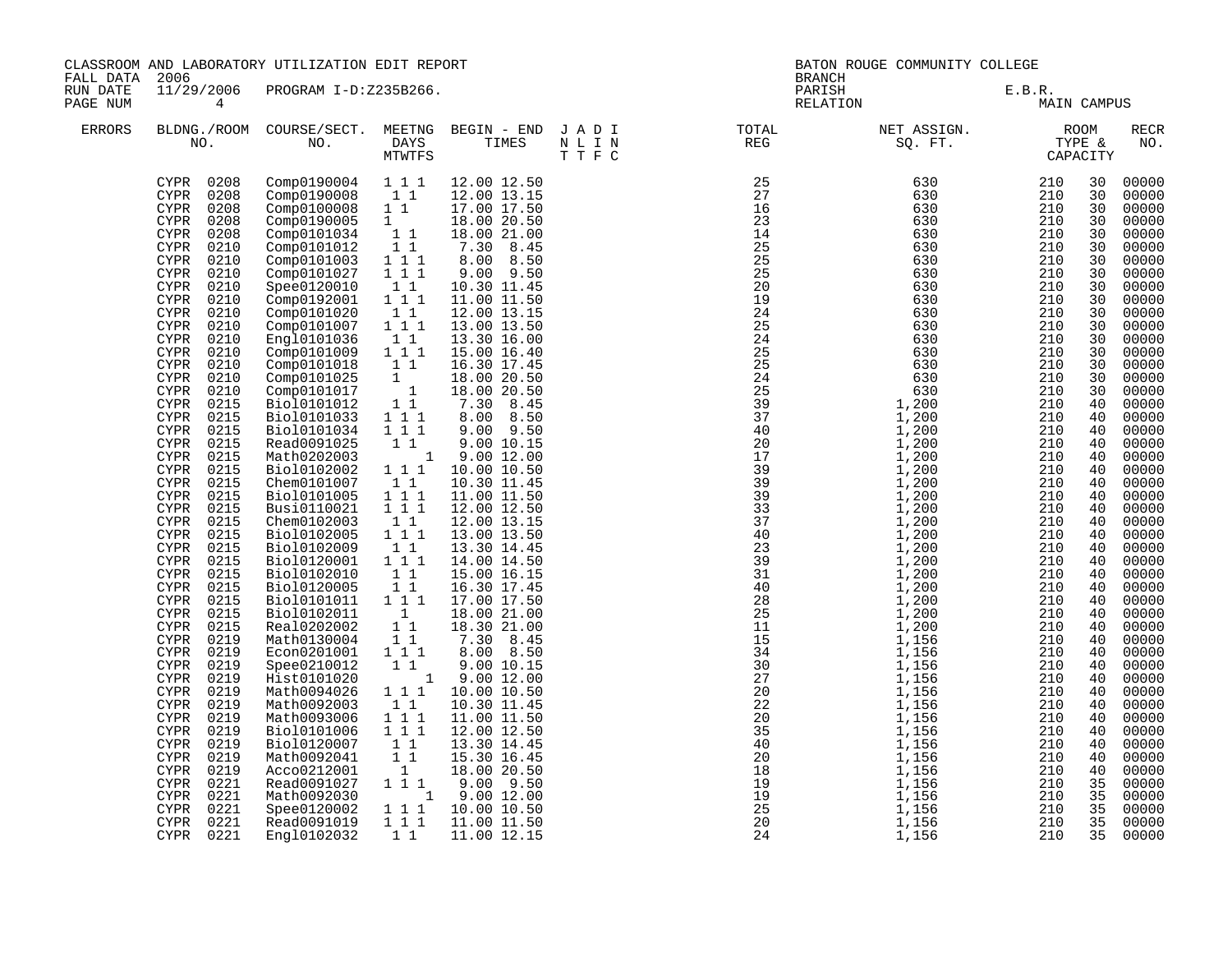| FALL DATA            | CLASSROOM AND LABORATORY UTILIZATION EDIT REPORT<br>2006<br>11/29/2006 PROGRAM I-D:Z235B266.                                                                                                                                                                                                                                                                                                                                                                                                                                                                                                                                                                                                                                                                                                                                                                                                                                                             |  |  |  |  | BATON ROUGE COMMUNITY COLLEGE<br><b>BRANCH</b>                                                                           |  |                                                                                                                                                                                                                                                                                                                                                                                                                                                       |
|----------------------|----------------------------------------------------------------------------------------------------------------------------------------------------------------------------------------------------------------------------------------------------------------------------------------------------------------------------------------------------------------------------------------------------------------------------------------------------------------------------------------------------------------------------------------------------------------------------------------------------------------------------------------------------------------------------------------------------------------------------------------------------------------------------------------------------------------------------------------------------------------------------------------------------------------------------------------------------------|--|--|--|--|--------------------------------------------------------------------------------------------------------------------------|--|-------------------------------------------------------------------------------------------------------------------------------------------------------------------------------------------------------------------------------------------------------------------------------------------------------------------------------------------------------------------------------------------------------------------------------------------------------|
| RUN DATE<br>PAGE NUM | 5                                                                                                                                                                                                                                                                                                                                                                                                                                                                                                                                                                                                                                                                                                                                                                                                                                                                                                                                                        |  |  |  |  | PARISH<br>E.B.R.<br>MAIN CAMPUS<br>RELATION                                                                              |  |                                                                                                                                                                                                                                                                                                                                                                                                                                                       |
| <b>ERRORS</b>        |                                                                                                                                                                                                                                                                                                                                                                                                                                                                                                                                                                                                                                                                                                                                                                                                                                                                                                                                                          |  |  |  |  | BLDNG./ROOM COURSE/SECT. MEETNG BEGIN – END JADI TOTAL TOTAL NET ASSIGN. ROOM ROOM NO. DAYS TIMES NLIN REG SQ.FT. TYPE & |  | <b>RECR</b><br>NO.                                                                                                                                                                                                                                                                                                                                                                                                                                    |
|                      | CYPR 0221<br>CYPR 0221<br>CYPR 0221<br>CYPR 0221<br>CYPR<br>0221<br>CYPR<br>0223<br>CYPR<br>0223<br>0223<br>CYPR<br>CYPR 0223<br>0223<br>CYPR<br>0223<br><b>CYPR</b><br>0223<br><b>CYPR</b><br>0223<br><b>CYPR</b><br>0223<br>CYPR<br><b>CYPR</b><br>0223<br>0223<br><b>CYPR</b><br>0223<br>CYPR<br>0223<br><b>CYPR</b><br>0223<br>CYPR<br>0223<br><b>CYPR</b><br>0223<br>CYPR<br>CYPR 0223<br>0223<br>CYPR<br>CYPR<br>0223<br>0223<br>CYPR<br>0223<br><b>CYPR</b><br>0225<br>CYPR<br><b>CYPR</b><br>0225<br>0225<br><b>CYPR</b><br><b>CYPR</b><br>0225<br>0225<br><b>CYPR</b><br>CYPR<br>0225<br>0225<br><b>CYPR</b><br>CYPR<br>0225<br><b>CYPR</b><br>0225<br>0225<br>CYPR<br>CYPR 0225<br>0225<br>CYPR<br><b>CYPR</b><br>0227<br>0227<br>CYPR<br>0227<br><b>CYPR</b><br>0227<br><b>CYPR</b><br>0227<br><b>CYPR</b><br>0227<br><b>CYPR</b><br>0227<br><b>CYPR</b><br>0227<br><b>CYPR</b><br><b>CYPR</b><br>0227<br>0227<br><b>CYPR</b><br>0227<br>CYPR |  |  |  |  |                                                                                                                          |  | 00000<br>00000<br>00000<br>00000<br>00000<br>00000<br>00000<br>00000<br>00000<br>00000<br>00000<br>00000<br>00000<br>00000<br>00000<br>00000<br>00000<br>00000<br>00000<br>00000<br>00000<br>00000<br>00000<br>00000<br>00000<br>00000<br>00000<br>00000<br>00000<br>00000<br>00000<br>00000<br>00000<br>00000<br>00000<br>00000<br>00000<br>00000<br>00000<br>00000<br>00000<br>00000<br>00000<br>00000<br>00000<br>00000<br>00000<br>00000<br>00000 |
|                      | 0227<br><b>CYPR</b><br>CYPR 0227                                                                                                                                                                                                                                                                                                                                                                                                                                                                                                                                                                                                                                                                                                                                                                                                                                                                                                                         |  |  |  |  |                                                                                                                          |  | 00000<br>00000                                                                                                                                                                                                                                                                                                                                                                                                                                        |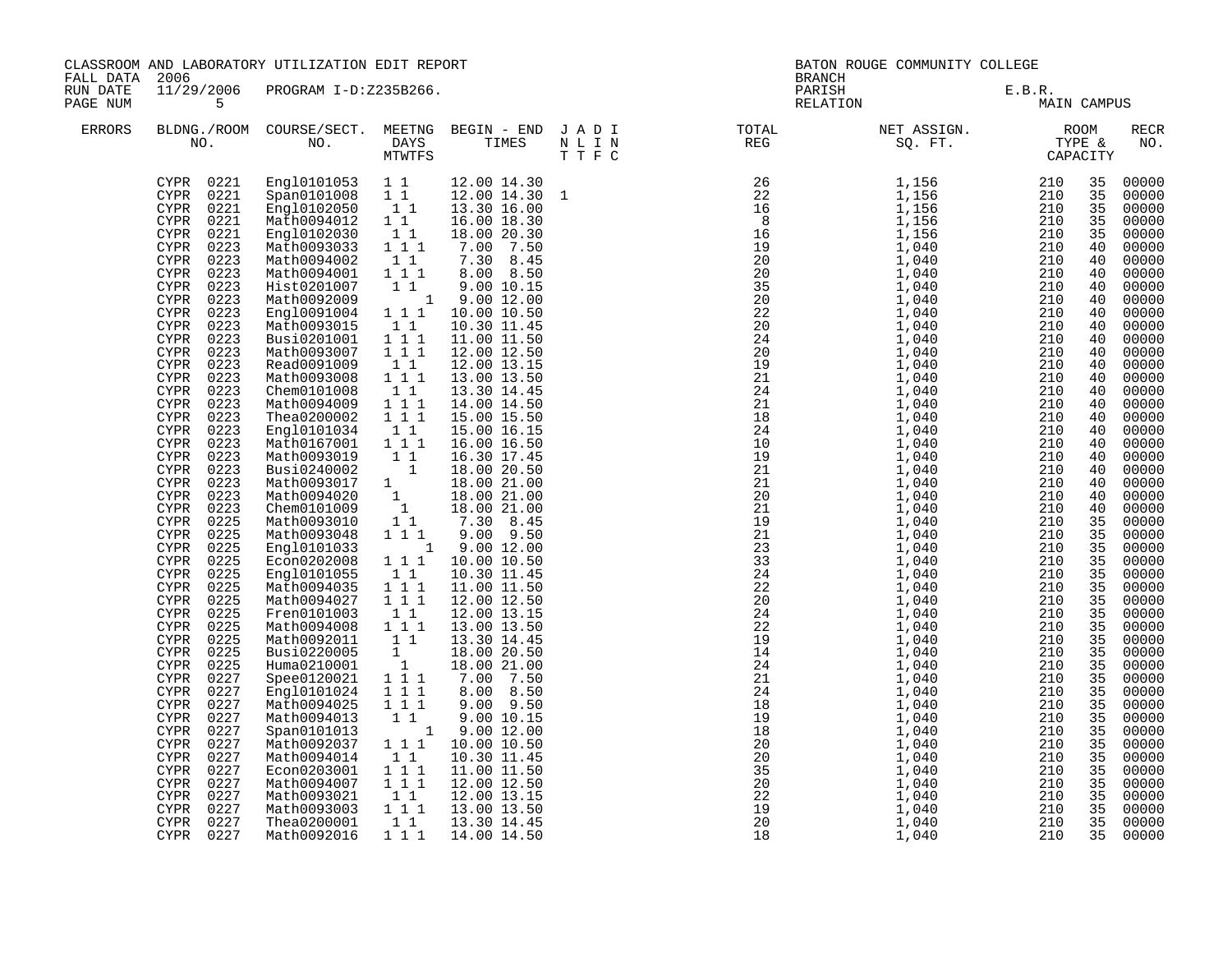| FALL DATA            | CLASSROOM AND LABORATORY UTILIZATION EDIT REPORT<br>2006<br>11/29/2006 PROGRAM I-D:Z235B266.                                                                                                                                                                                                                                                                                                                                                                                                                                                                                                                                                                                                                                                                                                                                                                                                    |                                                                                                                                                                                                                                                                                                                                                                                                                                                                                                                                                                                                                                                                                                                                                                                                                                 |                                                                                                                                                                                                                                                                                                                                                                                                                                                                                                                                                                                       |                                                                                                                                                                                                                                                                                                                                                                                                                                                                                                                                                                                                                                                                                                                                                                   |  | BATON ROUGE COMMUNITY COLLEGE<br><b>BRANCH</b> |                                                                                                                                                                                                                                                                                                                                                                                                                                     |                       |                                                                                                                                                                                                                                                                                                          |                                                                                                                                                                                                                                                                                                                                                                                                                                                                |
|----------------------|-------------------------------------------------------------------------------------------------------------------------------------------------------------------------------------------------------------------------------------------------------------------------------------------------------------------------------------------------------------------------------------------------------------------------------------------------------------------------------------------------------------------------------------------------------------------------------------------------------------------------------------------------------------------------------------------------------------------------------------------------------------------------------------------------------------------------------------------------------------------------------------------------|---------------------------------------------------------------------------------------------------------------------------------------------------------------------------------------------------------------------------------------------------------------------------------------------------------------------------------------------------------------------------------------------------------------------------------------------------------------------------------------------------------------------------------------------------------------------------------------------------------------------------------------------------------------------------------------------------------------------------------------------------------------------------------------------------------------------------------|---------------------------------------------------------------------------------------------------------------------------------------------------------------------------------------------------------------------------------------------------------------------------------------------------------------------------------------------------------------------------------------------------------------------------------------------------------------------------------------------------------------------------------------------------------------------------------------|-------------------------------------------------------------------------------------------------------------------------------------------------------------------------------------------------------------------------------------------------------------------------------------------------------------------------------------------------------------------------------------------------------------------------------------------------------------------------------------------------------------------------------------------------------------------------------------------------------------------------------------------------------------------------------------------------------------------------------------------------------------------|--|------------------------------------------------|-------------------------------------------------------------------------------------------------------------------------------------------------------------------------------------------------------------------------------------------------------------------------------------------------------------------------------------------------------------------------------------------------------------------------------------|-----------------------|----------------------------------------------------------------------------------------------------------------------------------------------------------------------------------------------------------------------------------------------------------------------------------------------------------|----------------------------------------------------------------------------------------------------------------------------------------------------------------------------------------------------------------------------------------------------------------------------------------------------------------------------------------------------------------------------------------------------------------------------------------------------------------|
| RUN DATE<br>PAGE NUM | 6                                                                                                                                                                                                                                                                                                                                                                                                                                                                                                                                                                                                                                                                                                                                                                                                                                                                                               |                                                                                                                                                                                                                                                                                                                                                                                                                                                                                                                                                                                                                                                                                                                                                                                                                                 |                                                                                                                                                                                                                                                                                                                                                                                                                                                                                                                                                                                       |                                                                                                                                                                                                                                                                                                                                                                                                                                                                                                                                                                                                                                                                                                                                                                   |  |                                                | PARISH<br>RELATION                                                                                                                                                                                                                                                                                                                                                                                                                  | E.B.R.<br>MAIN CAMPUS |                                                                                                                                                                                                                                                                                                          |                                                                                                                                                                                                                                                                                                                                                                                                                                                                |
| <b>ERRORS</b>        |                                                                                                                                                                                                                                                                                                                                                                                                                                                                                                                                                                                                                                                                                                                                                                                                                                                                                                 |                                                                                                                                                                                                                                                                                                                                                                                                                                                                                                                                                                                                                                                                                                                                                                                                                                 |                                                                                                                                                                                                                                                                                                                                                                                                                                                                                                                                                                                       |                                                                                                                                                                                                                                                                                                                                                                                                                                                                                                                                                                                                                                                                                                                                                                   |  |                                                | BLDNG./ROOM COURSE/SECT. MEETNG BEGIN – END JADI TOTAL NET ASSIGN. ROOM ROOM NO. DAYS TIMES NLIN REG SQ.FT. TYPE &                                                                                                                                                                                                                                                                                                                  |                       |                                                                                                                                                                                                                                                                                                          | <b>RECR</b><br>NO.                                                                                                                                                                                                                                                                                                                                                                                                                                             |
|                      | CYPR 0227<br>CYPR 0227<br>0227<br>CYPR<br>CYPR<br>0227<br>0232<br><b>CYPR</b><br>0232<br>CYPR<br>CYPR<br>0232<br>0232<br>CYPR<br>0232<br><b>CYPR</b><br>0232<br>CYPR<br>0232<br>CYPR<br>0232<br><b>CYPR</b><br>0232<br><b>CYPR</b><br>0232<br><b>CYPR</b><br>0232<br><b>CYPR</b><br>0232<br><b>CYPR</b><br>0232<br>CYPR<br>0232<br><b>CYPR</b><br>0232<br>CYPR<br>0232<br><b>CYPR</b><br>0232<br>CYPR<br>0232<br><b>CYPR</b><br><b>CYPR</b><br>0232<br>FRAZ<br>0102<br>0102<br>FRAZ<br>FRAZ<br>0102<br>FRAZ<br>0102<br>FRAZ<br>0102<br>FRAZ<br>0102<br>0102<br>FRAZ<br>FRAZ<br>0115<br>FRAZ<br>0115<br>0115<br>FRAZ<br>FRAZ<br>0133A<br>FRAZ<br>FRAZ<br>0133A<br>FRAZ<br>0133A<br>FRAZ<br>0133A<br>0146<br>FRAZ<br>0146<br>FRAZ<br>FRAZ<br>0218<br>FRAZ<br>0218<br>FRAZ<br>0221<br>0221<br>FRAZ<br>0221<br>FRAZ<br>FRAZ<br>0221<br>FRAZ<br>0221<br>FRAZ<br>0221<br>FRAZ<br>0221<br>0243<br>FRAZ | Math0093038 1 1 1<br>Math0093039<br>Math0094018<br>Math0093018<br>Soci0200001 111<br>Chem0101002<br>Bio10102001<br>Hist0101018<br>Econ0203002<br>Arts0101026<br>Psyc0202003<br>Bio10102008<br>Psyc0201024<br>Soci0200006<br>Crim0101003<br>Math0110007<br>Busi0110004<br>Psyc0201009 1 1 1<br>Psyc0201014<br>Psyc0201018<br>Phys0101003<br>Psyc0201025<br>Soci0200014<br>Engl0101057<br>11<br>Engl0101057<br>11<br>Math0093005<br>Math0094037<br>Math0094003<br>Phys0101002<br>Chem0104001<br>Proc0101002<br>Real0102001<br>Real0202001<br>Engl0091005<br>0133A Hist0201014<br>Math0093034 111<br>Math0092023<br>Hist0201002<br>Engl0101049<br>Thea0100002<br>Read0090011<br>Arts0111001<br>Arts0112001<br>Proc0291001<br>Proc0131001<br>Proc0263001<br>Math0093042<br>Proc0132001<br>Arts0115001<br>Proc0161002<br>Proc0203002 | 11<br>11<br>$\frac{1}{2}$<br>11<br>$1 1 1$<br>$1 1 1$<br>1 1<br>111<br>11<br>1 1 1<br>$\overline{1}$ $\overline{1}$ $\overline{1}$<br>$\begin{smallmatrix}1&1\\1&1&1\end{smallmatrix}$<br>$1\quad1$<br>$\begin{bmatrix} 1 & 1 \\ 1 & 1 \end{bmatrix}$<br>$1\quad1$<br>$\overline{\begin{smallmatrix} 1 & 1 \\ 1 & 1 \end{smallmatrix}}$<br>11<br>$1\quad1$<br>$1\quad1$<br>$\overline{1}$ $\overline{1}$<br>$1\quad1$<br>1 1 1<br>11<br>11<br>$1 1 1$<br>$1\quad1$<br>11<br>11<br>11<br>11<br>$\overline{\mathbf{1}}$<br>$1\quad1$<br>11<br>11<br>1 1<br>11<br>$1\quad1$<br>$1\quad1$ | 15.00 15.50<br>15.00 16.15<br>16.30 17.45<br>18.00 21.00<br>7.00 7.50<br>7.30 8.45<br>8.00 8.50<br>$9.00$ $9.50$<br>9.00 10.15<br>1 9.00 12.00<br>10.00 10.50<br>10.30 11.45<br>11.00 11.50<br>12.00 12.50<br>12.00 13.15<br>13.00 13.50<br>13.30 14.45<br>15.00 15.50<br>15.00 16.15<br>16.30 17.45<br>17.00 20.00<br>17.00 20.00<br>18.00 21.00<br>8.30 9.45<br>10.00 12.30<br>10.00 12.30<br>10.00 12.30<br>13.00 14.15<br>14.30 15.45<br>19.30 20.45<br>9.00 11.30<br>$9.00$ $11.30$<br>12.00 12.50<br>8.00 10.30<br>9.30 10.45<br>10.00 12.30<br>11.00 11.50<br>12.00 14.30<br>10.30 11.45<br>12.00 13.15<br>8.30 11.20<br>11.30 14.20<br>8.00 11.50<br>9.30 11.20<br>10.00 11.50<br>12.00 13.15<br>12.30 14.20<br>13.30 16.20<br>17.30 19.20<br>10.00 11.50 |  | $\begin{array}{c}\n17 \\ 15\n\end{array}$      | $\begin{array}{cccccccc} \text{R} & \text{R} & \text{R} & \text{R} & \text{R} & \text{R} & \text{R} & \text{R} & \text{R} & \text{R} & \text{R} \\ \text{R} & \text{R} & \text{R} & \text{R} & \text{R} & \text{R} & \text{R} & \text{R} & \text{R} \\ \text{R} & \text{R} & \text{R} & \text{R} & \text{R} & \text{R} & \text{R} & \text{R} & \text{R} \\ \text{R} & \text{R} & \text{R} & \text{R} & \text{R} & \text{R} & \text$ |                       | 35<br>35<br>35<br>35<br>40<br>40<br>40<br>40<br>40<br>40<br>40<br>40<br>40<br>40<br>40<br>40<br>40<br>40<br>40<br>40<br>40<br>40<br>40<br>40<br>40<br>40<br>40<br>40<br>40<br>40<br>48<br>48<br>48<br>40<br>40<br>40<br>40<br>40<br>30<br>30<br>20<br>20<br>25<br>25<br>25<br>25<br>25<br>25<br>25<br>25 | 00000<br>00000<br>00000<br>00000<br>00000<br>00000<br>00000<br>00000<br>00000<br>00000<br>00000<br>00000<br>00000<br>00000<br>00000<br>00000<br>00000<br>00000<br>00000<br>00000<br>00000<br>00000<br>00000<br>00000<br>00000<br>00000<br>00000<br>00000<br>00000<br>00000<br>00000<br>00000<br>00000<br>00000<br>00000<br>00000<br>00000<br>00000<br>00000<br>00000<br>00000<br>00000<br>00000<br>00000<br>00000<br>00000<br>00000<br>00000<br>00000<br>00000 |
|                      | FRAZ<br>0243                                                                                                                                                                                                                                                                                                                                                                                                                                                                                                                                                                                                                                                                                                                                                                                                                                                                                    | Proc0101001                                                                                                                                                                                                                                                                                                                                                                                                                                                                                                                                                                                                                                                                                                                                                                                                                     | $1\quad1$                                                                                                                                                                                                                                                                                                                                                                                                                                                                                                                                                                             | 12.00 13.15                                                                                                                                                                                                                                                                                                                                                                                                                                                                                                                                                                                                                                                                                                                                                       |  |                                                | 759                                                                                                                                                                                                                                                                                                                                                                                                                                 | 110                   | 25                                                                                                                                                                                                                                                                                                       | 00000                                                                                                                                                                                                                                                                                                                                                                                                                                                          |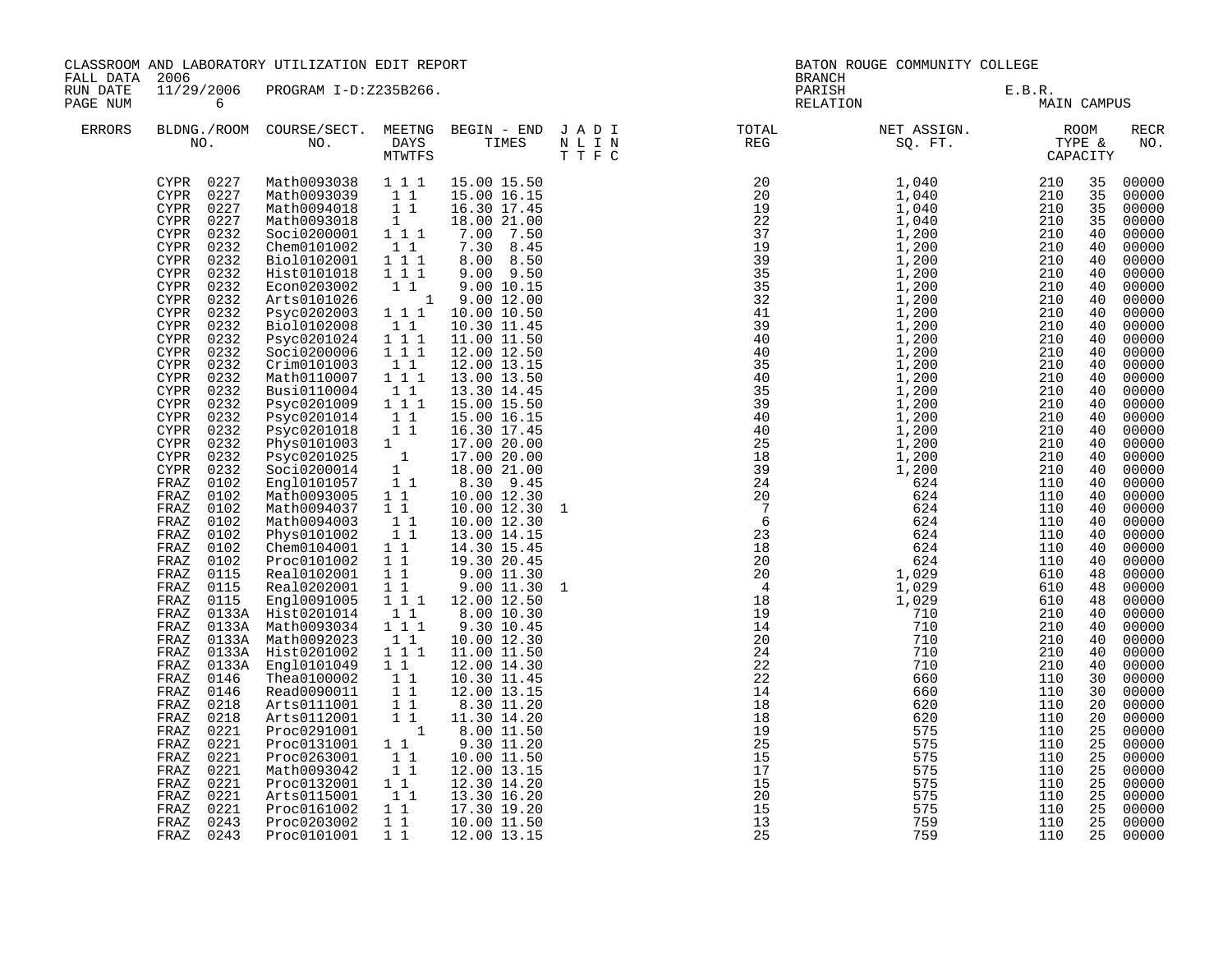| FALL DATA 2006       |                                                                                                                                                                                                                                                                                                                                                                                                                                                                                                                                                                                                                                                                                            | CLASSROOM AND LABORATORY UTILIZATION EDIT REPORT                                                                                                                                                                                                                                                                                                                                                                                                                                                                                                                                                                                                                                                                                                                                                                                                                                                                         |                                                                                                                                                                                                                                                                                                                                                                                                                     |                                                                                                                                                                                                                                                                                                                                                                                                                                                                                                                                                                                                                                                                                        | BATON ROUGE COMMUNITY COLLEGE<br><b>BRANCH</b>                                                                            |                |             |                                                                                                                                                                                                                                                                                                    |                                                                                                                                                                                                                                                                                                                                                                                                                                                             |
|----------------------|--------------------------------------------------------------------------------------------------------------------------------------------------------------------------------------------------------------------------------------------------------------------------------------------------------------------------------------------------------------------------------------------------------------------------------------------------------------------------------------------------------------------------------------------------------------------------------------------------------------------------------------------------------------------------------------------|--------------------------------------------------------------------------------------------------------------------------------------------------------------------------------------------------------------------------------------------------------------------------------------------------------------------------------------------------------------------------------------------------------------------------------------------------------------------------------------------------------------------------------------------------------------------------------------------------------------------------------------------------------------------------------------------------------------------------------------------------------------------------------------------------------------------------------------------------------------------------------------------------------------------------|---------------------------------------------------------------------------------------------------------------------------------------------------------------------------------------------------------------------------------------------------------------------------------------------------------------------------------------------------------------------------------------------------------------------|----------------------------------------------------------------------------------------------------------------------------------------------------------------------------------------------------------------------------------------------------------------------------------------------------------------------------------------------------------------------------------------------------------------------------------------------------------------------------------------------------------------------------------------------------------------------------------------------------------------------------------------------------------------------------------------|---------------------------------------------------------------------------------------------------------------------------|----------------|-------------|----------------------------------------------------------------------------------------------------------------------------------------------------------------------------------------------------------------------------------------------------------------------------------------------------|-------------------------------------------------------------------------------------------------------------------------------------------------------------------------------------------------------------------------------------------------------------------------------------------------------------------------------------------------------------------------------------------------------------------------------------------------------------|
| RUN DATE<br>PAGE NUM | 7                                                                                                                                                                                                                                                                                                                                                                                                                                                                                                                                                                                                                                                                                          | 11/29/2006 PROGRAM I-D:Z235B266.                                                                                                                                                                                                                                                                                                                                                                                                                                                                                                                                                                                                                                                                                                                                                                                                                                                                                         |                                                                                                                                                                                                                                                                                                                                                                                                                     |                                                                                                                                                                                                                                                                                                                                                                                                                                                                                                                                                                                                                                                                                        | PARISH<br>RELATION                                                                                                        | E.B.R.<br>MAII | MAIN CAMPUS |                                                                                                                                                                                                                                                                                                    |                                                                                                                                                                                                                                                                                                                                                                                                                                                             |
| <b>ERRORS</b>        |                                                                                                                                                                                                                                                                                                                                                                                                                                                                                                                                                                                                                                                                                            |                                                                                                                                                                                                                                                                                                                                                                                                                                                                                                                                                                                                                                                                                                                                                                                                                                                                                                                          |                                                                                                                                                                                                                                                                                                                                                                                                                     |                                                                                                                                                                                                                                                                                                                                                                                                                                                                                                                                                                                                                                                                                        | BLDNG./ROOM COURSE/SECT. MEETNG BEGIN – END JADI TOTAL NET ASSIGN. NET ASSIGN. ROOM NO. DAYS TIMES NLIN REG SQ.FT. TYPE & |                |             |                                                                                                                                                                                                                                                                                                    | RECR<br>NO.                                                                                                                                                                                                                                                                                                                                                                                                                                                 |
|                      | FRAZ 0243<br>FRAZ 0243<br>0243<br>FRAZ<br>FRAZ<br>0243<br>0243<br>FRAZ<br>LOSA 0105<br>LOSA 0105<br>LOSA 0105<br>LOSA 0105<br>LOSA 0105<br>LOSA 0105<br>LOSA<br>0105<br>LOSA 0105<br>LOSA 0105<br>LOSA 0105<br>LOSA<br>0126<br>LOSA 0126<br>LOSA 0126<br>LOSA 0126<br>LOSA<br>0126<br>0126<br>LOSA<br>LOSA 0126<br>LOSA 0126<br>0126<br>LOSA<br>LOSA 0126<br>LOSA 0126<br>LOSA 0126<br>LOSA 0126<br>LOSA 0127<br>LOSA 0127<br>LOSA 0127<br>LOSA 0127<br>LOSA 0127<br>LOSA 0127<br>LOSA 0127<br>LOSA<br>0127<br>LOSA<br>0127<br>LOSA<br>0127<br>LOSA 0127<br>LOSA 0127<br>LOSA 0127<br>LOSA 0127<br>LOSA 0127<br>LOSA 0127<br>LOSA 0127<br>LOSA 0127<br>LOSA 0127<br>LOSA 0127<br>LOSA 0127 | Proc0242001 11<br>Proc0244001 11<br>Proc0131003 11<br>Proc0243001 11<br>Proc0132002 1 1<br>Psyc0201022 111<br>Math0110003 111<br>Bio10101013<br>Psyc0200001 11 <sup>1</sup><br>Crim0223001<br>Biol0101021 11<br>Math0092015 111<br>Engl0221003<br>Math0201004<br>Phil0201001 1<br>Math0092020 11<br>Math0093012 111<br>Math0094044 1 1 1<br>Math0093020<br>Math0092021<br>Math0094043<br>Math0093022<br>Math0094042<br>Math0092022<br>Math0092032<br>Math0093023<br>Math0092042<br>Math0092025<br>Hist0102001<br>Hist0101009<br>Hist0101002<br>Soci0200003<br>Hist0101010<br>Bio10101004<br>Fina0110008<br>Hist0101004 1 1<br>Hist0101005 1 1 1<br>Hist0202001<br>Hist0201012 1 1 1<br>Hist0101012<br>Hist0101006<br>Hist0101001<br>Soci0200016<br>Hist0201005 111<br>Math0110023 1 1<br>mathu110023<br>Crim0101004 1 18.00 20.50<br>Acco0201003 1 18.00 20.50<br>Econ0203003 1 18.00 20.50<br>Hist0201009 1 18.00 21.00 | 11<br>$1\quad1$<br>$\begin{array}{rr} 1 & 1 \\ 1 & 1 \end{array}$<br>$\begin{smallmatrix}1&1\\1&1&1\end{smallmatrix}$<br>11<br>$1 1 1$<br>$1 1 1$<br>11<br>$1 1 1$<br>$\begin{bmatrix} 1 & 1 \\ 1 & 1 \end{bmatrix}$<br>1<br>1 1 1<br>$\begin{array}{cc} & 1 & 1 \\ 1 & 1 & 1 \\ 1 & 1 & 1 \end{array}$<br>11<br>$1 1 1$<br>$1\quad1$<br>11<br>$1\quad1$<br>$1^{\circ}1^{\circ}1$<br>$1\quad 1\quad 1$<br>$1\quad1$ | 12.00 13.50<br>16.30 18.20<br>17.30 19.20<br>18.30 20.50<br>19.30 21.20<br>8.00 8.50<br>$9.00$ $9.50$<br>9.00 10.15<br>10.00 10.50<br>10.30 11.45<br>11.00 11.50<br>12.00 12.50<br>12.00 13.15<br>13.30 14.45<br>18.00 21.00<br>7.30 8.45<br>8.00 8.50<br>$9.00$ $9.50$<br>9.00 10.15<br>10.00 10.50<br>10.30 11.45<br>11.00 11.50<br>12.00 12.50<br>12.00 13.15<br>13.00 13.50<br>13.30 14.45<br>16.30 17.45<br>18.00 21.00<br>7.00 7.50<br>7.30 8.45<br>8.00 8.50<br>$9.00$ $9.50$<br>9.00 10.15<br>10.00 10.50<br>10.30 11.45<br>11.00 11.50<br>12.00 12.50<br>12.00 13.15<br>13.00 13.50<br>13.30 14.45<br>14.00 14.50<br>15.00 15.50<br>15.00 16.15<br>16.00 16.50<br>16.30 17.45 |                                                                                                                           |                |             | 25<br>25<br>25<br>25<br>25<br>80<br>80<br>80<br>80<br>80<br>80<br>80<br>80<br>80<br>80<br>40<br>40<br>40<br>40<br>40<br>40<br>40<br>40<br>40<br>40<br>40<br>40<br>40<br>50<br>50<br>50<br>50<br>50<br>50<br>50<br>50<br>50<br>50<br>50<br>50<br>50<br>50<br>50<br>50<br>50<br>50<br>50<br>50<br>50 | 00000<br>00000<br>00000<br>00000<br>00000<br>00000<br>00000<br>00000<br>00000<br>00000<br>00000<br>$00000$<br>$00000$<br>00000<br>00000<br>00000<br>00000<br>00000<br>00000<br>00000<br>00000<br>00000<br>00000<br>00000<br>00000<br>00000<br>00000<br>00000<br>00000<br>00000<br>00000<br>00000<br>00000<br>00000<br>00000<br>00000<br>00000<br>00000<br>00000<br>00000<br>00000<br>00000<br>00000<br>00000<br>00000<br>$00000$<br>00000<br>00000<br>00000 |
|                      |                                                                                                                                                                                                                                                                                                                                                                                                                                                                                                                                                                                                                                                                                            | LOSA 0128A Spee0101016<br>LOSA 0128A Spee0101015                                                                                                                                                                                                                                                                                                                                                                                                                                                                                                                                                                                                                                                                                                                                                                                                                                                                         | 1 1 1<br>$1\quad1$                                                                                                                                                                                                                                                                                                                                                                                                  | 7.00 7.50<br>7.30 8.45                                                                                                                                                                                                                                                                                                                                                                                                                                                                                                                                                                                                                                                                 |                                                                                                                           |                |             | 30<br>30                                                                                                                                                                                                                                                                                           | 00000<br>00000                                                                                                                                                                                                                                                                                                                                                                                                                                              |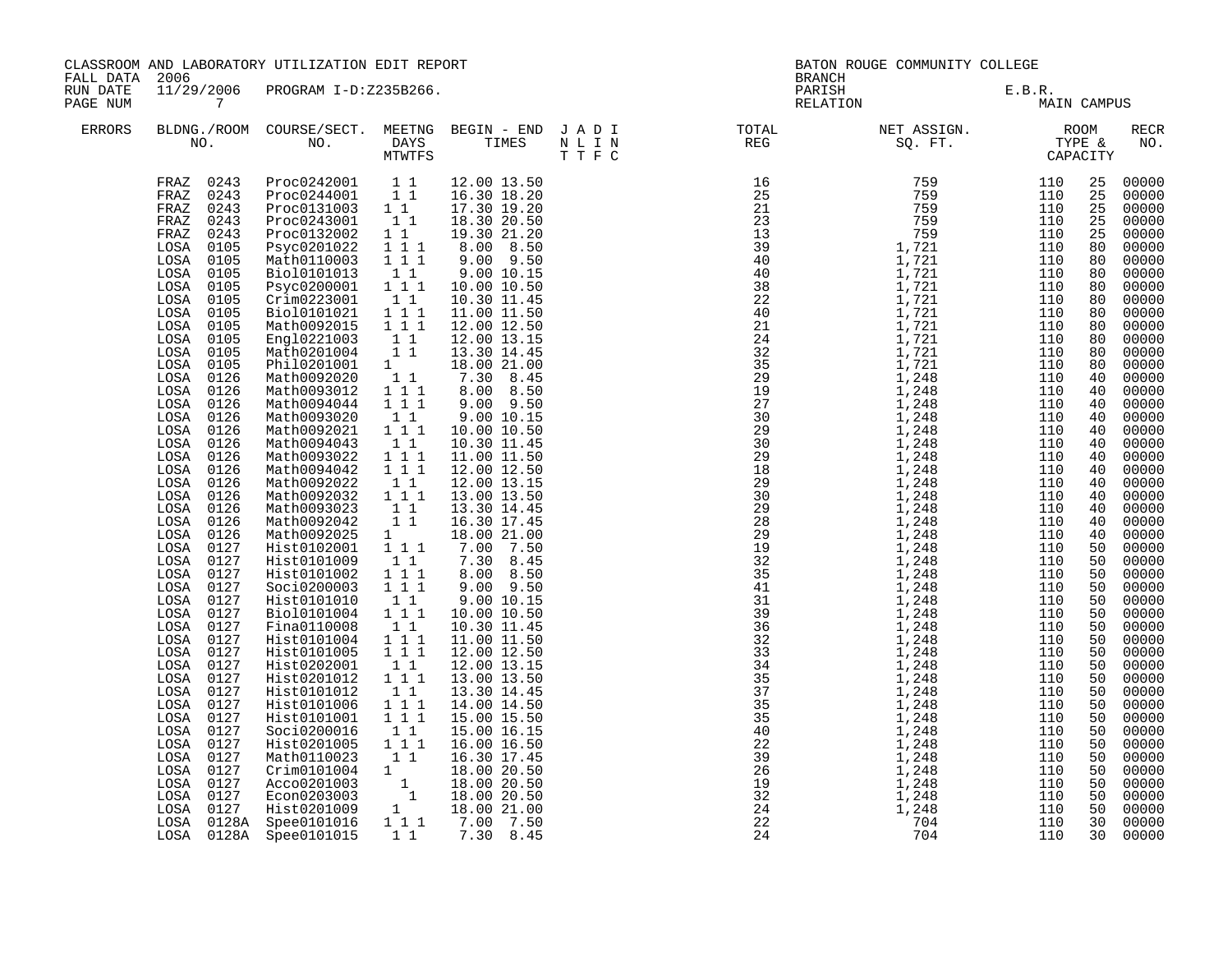| FALL DATA            | CLASSROOM AND LABORATORY UTILIZATION EDIT REPORT<br>2006<br>11/29/2006 PROGRAM I-D:Z235B266.                                                                                                                                                                                                                                                                                                                                                                                                                                                                                                                                                                                                                                    |                                                                                                                                                                                                                                                                                                                                                                                                                                                                                                                                                                                                                                                                                                                                                                                                                                                           |                                                                                                                                                                                                                                                                                                                                                                                                                                                                                                                                                                                                                                                                                                                                                                                                                                                                                                                                                               |                                                                                                                                                                                                                                                                                                                                                                                                                                                                                                                                                                                                                                                                                                                                                           |         | BATON ROUGE COMMUNITY COLLEGE<br><b>BRANCH</b> |                    |                       |                                                                                                                                                                                                                                                                                                          |                                                                                                                                                                                                                                                                                                                                                                                                                                                                |
|----------------------|---------------------------------------------------------------------------------------------------------------------------------------------------------------------------------------------------------------------------------------------------------------------------------------------------------------------------------------------------------------------------------------------------------------------------------------------------------------------------------------------------------------------------------------------------------------------------------------------------------------------------------------------------------------------------------------------------------------------------------|-----------------------------------------------------------------------------------------------------------------------------------------------------------------------------------------------------------------------------------------------------------------------------------------------------------------------------------------------------------------------------------------------------------------------------------------------------------------------------------------------------------------------------------------------------------------------------------------------------------------------------------------------------------------------------------------------------------------------------------------------------------------------------------------------------------------------------------------------------------|---------------------------------------------------------------------------------------------------------------------------------------------------------------------------------------------------------------------------------------------------------------------------------------------------------------------------------------------------------------------------------------------------------------------------------------------------------------------------------------------------------------------------------------------------------------------------------------------------------------------------------------------------------------------------------------------------------------------------------------------------------------------------------------------------------------------------------------------------------------------------------------------------------------------------------------------------------------|-----------------------------------------------------------------------------------------------------------------------------------------------------------------------------------------------------------------------------------------------------------------------------------------------------------------------------------------------------------------------------------------------------------------------------------------------------------------------------------------------------------------------------------------------------------------------------------------------------------------------------------------------------------------------------------------------------------------------------------------------------------|---------|------------------------------------------------|--------------------|-----------------------|----------------------------------------------------------------------------------------------------------------------------------------------------------------------------------------------------------------------------------------------------------------------------------------------------------|----------------------------------------------------------------------------------------------------------------------------------------------------------------------------------------------------------------------------------------------------------------------------------------------------------------------------------------------------------------------------------------------------------------------------------------------------------------|
| RUN DATE<br>PAGE NUM | 8                                                                                                                                                                                                                                                                                                                                                                                                                                                                                                                                                                                                                                                                                                                               |                                                                                                                                                                                                                                                                                                                                                                                                                                                                                                                                                                                                                                                                                                                                                                                                                                                           |                                                                                                                                                                                                                                                                                                                                                                                                                                                                                                                                                                                                                                                                                                                                                                                                                                                                                                                                                               |                                                                                                                                                                                                                                                                                                                                                                                                                                                                                                                                                                                                                                                                                                                                                           |         |                                                | PARISH<br>RELATION | E.B.R.<br>MAIN CAMPUS |                                                                                                                                                                                                                                                                                                          |                                                                                                                                                                                                                                                                                                                                                                                                                                                                |
| <b>ERRORS</b>        |                                                                                                                                                                                                                                                                                                                                                                                                                                                                                                                                                                                                                                                                                                                                 | BLDNG./ROOM COURSE/SECT. MEETNG BEGIN – END JADI (INC. TOTAL NO. ) DAYS TIMES NLIN REG REG (INC. THE C                                                                                                                                                                                                                                                                                                                                                                                                                                                                                                                                                                                                                                                                                                                                                    | MTWTFS                                                                                                                                                                                                                                                                                                                                                                                                                                                                                                                                                                                                                                                                                                                                                                                                                                                                                                                                                        |                                                                                                                                                                                                                                                                                                                                                                                                                                                                                                                                                                                                                                                                                                                                                           | T T F C |                                                |                    |                       |                                                                                                                                                                                                                                                                                                          | RECR<br>NO.                                                                                                                                                                                                                                                                                                                                                                                                                                                    |
|                      | LOSA<br>LOSA<br>0128A<br>LOSA<br>0128A<br>LOSA<br>0128A<br>0128A<br>LOSA<br>LOSA<br>0128A<br>LOSA<br>0128A<br>LOSA<br>0128A<br>LOSA<br>0129<br>0129<br>LOSA<br>LOSA<br>0129<br>LOSA<br>0129<br>LOSA 0129<br>LOSA 0129<br>LOSA 0129<br>LOSA<br>0129<br>LOSA 0129<br>0129<br>LOSA<br>LOSA<br>0129<br>0129<br>LOSA<br>LOSA<br>0129<br>0129<br>LOSA<br>LOSA<br>0129<br>0212<br>LOSA<br>LOSA<br>0212<br>0212<br>LOSA<br>0212<br>LOSA<br>0212<br>LOSA<br>LOSA<br>0212<br>LOSA 0212<br>0212<br>LOSA<br>LOSA 0212<br>0212<br>LOSA<br>LOSA 0212<br>0212<br>LOSA<br>LOSA<br>0212<br>LOSA<br>0212<br>LOSA<br>0212<br>$_{\rm LOSA}$<br>0212<br>LOSA<br>0212<br>0212<br>LOSA<br>LOSA<br>0213<br>0213<br>LOSA<br>0213<br>LOSA<br>0213<br>LOSA | LOSA 0128A Read0090012 111<br>LOSA 0128A Read0091003 1 1 1<br>LOSA 0128A Math0093043 111<br>0128A Hist0101016<br>LOSA 0128A Span0101005<br>Math0093044<br>LOSA 0128A Span0101012<br>Eng10101029<br>Spee0120018<br>Spee0101012<br>Spee0101013<br>Spee0120019<br>Eng10101013<br>Span0101006<br>Econ0201002<br>Crim0101001<br>Math0101004<br>Soci0205004<br>Soci0205003<br>Arts0101004<br>Acco0211005<br>Psyc0202004<br>Econ0201005<br>Psyc0200003<br>Econ0202002<br>Poli0110003<br>Engl0101044<br>Math0110016<br>Engl0101037<br>Hist0201006<br>Span0102001<br>Econ0201014<br>Busi0110002<br>Poli0110002<br>Busi0110020<br>Spee0210002<br>Eng10090010<br>Engl0101061<br>Hist0101022<br>Engl0101062<br>Hist0202006<br>Hist0201008<br>Hist0101015 1<br>Spee0120006 1<br>Phil0205001<br>Hist0101017<br>Acco0200010<br>Hist0202003<br>Math0130001<br>Math0110012 | $1\quad1$<br>$\begin{array}{rrrr} & 1 & 1 \\ & 1 & 1 \\ & & 1 & 1 \end{array}$<br>$\begin{smallmatrix}1&1\\1&1&1\end{smallmatrix}$<br>11<br>$\begin{array}{c} \overline{1} & \overline{1} \\ 1 & 1 & 1 \end{array}$<br>$\begin{bmatrix} 1 \\ 1 \end{bmatrix}$<br>1<br>$1\overline{1}1$<br>$1\quad1$<br>$1 1 1$<br>11111<br>$1 1 1$<br>$1\quad1$<br>$\begin{array}{rrrr}\n1 & 1 & 1 \\ 1 & 1 & 1\n\end{array}$<br>11<br>$1 1 1$<br>$\begin{smallmatrix}1&1\\1&1&1\end{smallmatrix}$<br>$\begin{bmatrix} 1 & 1 \\ 1 & 1 \\ 1 & 1 \\ 1 & 1 \end{bmatrix}$<br>11<br>$\begin{array}{rrrr} & 1 & 1 \\ & 1 & 1 \\ & & 1 \end{array}$<br>$1\quad1$<br>$1 1 1$<br>$\begin{smallmatrix}1&1\\1&1&1\end{smallmatrix}$<br>$1\ 1\ 1$<br>11<br>$\begin{smallmatrix}1&&1\\&1\\1&&1\end{smallmatrix}$<br>$\begin{array}{rr} & 1 & 1 \\ & 1 & 1 \end{array}$<br>$\begin{smallmatrix}1\cr-1\end{smallmatrix}$<br>11<br>$\begin{smallmatrix}1&1&1\\1&1&1\end{smallmatrix}$<br>1 1 | 8.00 8.50<br>$9.00$ $9.50$<br>10.00 10.50<br>10.30 11.45<br>11.00 11.50<br>12.00 12.50<br>12.00 13.15<br>13.00 13.50<br>13.30 14.45<br>15.00 16.15<br>16.00 16.50<br>18.00 20.30<br>18.00 21.00<br>7.00 7.50<br>7.30 8.45<br>8.00 8.50<br>$9.00$ $9.50$<br>10.00 10.50<br>10.30 11.45<br>11.00 11.50<br>12.00 12.50<br>12.00 13.15<br>13.00 13.50<br>13.30 14.45<br>14.00 14.50<br>16.30 17.45<br>18.00 21.00<br>18.00 21.00<br>7.00 7.50<br>7.30 8.45<br>8.00 8.50<br>$9.00$ $9.50$<br>9.00 10.15<br>10.00 10.50<br>10.30 11.45<br>11.00 11.50<br>12.00 12.50<br>12.00 13.15<br>13.00 14.15<br>13.30 14.45<br>15.00 16.15<br>16.30 17.45<br>18.00 21.00<br>18.00 21.00<br>18.00 21.00<br>18.00 21.00<br>7.30 8.45<br>8.00 8.50<br>9.00 9.50<br>9.0010.15 |         | 40                                             | 969                | 110                   | 30<br>30<br>30<br>30<br>30<br>30<br>30<br>30<br>30<br>30<br>30<br>30<br>30<br>40<br>40<br>40<br>40<br>40<br>40<br>40<br>40<br>40<br>40<br>40<br>40<br>40<br>40<br>40<br>40<br>40<br>40<br>40<br>40<br>40<br>40<br>40<br>40<br>40<br>40<br>40<br>40<br>40<br>40<br>40<br>40<br>40<br>40<br>40<br>40<br>40 | 00000<br>00000<br>00000<br>00000<br>00000<br>00000<br>00000<br>00000<br>00000<br>00000<br>00000<br>00000<br>00000<br>00000<br>00000<br>00000<br>00000<br>00000<br>00000<br>00000<br>00000<br>00000<br>00000<br>00000<br>00000<br>00000<br>00000<br>00000<br>00000<br>00000<br>00000<br>00000<br>00000<br>00000<br>00000<br>00000<br>00000<br>00000<br>00000<br>00000<br>00000<br>00000<br>00000<br>00000<br>00000<br>00000<br>00000<br>00000<br>00000<br>00000 |
|                      | LOSA 0213                                                                                                                                                                                                                                                                                                                                                                                                                                                                                                                                                                                                                                                                                                                       | Math0111005                                                                                                                                                                                                                                                                                                                                                                                                                                                                                                                                                                                                                                                                                                                                                                                                                                               | $1 1 1$                                                                                                                                                                                                                                                                                                                                                                                                                                                                                                                                                                                                                                                                                                                                                                                                                                                                                                                                                       | 10.00 10.50                                                                                                                                                                                                                                                                                                                                                                                                                                                                                                                                                                                                                                                                                                                                               |         | 40                                             | 969                | 110                   | 40                                                                                                                                                                                                                                                                                                       | 00000                                                                                                                                                                                                                                                                                                                                                                                                                                                          |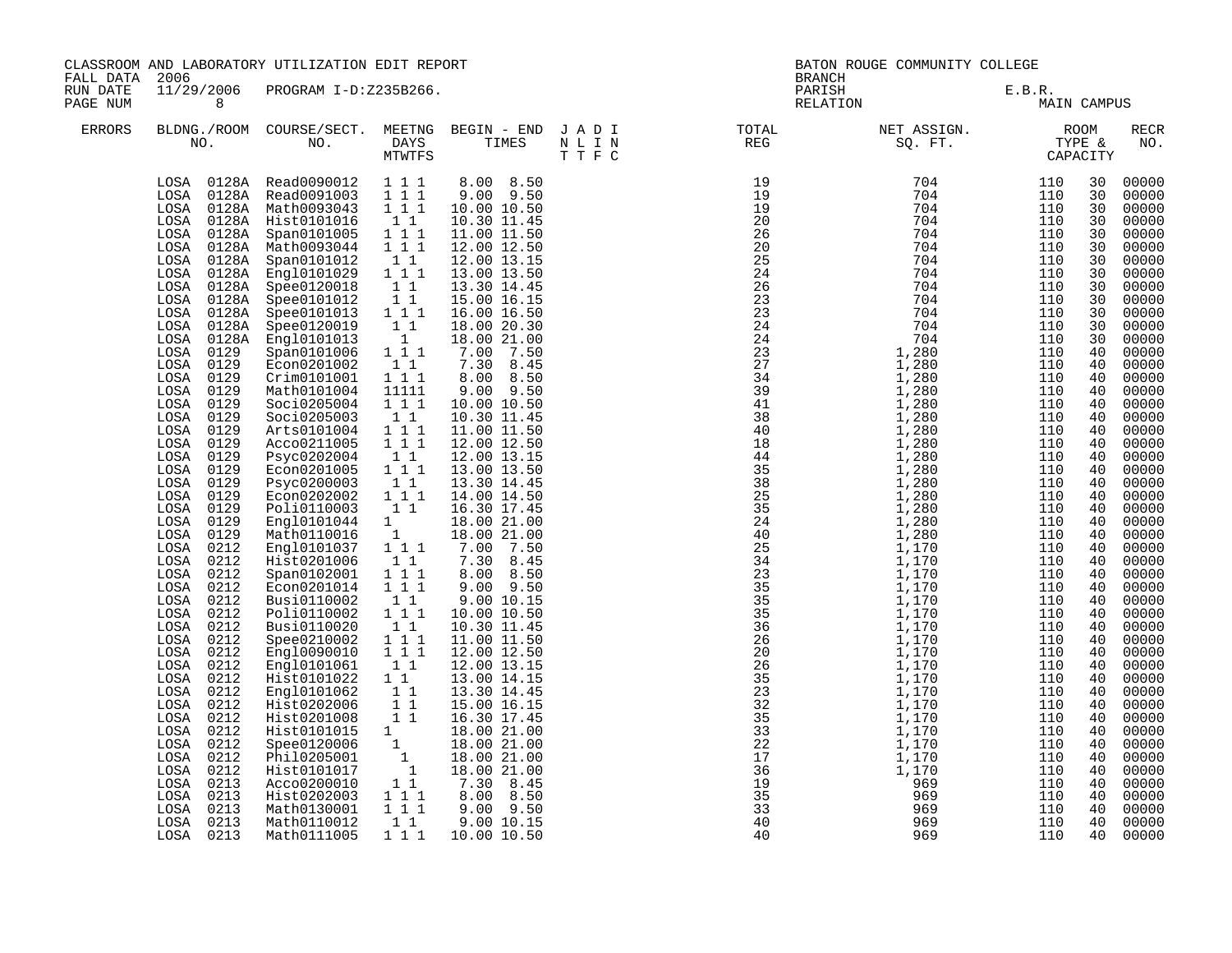| CLASSROOM AND LABORATORY UTILIZATION EDIT REPORT<br>FALL DATA<br>2006<br>11/29/2006 PROGRAM I-D:Z235B266.<br>RUN DATE |                                                                                                                                                                                                                                                                                                                                                                                                                                                                                                                                                                                                                                                                                                        |                                                                                                                                                                                                                                                                                                                                                                                                                                                                                                                                                                                                                                                                                                                                                                                                                   |                                                                                                                                                                                                                                                                                                                                                                                                                                                                                                                                                                                             | BATON ROUGE COMMUNITY COLLEGE<br><b>BRANCH</b>                                                                                                                                                                                                                                                                                                                                                                                                                                                                                                                                                                             |  |                                                                                                                               |                       |                                                                                                                                                                                                                                                                                  |                                                                                                                                                                                                                                                                                                                                                                                                                            |
|-----------------------------------------------------------------------------------------------------------------------|--------------------------------------------------------------------------------------------------------------------------------------------------------------------------------------------------------------------------------------------------------------------------------------------------------------------------------------------------------------------------------------------------------------------------------------------------------------------------------------------------------------------------------------------------------------------------------------------------------------------------------------------------------------------------------------------------------|-------------------------------------------------------------------------------------------------------------------------------------------------------------------------------------------------------------------------------------------------------------------------------------------------------------------------------------------------------------------------------------------------------------------------------------------------------------------------------------------------------------------------------------------------------------------------------------------------------------------------------------------------------------------------------------------------------------------------------------------------------------------------------------------------------------------|---------------------------------------------------------------------------------------------------------------------------------------------------------------------------------------------------------------------------------------------------------------------------------------------------------------------------------------------------------------------------------------------------------------------------------------------------------------------------------------------------------------------------------------------------------------------------------------------|----------------------------------------------------------------------------------------------------------------------------------------------------------------------------------------------------------------------------------------------------------------------------------------------------------------------------------------------------------------------------------------------------------------------------------------------------------------------------------------------------------------------------------------------------------------------------------------------------------------------------|--|-------------------------------------------------------------------------------------------------------------------------------|-----------------------|----------------------------------------------------------------------------------------------------------------------------------------------------------------------------------------------------------------------------------------------------------------------------------|----------------------------------------------------------------------------------------------------------------------------------------------------------------------------------------------------------------------------------------------------------------------------------------------------------------------------------------------------------------------------------------------------------------------------|
| PAGE NUM                                                                                                              | 9                                                                                                                                                                                                                                                                                                                                                                                                                                                                                                                                                                                                                                                                                                      |                                                                                                                                                                                                                                                                                                                                                                                                                                                                                                                                                                                                                                                                                                                                                                                                                   |                                                                                                                                                                                                                                                                                                                                                                                                                                                                                                                                                                                             |                                                                                                                                                                                                                                                                                                                                                                                                                                                                                                                                                                                                                            |  | PARISH<br>RELATION                                                                                                            | E.B.R.<br>MAIN CAMPUS |                                                                                                                                                                                                                                                                                  |                                                                                                                                                                                                                                                                                                                                                                                                                            |
| <b>ERRORS</b>                                                                                                         |                                                                                                                                                                                                                                                                                                                                                                                                                                                                                                                                                                                                                                                                                                        |                                                                                                                                                                                                                                                                                                                                                                                                                                                                                                                                                                                                                                                                                                                                                                                                                   |                                                                                                                                                                                                                                                                                                                                                                                                                                                                                                                                                                                             |                                                                                                                                                                                                                                                                                                                                                                                                                                                                                                                                                                                                                            |  | BLDNG./ROOM COURSE/SECT. MEETNG BEGIN – END JADI TOTAL NET ASSIGN. NET ASSIGN. ROOM NO. DAYS TIMES NLIN REG REG SQ.FT. TYPE & |                       |                                                                                                                                                                                                                                                                                  | RECR<br>NO.                                                                                                                                                                                                                                                                                                                                                                                                                |
|                                                                                                                       | LOSA 0213<br>LOSA 0213<br>LOSA 0213<br>LOSA 0213<br>LOSA 0213<br>LOSA 0213<br>LOSA 0213<br>0213<br>LOSA<br>0213<br>LOSA<br>0213<br>LOSA<br>LOSA<br>0213<br>$_{\rm LOSA}$<br>0213<br>LOSA<br>0213<br>0213<br>LOSA<br>LOSA<br>0215<br>0215<br>LOSA<br>LOSA<br>0215<br>LOSA 0215<br>0215<br>LOSA<br>LOSA 0215<br>LOSA 0215<br>LOSA 0215<br>LOSA 0215<br>LOSA 0215<br>0215<br>LOSA<br>LOSA 0215<br>LOSA 0216<br>LOSA<br>0216<br>LOSA<br>0216<br>LOSA<br>0216<br>LOSA<br>0216<br>LOSA<br>0216<br>0216<br>LOSA<br>LOSA<br>0216<br>0216<br>LOSA<br>LOSA 0216<br>LOSA 0216<br>LOSA 0216<br>LOSA 0216<br>LOSA 0217<br>LOSA 0217<br>0217<br>LOSA<br>0217<br>LOSA<br>LOSA<br>0217<br>0217<br>LOSA<br>LOSA<br>0217 | Math0130002 1 1<br>Phil0205006 111<br>Math0131002 1 1 1<br>Busi0110010<br>Arts0101006<br>Spee0210006<br>Hist0201003<br>Phil0201002<br>Math0111014<br>Hist0202002<br>Phil0205002<br>Hist0101021<br>Acco0200002<br>Math0111016<br>Math0101002<br>Math0201001<br>Math0211001<br>Math0110006<br>Math0111006<br>Math0101007<br>Soci0200008<br>Soci0200009<br>Busi0110013<br>Psyc0201016 1 18.00 20.50<br>Psyc0202001 1 18.00 21.00<br>Psyc0202001 1 18.00 21.00<br>Psyc0201015 1 18.00 21.00<br>Hist0102016 1.1 7.30 8.45<br>Spee0220002<br>Math0210001<br>Math0101008<br>Psyc0204002<br>Bio10101023<br>Arts0101022<br>Bio10101007<br>Soci0200013<br>Econ0205001<br>Arts0101014<br>Math0101011<br>Math0110026<br>Busi0110001<br>Arts0101010<br>Math0110002<br>Psyc0201003<br>Psyc0200002<br>Acco0200020<br>Arts0101017 | $1\quad1$<br>$1 1 1$<br>$1\quad1$<br>$\begin{array}{cc} 1 & 1 \end{array}$<br>$1 1 1$<br>$1\quad1$<br>$1$ $1$ $1$<br>$\begin{smallmatrix}1&1\\1&1&1\end{smallmatrix}$<br>$\begin{smallmatrix} &1\\1&\end{smallmatrix}$<br>11111<br>$1 1 1$<br>11111<br>$\begin{array}{ccc} 1&1&1\\ 1&1&1 \end{array}$<br>11111<br>111<br>$1 1 1$<br>$1$ 1 1<br>11111<br>11111<br>$\begin{array}{rrrr} 1 & 1 & 1 \\ 1 & 1 & 1 \end{array}$<br>$1\quad1$<br>111<br>11<br>$1 1 1$<br>11<br>11<br>11<br>$1 1 1$<br>$\begin{smallmatrix}1 & 1\\1 & 1\end{smallmatrix}$<br>111<br>$1\quad1$<br>1 1 1<br>$1\quad1$ | 10.30 11.45<br>11.00 11.50<br>12.00 12.50<br>12.00 13.15<br>13.00 13.50<br>13.30 14.45<br>14.00 14.50<br>15.00 15.50<br>15.00 16.15<br>16.00 16.50<br>16.30 17.45<br>17.00 17.50<br>18.00 20.50<br>18.00 21.00<br>8.00 8.50<br>$9.00$ $9.50$<br>10.00 10.50<br>11.00 11.50<br>12.00 12.50<br>13.00 13.50<br>14.00 14.50<br>15.00 15.50<br>8.00 8.50<br>$9.00$ $9.50$<br>10.00 10.50<br>11.00 11.50<br>12.00 12.50<br>12.00 13.15<br>13.00 13.50<br>13.30 14.45<br>14.00 14.50<br>15.00 16.15<br>18.00 20.30<br>19.00 21.30<br>7.00 7.50<br>7.30 8.45<br>8.00 8.50<br>9.00 9.50<br>9.00 10.15<br>10.00 10.50<br>10.30 11.45 |  |                                                                                                                               |                       | 40<br>40<br>40<br>40<br>40<br>40<br>40<br>40<br>40<br>40<br>40<br>40<br>40<br>40<br>40<br>40<br>40<br>40<br>40<br>40<br>40<br>40<br>40<br>40<br>40<br>40<br>40<br>40<br>40<br>40<br>40<br>40<br>40<br>40<br>40<br>40<br>40<br>40<br>40<br>40<br>40<br>40<br>40<br>40<br>40<br>40 | 00000<br>00000<br>00000<br>00000<br>00000<br>00000<br>00000<br>00000<br>00000<br>00000<br>00000<br>00000<br>00000<br>00000<br>00000<br>00000<br>00000<br>00000<br>00000<br>00000<br>00000<br>00000<br>00000<br>00000<br>00000<br>00000<br>00000<br>00000<br>00000<br>00000<br>00000<br>00000<br>00000<br>00000<br>00000<br>00000<br>00000<br>00000<br>00000<br>00000<br>00000<br>00000<br>00000<br>00000<br>00000<br>00000 |
|                                                                                                                       | LOSA<br>0217<br>0217<br>LOSA<br>0217<br>LOSA<br>LOSA<br>0217<br>LOSA 0217                                                                                                                                                                                                                                                                                                                                                                                                                                                                                                                                                                                                                              | Hist0102011<br>Poli0110001 1 1 1<br>Psyc0201020<br>Math0202001<br>Bio10220002                                                                                                                                                                                                                                                                                                                                                                                                                                                                                                                                                                                                                                                                                                                                     | 1 1 1<br>$1\quad1$<br>1 1 1<br>1 1 1                                                                                                                                                                                                                                                                                                                                                                                                                                                                                                                                                        | 11.00 11.50<br>12.00 12.50<br>12.00 14.30<br>13.00 13.50<br>14.00 14.50                                                                                                                                                                                                                                                                                                                                                                                                                                                                                                                                                    |  |                                                                                                                               |                       | 40<br>40<br>40<br>40<br>40                                                                                                                                                                                                                                                       | 00000<br>00000<br>00000<br>00000<br>00000                                                                                                                                                                                                                                                                                                                                                                                  |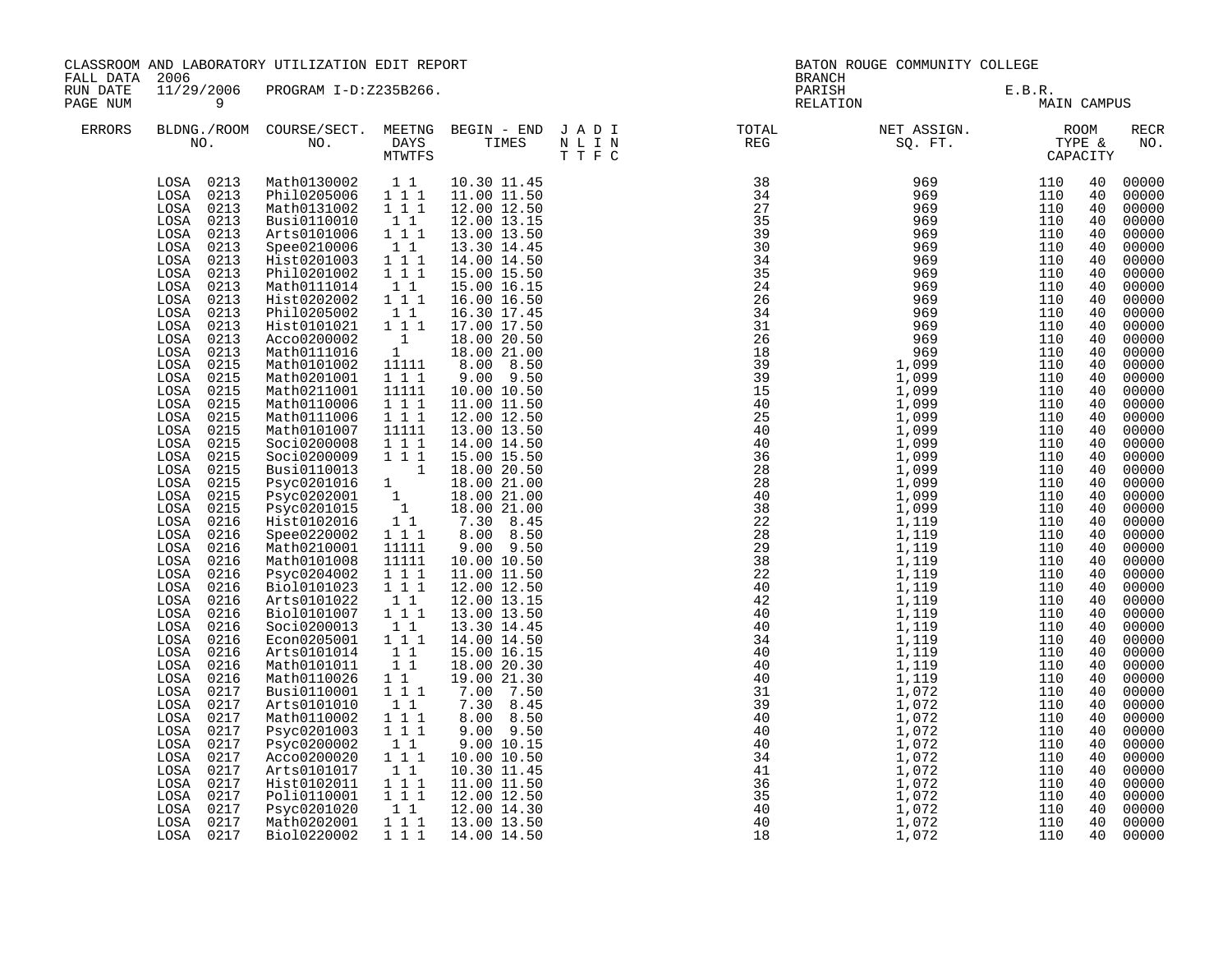|                      | CLASSROOM AND LABORATORY UTILIZATION EDIT REPORT<br>FALL DATA 2006<br>11/29/2006 PROGRAM I-D:Z235B266.                                                                                                                                                                                                                                                                                                                                                                                                                                                                                                                                                                                                                                                                                          |                                                                                                                                                                                                                                                                                                                                                                                                                                                                                                                                                                                                                                                                                                                                                                                                                                                                                |                                                                                                                                                                                                                                                                                                                                                                                                                                                                                                                                                                                                                                                                                                                                                         |                                                                                                                                                                                                                                                                                                                                                                                                                                                                                                                                                                                                                                                                                                                                                                                |  | <b>BRANCH</b>                                                                                                                                                                                                                                                                                                                                                                                                                                         | BATON ROUGE COMMUNITY COLLEGE                               |                                                             |                                                                                                                                                                                                                                                                                                                |                                                                                                                                                                                                                                                                                                                                                                                                                                                                         |
|----------------------|-------------------------------------------------------------------------------------------------------------------------------------------------------------------------------------------------------------------------------------------------------------------------------------------------------------------------------------------------------------------------------------------------------------------------------------------------------------------------------------------------------------------------------------------------------------------------------------------------------------------------------------------------------------------------------------------------------------------------------------------------------------------------------------------------|--------------------------------------------------------------------------------------------------------------------------------------------------------------------------------------------------------------------------------------------------------------------------------------------------------------------------------------------------------------------------------------------------------------------------------------------------------------------------------------------------------------------------------------------------------------------------------------------------------------------------------------------------------------------------------------------------------------------------------------------------------------------------------------------------------------------------------------------------------------------------------|---------------------------------------------------------------------------------------------------------------------------------------------------------------------------------------------------------------------------------------------------------------------------------------------------------------------------------------------------------------------------------------------------------------------------------------------------------------------------------------------------------------------------------------------------------------------------------------------------------------------------------------------------------------------------------------------------------------------------------------------------------|--------------------------------------------------------------------------------------------------------------------------------------------------------------------------------------------------------------------------------------------------------------------------------------------------------------------------------------------------------------------------------------------------------------------------------------------------------------------------------------------------------------------------------------------------------------------------------------------------------------------------------------------------------------------------------------------------------------------------------------------------------------------------------|--|-------------------------------------------------------------------------------------------------------------------------------------------------------------------------------------------------------------------------------------------------------------------------------------------------------------------------------------------------------------------------------------------------------------------------------------------------------|-------------------------------------------------------------|-------------------------------------------------------------|----------------------------------------------------------------------------------------------------------------------------------------------------------------------------------------------------------------------------------------------------------------------------------------------------------------|-------------------------------------------------------------------------------------------------------------------------------------------------------------------------------------------------------------------------------------------------------------------------------------------------------------------------------------------------------------------------------------------------------------------------------------------------------------------------|
| RUN DATE<br>PAGE NUM | 10                                                                                                                                                                                                                                                                                                                                                                                                                                                                                                                                                                                                                                                                                                                                                                                              |                                                                                                                                                                                                                                                                                                                                                                                                                                                                                                                                                                                                                                                                                                                                                                                                                                                                                |                                                                                                                                                                                                                                                                                                                                                                                                                                                                                                                                                                                                                                                                                                                                                         |                                                                                                                                                                                                                                                                                                                                                                                                                                                                                                                                                                                                                                                                                                                                                                                |  | PARISH<br>RELATION                                                                                                                                                                                                                                                                                                                                                                                                                                    | E.B.R.<br>MAI                                               | MAIN CAMPUS                                                 |                                                                                                                                                                                                                                                                                                                |                                                                                                                                                                                                                                                                                                                                                                                                                                                                         |
| <b>ERRORS</b>        |                                                                                                                                                                                                                                                                                                                                                                                                                                                                                                                                                                                                                                                                                                                                                                                                 |                                                                                                                                                                                                                                                                                                                                                                                                                                                                                                                                                                                                                                                                                                                                                                                                                                                                                |                                                                                                                                                                                                                                                                                                                                                                                                                                                                                                                                                                                                                                                                                                                                                         |                                                                                                                                                                                                                                                                                                                                                                                                                                                                                                                                                                                                                                                                                                                                                                                |  |                                                                                                                                                                                                                                                                                                                                                                                                                                                       |                                                             |                                                             |                                                                                                                                                                                                                                                                                                                | <b>RECR</b><br>NO.                                                                                                                                                                                                                                                                                                                                                                                                                                                      |
|                      | LOSA 0217<br>LOSA 0217<br>LOSA 0217<br>LOSA<br>0217<br>0217<br>LOSA<br>LOSA<br>0217<br>0217<br>LOSA<br>LOSA 0219<br>LOSA 0219<br>0219<br>LOSA<br>0219<br>LOSA<br>0219<br>LOSA<br>LOSA 0219<br>0219<br>LOSA<br>0219<br>LOSA<br>0219<br>LOSA<br>0219<br>LOSA<br>LOSA 0219<br>0219<br>LOSA<br>0219<br>LOSA<br>0219<br>LOSA<br>LOSA 0219<br>LOSA 0219<br>LOSA 0220<br>0220<br>LOSA<br>0220<br>LOSA<br>0220<br>LOSA<br>LOSA 0220<br>LOSA<br>0220<br>0220<br>LOSA<br>0220<br>LOSA<br>LOSA<br>0220<br>$_{\rm LOSA}$<br>0220<br>LOSA<br>0220<br>LOSA<br>0220<br>0220<br>LOSA<br>LOSA 0221<br>LOSA 0221<br>LOSA 0221<br>LOSA 0221<br>LOSA 0221<br>0221<br>LOSA<br>LOSA 0221<br>LOSA<br>0221<br>0221<br>LOSA<br>0221<br>LOSA<br>LOSA<br>0221<br>0221<br>LOSA<br>LOSA<br>0221<br>LOSA<br>0221<br>LOSA 0221 | Arts0101023   1   1   1<br>Psyc0201010   1   1   1<br>Hist0101025<br>HISCOLUTION<br>ECONO201015 1<br>For 10201011 1<br>Fayc0201019 1<br>Engl0101060 1<br>Arts0101027 11<br>Engl0101046 1 1 1<br>Econ0202001<br>Bio10220001<br>Soci0200004<br>Math0101005<br>Econ0201004<br>Econ0201016<br>Math0110015<br>Engl0220001 111<br>Hist0201004 1 1 1<br>Crim0101002<br>Arts0101024 1 1 1<br>Arts0101016<br>Hist0210003<br>Arts0101025<br>Arts0101008<br>Arts0101002<br>Phil0205004<br>Arts0101003<br>Math0110013<br>Busi0110011<br>Arts0101005<br>Engl0220003<br>Hist0102003 111<br>Arts0101013<br>Math0110008<br>Chem0130003<br>Math0110017<br>Psyc0201011<br>Psyc0201002<br>Math0111003<br>Econ0201017<br>Psyc0201004<br>Psyc0201012<br>Math0111004 111<br>Busi0220003 111<br>Spee0220001<br>Psyc0201007<br>Math0130005<br>Bio10101026<br>Math0110009<br>Soci0200012<br>Hist0202011 | $1\quad1$<br>$1 1 1$<br>$\begin{bmatrix} 1 & 1 \\ 1 & 1 \end{bmatrix}$<br>11111<br>$1 1 1$<br>$\begin{array}{ccc} & 1 & 1 \\ & 1 & 1 \end{array}$<br>11<br>$\begin{bmatrix} 1 & 1 \\ 1 & 1 \\ 1 & 1 \end{bmatrix}$<br>111<br>$1\quad1$<br>$1^{\degree}1^{\degree}1$<br>$1\quad1$<br>$\begin{bmatrix} 1 \\ 1 \end{bmatrix}$<br>111<br>$\begin{bmatrix} 1 \\ 1 \end{bmatrix}$<br>11<br>$1 1 1$<br>11<br>$\begin{smallmatrix}1\\1\\1\end{smallmatrix}$<br>$\begin{array}{rrrr} & 1 & 1 \\ & 1 & 1 \\ & & 1 & 1 \end{array}$<br>$1\quad1$<br>$\begin{bmatrix} 1\\ 1\\ 1 \end{bmatrix} \begin{bmatrix} 1\\ 1 \end{bmatrix}$<br>$\begin{smallmatrix}1&1\\1&1&1\end{smallmatrix}$<br>11<br>$1\ 1\ 1$<br>1 1 1<br>1 1 1<br>$\begin{array}{ccc} & 1 \end{array}$ | 15.00 15.50<br>16.00 16.50<br>16.30 17.45<br>18.00 20.50<br>18.00 20.50<br>18.00 21.00<br>18.00 21.00<br>7.30 8.45<br>8.00 8.50<br>$9.00$ $9.50$<br>9.00 10.15<br>10.00 10.50<br>11.00 11.50<br>12.00 12.50<br>12.00 13.15<br>13.30 14.45<br>14.00 14.50<br>15.00 15.50<br>15.00 16.15<br>16.00 16.50<br>18.00 21.00<br>18.00 21.00<br>18.00 21.00<br>7.00 7.50<br>9.00 9.50<br>9.00 10.15<br>10.00 10.50<br>10.30 11.45<br>11.00 11.50<br>12.00 12.50<br>12.00 13.15<br>13.00 13.50<br>13.30 14.45<br>14.00 14.50<br>16.30 19.00<br>18.00 21.00<br>7.30 8.45<br>8.00 8.50<br>$9.00$ $9.50$<br>9.00 10.15<br>10.00 10.50<br>10.30 11.45<br>11.00 11.50<br>12.00 12.50<br>12.00 13.15<br>13.00 13.50<br>13.30 14.45<br>14.00 14.50<br>15.00 15.50<br>17.00 17.50<br>18.00 21.00 |  | $\begin{tabular}{l c c} \hline \texttt{N} & \texttt{REC} & \texttt{SQ}, & \texttt{F} & \texttt{T} & \texttt{T} \\ \hline \texttt{N} & \texttt{REC} & \texttt{SQ}, & \texttt{F} & \texttt{T} & \texttt{T} \\ \hline \texttt{1} & 1 & 0 & 72 & 1 & 110 \\ \hline \texttt{3} & 1 & 0 & 72 & 1 & 1110 \\ \hline \texttt{3} & 1 & 0 & 72 & 1 & 1110 \\ \hline \texttt{3} & 1 & 0 & 72 & 1 & 1110 \\$<br>34<br>30<br>28<br>40<br>14<br>40<br>40<br>31<br>15 | 838<br>838<br>838<br>838<br>838<br>838<br>838<br>838<br>838 | 110<br>110<br>110<br>110<br>110<br>110<br>110<br>110<br>110 | 40<br>40<br>40<br>40<br>40<br>40<br>40<br>50<br>50<br>50<br>50<br>50<br>50<br>50<br>50<br>50<br>50<br>50<br>50<br>50<br>50<br>50<br>50<br>50<br>50<br>50<br>50<br>50<br>50<br>50<br>50<br>50<br>50<br>50<br>50<br>50<br>40<br>40<br>40<br>40<br>40<br>40<br>40<br>40<br>40<br>40<br>40<br>40<br>40<br>40<br>40 | 00000<br>00000<br>00000<br>00000<br>00000<br>00000<br>00000<br>00000<br>00000<br>00000<br>00000<br>00000<br>00000<br>00000<br>00000<br>00000<br>00000<br>00000<br>00000<br>00000<br>00000<br>00000<br>00000<br>00000<br>00000<br>00000<br>00000<br>00000<br>00000<br>00000<br>00000<br>00000<br>00000<br>00000<br>00000<br>00000<br>00000<br>00000<br>00000<br>00000<br>00000<br>00000<br>00000<br>00000<br>00000<br>00000<br>00000<br>00000<br>00000<br>00000<br>00000 |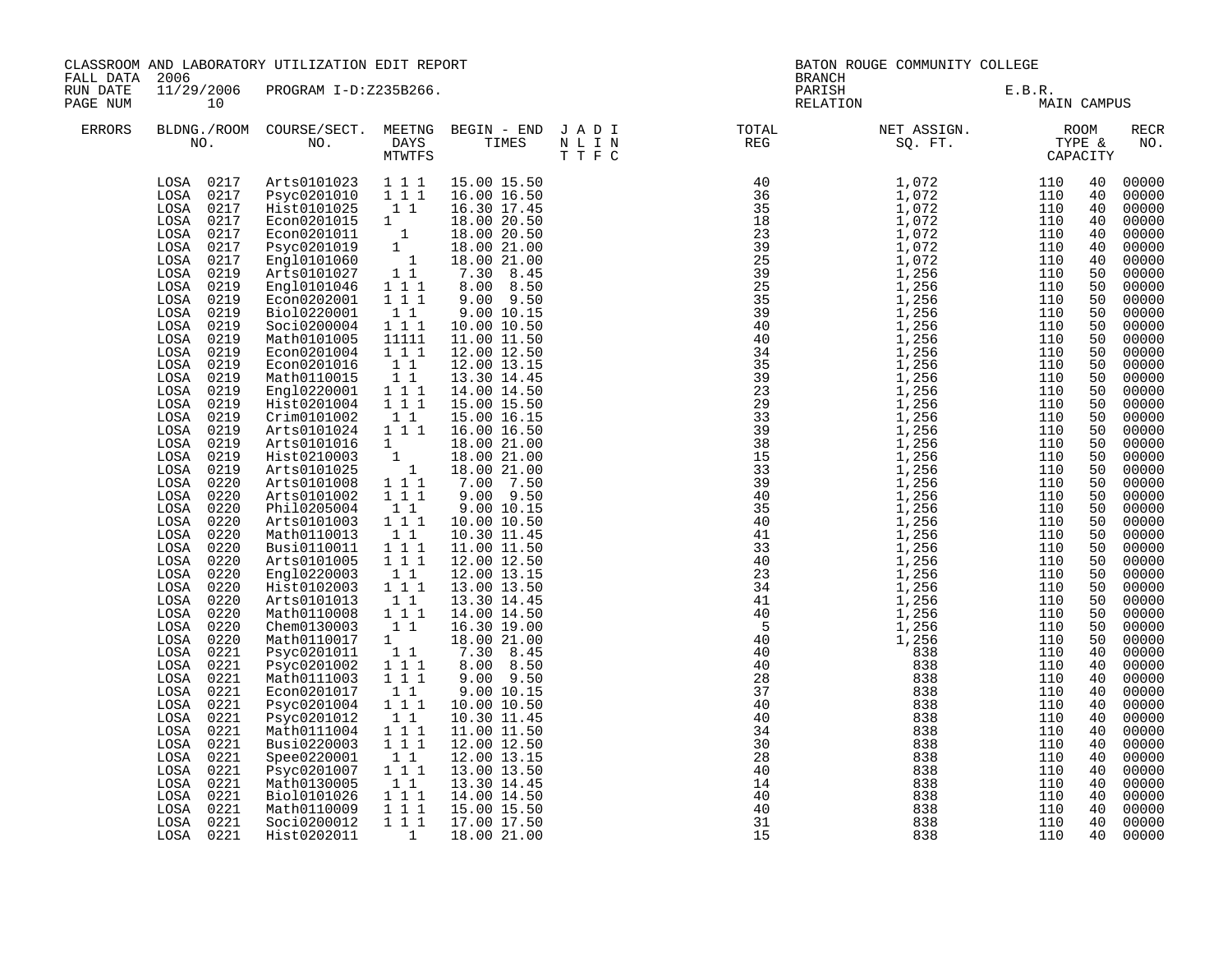| CLASSROOM AND LABORATORY UTILIZATION EDIT REPORT<br>FALL DATA<br>2006<br>11/29/2006 PROGRAM I-D:Z235B266.<br>RUN DATE |                                                                                                                                                                                                                                                                                                                                                                                                                                                                                                                                                                                                                                                                                                                                          |                                                                                                                                                                                                                                                                                                                                                                                                                                                                                                                                                                                                                                                                                                                                                                                           | BATON ROUGE COMMUNITY COLLEGE<br><b>BRANCH</b>                                                                                                                                                                                                                                                                                                                                                                                                                                                                                                                                                                                                                                                                                                                                        |                                                                                                                                                                                                                                                                                                                                                                                                                                                                                                                                                                                                                                                                                                                                                                    |                             |                                                                                                                                                                                                                                                                                                        |                          |                                                                                                                                                                                                                                                                                                          |                                                                                                                                                                                                                                                                                                                                                                                                                                                                |
|-----------------------------------------------------------------------------------------------------------------------|------------------------------------------------------------------------------------------------------------------------------------------------------------------------------------------------------------------------------------------------------------------------------------------------------------------------------------------------------------------------------------------------------------------------------------------------------------------------------------------------------------------------------------------------------------------------------------------------------------------------------------------------------------------------------------------------------------------------------------------|-------------------------------------------------------------------------------------------------------------------------------------------------------------------------------------------------------------------------------------------------------------------------------------------------------------------------------------------------------------------------------------------------------------------------------------------------------------------------------------------------------------------------------------------------------------------------------------------------------------------------------------------------------------------------------------------------------------------------------------------------------------------------------------------|---------------------------------------------------------------------------------------------------------------------------------------------------------------------------------------------------------------------------------------------------------------------------------------------------------------------------------------------------------------------------------------------------------------------------------------------------------------------------------------------------------------------------------------------------------------------------------------------------------------------------------------------------------------------------------------------------------------------------------------------------------------------------------------|--------------------------------------------------------------------------------------------------------------------------------------------------------------------------------------------------------------------------------------------------------------------------------------------------------------------------------------------------------------------------------------------------------------------------------------------------------------------------------------------------------------------------------------------------------------------------------------------------------------------------------------------------------------------------------------------------------------------------------------------------------------------|-----------------------------|--------------------------------------------------------------------------------------------------------------------------------------------------------------------------------------------------------------------------------------------------------------------------------------------------------|--------------------------|----------------------------------------------------------------------------------------------------------------------------------------------------------------------------------------------------------------------------------------------------------------------------------------------------------|----------------------------------------------------------------------------------------------------------------------------------------------------------------------------------------------------------------------------------------------------------------------------------------------------------------------------------------------------------------------------------------------------------------------------------------------------------------|
| PAGE NUM                                                                                                              | 11                                                                                                                                                                                                                                                                                                                                                                                                                                                                                                                                                                                                                                                                                                                                       |                                                                                                                                                                                                                                                                                                                                                                                                                                                                                                                                                                                                                                                                                                                                                                                           |                                                                                                                                                                                                                                                                                                                                                                                                                                                                                                                                                                                                                                                                                                                                                                                       |                                                                                                                                                                                                                                                                                                                                                                                                                                                                                                                                                                                                                                                                                                                                                                    |                             | PARISH<br>RELATION                                                                                                                                                                                                                                                                                     | E.B.R.                   | MAIN CAMPUS                                                                                                                                                                                                                                                                                              |                                                                                                                                                                                                                                                                                                                                                                                                                                                                |
| <b>ERRORS</b>                                                                                                         |                                                                                                                                                                                                                                                                                                                                                                                                                                                                                                                                                                                                                                                                                                                                          |                                                                                                                                                                                                                                                                                                                                                                                                                                                                                                                                                                                                                                                                                                                                                                                           |                                                                                                                                                                                                                                                                                                                                                                                                                                                                                                                                                                                                                                                                                                                                                                                       |                                                                                                                                                                                                                                                                                                                                                                                                                                                                                                                                                                                                                                                                                                                                                                    |                             | BLDNG./ROOM COURSE/SECT. MEETNG BEGIN – END JADI TOTAL TOTAL NET ASSIGN. REG ROOM NO. DAYS TIMES NLIN REG SQ.FT. TYPE &                                                                                                                                                                                |                          |                                                                                                                                                                                                                                                                                                          | RECR<br>NO.                                                                                                                                                                                                                                                                                                                                                                                                                                                    |
|                                                                                                                       | LOSA 0221<br>LOSA 0222<br>LOSA 0222<br>LOSA 0222<br>LOSA 0222<br>LOSA 0222<br>LOSA 0222<br>LOSA 0222<br>LOSA 0222<br>LOSA 0222<br>LOSA 0222<br>0222<br>LOSA<br>LOSA 0222<br>LOSA 0223<br>LOSA<br>0223<br>0223<br>$_{\rm LOSA}$<br>LOSA<br>0223<br>LOSA 0223<br>LOSA 0223<br>LOSA 0223<br>LOSA 0223<br>LOSA 0223<br>LOSA 0223<br>LOSA 0223<br>LOSA 0223<br>LOSA 0223<br>LOSA 0223<br>0223<br>LOSA<br>0342<br>LOSA<br>LOSA<br>0342<br>LOSA<br>0342<br>LOSA<br>0342<br>LOSA<br>0342<br>LOSA<br>0342<br>0342<br>LOSA<br>LOSA 0342<br>LOSA 0342<br>LOSA 0342<br>LOSA 0342<br>LOSA 0342<br>LOSA 0344<br>LOSA<br>0344<br>LOSA 0344<br>LOSA 0344<br>LOSA<br>0344<br>LOSA<br>0344<br>LOSA<br>0344<br>0344<br>LOSA<br>0344<br>LOSA<br>LOSA<br>0344 | Soci0205007 1 1<br>Hist0201001 111<br>Math0101001<br>Phys0101007<br>Hist0102005<br>Spee0120003<br>Eng10220004<br>Engl0102044<br>Econ0201009<br>Engl0221001<br>Engl0101063<br>Engl0221002 1<br>Phil0203001 1<br>Read0091023 11<br>Phil0201004<br>Acco0200018<br>Crim0120001<br>Math0110004<br>Hist0202009<br>Soci0205002<br>Acco0201008<br>Phil0205003<br>Busi0110003<br>Hist0102006<br>Spee0210003<br>Hist0101013<br>Engl0101052<br>Poli0110006<br>Span0101001<br>Coll0101001<br>Busi0121001<br>Hist0202005<br>Span0101004<br>Econ0201007<br>Musi0101016<br>Engl0101056<br>Educ0210001<br>Read0091012<br>Engl0102017<br>Real0102003<br>Read0090010<br>Math0092001<br>Bio10102003<br>Span0201001<br>Spee0101010<br>Spee0101004<br>Spee0101001<br>Spee0120004<br>Spee0101002<br>Spee0101005 | 11111<br>111<br>11<br>$\begin{array}{ccc}\n1 & 1 & 1 \\ 1 & 1 & 1\n\end{array}$<br>$1\quad1$<br>$1 1 1$<br>11<br>$1\quad1$<br>$\begin{array}{rrrr} & 1 & 1 \\ 1 & 1 & 1 \end{array}$<br>11<br>$1 1 1$<br>11<br>$1 1 1$<br>$1 1 1$<br>$1\quad1$<br>$1\ 1\ 1$<br>11<br>$1 1 1$<br>$\begin{bmatrix} 1 & 1 \\ 1 & 1 \end{bmatrix}$<br>$\begin{smallmatrix} &1\\1&1\end{smallmatrix}$<br>$\begin{array}{rrrr} 1&1&1\\ 1&1&1 \end{array}$<br>$1\quad1$<br>111<br>11<br>$1 1 1$<br>$1 1 1$<br>$1\;1$<br>11<br>$1 1 1$<br>11<br>$\begin{array}{c} \bar{1} & \bar{1} \\ 1 & 1 & 1 \end{array}$<br>$1 1 1$<br>$1\quad1$<br>1 1 1<br>$\begin{bmatrix} 1 \\ 1 \end{bmatrix}$<br>1 1 1<br>$\begin{array}{cccc}\n\overline{1} & \overline{1} & \overline{1} \\ 1 & 1 & 1\n\end{array}$<br>$1\quad1$ | 19.00 21.30<br>8.00 8.50<br>$9.00$ $9.50$<br>10.00 10.50<br>10.30 11.45<br>11.00 11.50<br>12.00 12.50<br>12.00 13.15<br>13.00 13.50<br>13.30 14.45<br>15.00 16.15<br>18.00 21.00<br>18.00 21.00<br>$7.30 \t 8.45$<br>8.00 8.50<br>$9.00$ $9.50$<br>9.00 10.15<br>10.00 10.50<br>10.30 11.45<br>11.00 11.50<br>12.00 12.50<br>12.00 13.15<br>13.00 13.50<br>13.30 14.45<br>15.00 15.50<br>15.00 16.15<br>18.00 20.30<br>18.00 21.00<br>7.30 8.45<br>8.00 8.50<br>$9.00$ $9.50$<br>9.00 10.15<br>10.00 10.50<br>10.30 11.45<br>11.00 11.50<br>12.00 12.50<br>12.00 13.15<br>13.30 14.45<br>15.00 15.50<br>18.30 21.00<br>7.30 8.45<br>8.00 8.50<br>9.00 9.50<br>9.00 10.15<br>10.00 10.50<br>10.30 11.45<br>11.00 11.50<br>12.00 12.50<br>13.00 13.50<br>13.30 14.45 | 24<br>$\frac{25}{23}$<br>24 | REG 50. FT. TYPE 100 100 1 17 (200 1 17 18)<br>135 8 988 110<br>135 8 988 110<br>10 20 9888 110<br>220 9888 1110<br>232 9888 1110<br>232 9888 1110<br>232 9888 1110<br>110<br>232 9888 1110<br>144 1,019 910 1110<br>110<br>313 1,019 1110<br>110<br>333 1,019 1110<br>333<br>900<br>900<br>900<br>900 | 110<br>110<br>110<br>110 | 40<br>40<br>40<br>40<br>40<br>40<br>40<br>40<br>40<br>40<br>40<br>40<br>40<br>40<br>40<br>40<br>40<br>40<br>40<br>40<br>40<br>40<br>40<br>40<br>40<br>40<br>40<br>40<br>40<br>40<br>40<br>40<br>40<br>40<br>40<br>40<br>40<br>40<br>40<br>40<br>35<br>35<br>35<br>35<br>35<br>35<br>35<br>35<br>35<br>35 | 00000<br>00000<br>00000<br>00000<br>00000<br>00000<br>00000<br>00000<br>00000<br>00000<br>00000<br>00000<br>00000<br>00000<br>00000<br>00000<br>00000<br>00000<br>00000<br>00000<br>00000<br>00000<br>00000<br>00000<br>00000<br>00000<br>00000<br>00000<br>00000<br>00000<br>00000<br>00000<br>00000<br>00000<br>00000<br>00000<br>00000<br>00000<br>00000<br>00000<br>00000<br>00000<br>00000<br>00000<br>00000<br>00000<br>00000<br>00000<br>00000<br>00000 |
|                                                                                                                       | LOSA 0344                                                                                                                                                                                                                                                                                                                                                                                                                                                                                                                                                                                                                                                                                                                                | Spee0120005                                                                                                                                                                                                                                                                                                                                                                                                                                                                                                                                                                                                                                                                                                                                                                               | 1 1 1                                                                                                                                                                                                                                                                                                                                                                                                                                                                                                                                                                                                                                                                                                                                                                                 | 14.00 14.50                                                                                                                                                                                                                                                                                                                                                                                                                                                                                                                                                                                                                                                                                                                                                        | 26                          | 900                                                                                                                                                                                                                                                                                                    | 110                      | 35                                                                                                                                                                                                                                                                                                       | 00000                                                                                                                                                                                                                                                                                                                                                                                                                                                          |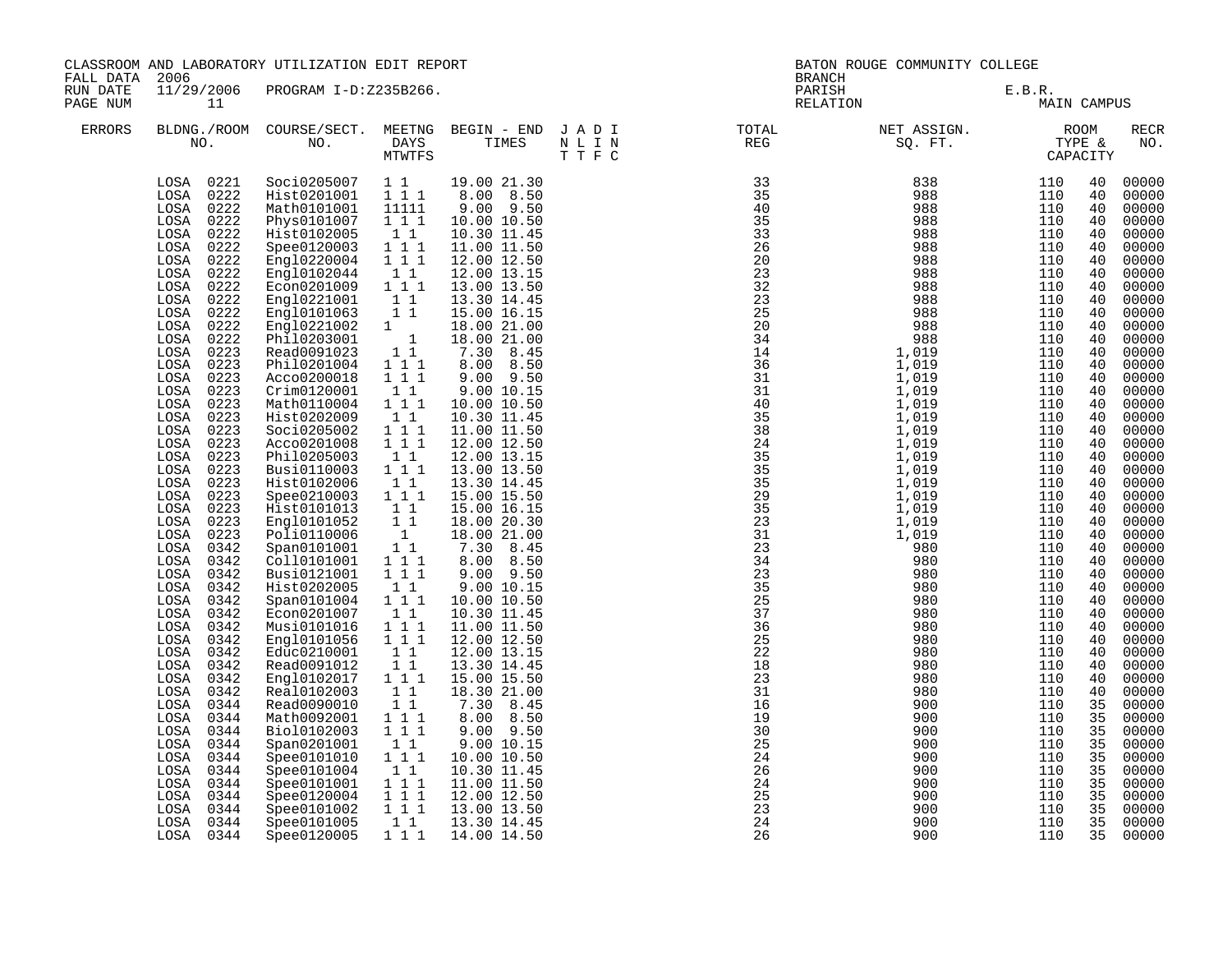| FALL DATA            | CLASSROOM AND LABORATORY UTILIZATION EDIT REPORT<br>2006<br>11/29/2006 PROGRAM I-D:Z235B266.                                                                                                                                                                                                                                                                                                                                                                                                                                                                                                                                                                                                                                                                                              |                                                                                                                                                                                                                                                                                                                                                                                                                                                                                                                                                                                                                                                                                                                                                        |                                                                                                                                                                                                                                                                                                                                                                                                                                                                                                                                                    |                                                                                                                                                                                                                                                                                                                                                                                                                                                                                                                                                                                                                                                                                                                                     |                                                                                                                   | BATON ROUGE COMMUNITY COLLEGE<br><b>BRANCH</b> |                                                                                                                                                                                                                                                                                                                                                                                                                                                                                                        |                                                                                                                                                                                                                                                                                                                                                      |                                                                                                                                                                                                                                                                                              |                                                                                                                                                                                                                                                                                                                                                                                                                                              |
|----------------------|-------------------------------------------------------------------------------------------------------------------------------------------------------------------------------------------------------------------------------------------------------------------------------------------------------------------------------------------------------------------------------------------------------------------------------------------------------------------------------------------------------------------------------------------------------------------------------------------------------------------------------------------------------------------------------------------------------------------------------------------------------------------------------------------|--------------------------------------------------------------------------------------------------------------------------------------------------------------------------------------------------------------------------------------------------------------------------------------------------------------------------------------------------------------------------------------------------------------------------------------------------------------------------------------------------------------------------------------------------------------------------------------------------------------------------------------------------------------------------------------------------------------------------------------------------------|----------------------------------------------------------------------------------------------------------------------------------------------------------------------------------------------------------------------------------------------------------------------------------------------------------------------------------------------------------------------------------------------------------------------------------------------------------------------------------------------------------------------------------------------------|-------------------------------------------------------------------------------------------------------------------------------------------------------------------------------------------------------------------------------------------------------------------------------------------------------------------------------------------------------------------------------------------------------------------------------------------------------------------------------------------------------------------------------------------------------------------------------------------------------------------------------------------------------------------------------------------------------------------------------------|-------------------------------------------------------------------------------------------------------------------|------------------------------------------------|--------------------------------------------------------------------------------------------------------------------------------------------------------------------------------------------------------------------------------------------------------------------------------------------------------------------------------------------------------------------------------------------------------------------------------------------------------------------------------------------------------|------------------------------------------------------------------------------------------------------------------------------------------------------------------------------------------------------------------------------------------------------------------------------------------------------------------------------------------------------|----------------------------------------------------------------------------------------------------------------------------------------------------------------------------------------------------------------------------------------------------------------------------------------------|----------------------------------------------------------------------------------------------------------------------------------------------------------------------------------------------------------------------------------------------------------------------------------------------------------------------------------------------------------------------------------------------------------------------------------------------|
| RUN DATE<br>PAGE NUM | 12                                                                                                                                                                                                                                                                                                                                                                                                                                                                                                                                                                                                                                                                                                                                                                                        |                                                                                                                                                                                                                                                                                                                                                                                                                                                                                                                                                                                                                                                                                                                                                        |                                                                                                                                                                                                                                                                                                                                                                                                                                                                                                                                                    |                                                                                                                                                                                                                                                                                                                                                                                                                                                                                                                                                                                                                                                                                                                                     |                                                                                                                   |                                                | PARISH<br>RELATION                                                                                                                                                                                                                                                                                                                                                                                                                                                                                     | E.B.R.<br>MAIN CAMPUS                                                                                                                                                                                                                                                                                                                                |                                                                                                                                                                                                                                                                                              |                                                                                                                                                                                                                                                                                                                                                                                                                                              |
| <b>ERRORS</b>        |                                                                                                                                                                                                                                                                                                                                                                                                                                                                                                                                                                                                                                                                                                                                                                                           |                                                                                                                                                                                                                                                                                                                                                                                                                                                                                                                                                                                                                                                                                                                                                        | MTWTFS                                                                                                                                                                                                                                                                                                                                                                                                                                                                                                                                             |                                                                                                                                                                                                                                                                                                                                                                                                                                                                                                                                                                                                                                                                                                                                     | BLDNG./ROOM COURSE/SECT. MEETNG BEGIN – END JADI (TOTAL TOTAL NO. ) DAYS TIMES NLIN REG REG (THE THE C<br>T T F C |                                                |                                                                                                                                                                                                                                                                                                                                                                                                                                                                                                        |                                                                                                                                                                                                                                                                                                                                                      |                                                                                                                                                                                                                                                                                              | <b>RECR</b><br>NO.                                                                                                                                                                                                                                                                                                                                                                                                                           |
|                      | LOSA 0344<br>LOSA 0344<br>LOSA 0344<br>LOSA<br>0344<br>0345<br>LOSA<br>LOSA<br>0345<br>0345<br>LOSA<br>0345<br>LOSA<br>LOSA<br>0345<br>LOSA<br>0345<br>LOSA<br>0345<br>LOSA<br>0345<br>LOSA<br>0345<br>LOSA<br>0345<br>LOSA<br>0345<br>0345<br>LOSA<br>0345<br>LOSA<br>0345<br>LOSA<br>LOSA<br>0345<br>0345<br>LOSA<br>LOSA<br>0346<br>0346<br>LOSA<br>0346<br>LOSA<br>LOSA<br>0346<br>LOSA<br>0346<br>LOSA<br>0346<br>LOSA<br>0346<br>LOSA<br>0346<br>LOSA<br>0347<br>LOSA<br>0347<br>0347<br>LOSA<br>LOSA<br>0347<br>LOSA<br>0347<br>LOSA<br>0347<br>0347<br>LOSA<br>LOSA<br>0347<br>0347<br>LOSA<br>LOSA<br>0347<br>LOSA<br>0347<br>LOSA<br>0347<br>LOSA<br>0347<br>LOSA<br>0347<br>MAIN<br>0112A<br>MAIN<br>0112A<br>MAIN<br>0112A<br>MAIN<br>0112A<br>MAIN<br>0112A<br>MAIN<br>0112A | Spee0120013 1 1<br>Spee0101007 1<br>Math0092010 1<br>Spee0120014 1<br>Soci0200002<br>Poli0110005<br>Math0111010<br>Hist0202004<br>Soci0200011<br>Soci0200005<br>Psyc0201006<br>Busi0121004<br>Soci0200007<br>Bio10101016<br>Psyc0201008<br>Hist0102007<br>Math0101003<br>Spec0298001<br>Hist0102009<br>Soci0200015<br>Busi0110007<br>Phys0101008<br>Hist0200001<br>Eng10211001<br>Bio10102004<br>Engl0201007<br>Engl0101023<br>Eng10215002<br>Arts0101012<br>Coll0101002<br>Arts0101011<br>Hist0201011<br>Math0093045<br>Coll0101003<br>Fina0110005<br>Chem0101005<br>Coll0101025<br>Engl0201004<br>Math0101010<br>Coll0101023<br>Psyc0201029<br>Busi0110005<br>Read0091029<br>Engl0102036<br>Spee0120001<br>Math0093004<br>Read0091004<br>Read0091008 | $1 1 1$<br>$1 1 1$<br>$\begin{smallmatrix}1&1\\1&1&1\end{smallmatrix}$<br>11<br>$1\ 1\ 1$<br>$1 1 1$<br>11<br>111<br>11<br>$1 1 1$<br>11<br>11111<br>$\begin{bmatrix} 1 \\ 1 \\ 1 \end{bmatrix}$<br>$1 1 1$<br>$1\quad1$<br>$1\hspace{0.1cm} 1\hspace{0.1cm} 1$<br>$1\quad1$<br>$1 1 1$<br>$\begin{smallmatrix}1&1\\1&1\end{smallmatrix}$<br>111<br>$1 1 1$<br>111<br>$1\quad1$<br>111<br>11<br>$1 1 1$<br>111<br>$1 1 1$<br>$1\quad1$<br>$1$ $1$ $1$<br>11111<br>1 1 1<br>1 1<br>$1 \quad \blacksquare$<br>111<br>11<br>1 1 1<br>$1 1 1$<br>1 1 1 | 15.00 16.15<br>18.00 21.00<br>18.00 21.00<br>18.00 21.00<br>8.00 8.50<br>$9.00$ $9.50$<br>9.00 10.15<br>10.00 10.50<br>10.30 11.45<br>11.00 11.50<br>12.00 12.50<br>12.00 13.15<br>13.00 13.50<br>13.30 14.45<br>14.00 14.50<br>15.00 16.15<br>17.00 17.50<br>18.00 21.00<br>18.00 21.00<br>18.00 21.00<br>$9.00$ $9.50$<br>9.00 10.15<br>10.00 10.50<br>10.30 11.45<br>11.00 11.50<br>12.00 13.15<br>13.30 14.45<br>14.00 14.50<br>8.00 8.50<br>$9.00$ $9.50$<br>9.00 10.15<br>10.00 10.50<br>10.30 11.45<br>11.00 11.50<br>12.00 12.50<br>13.00 13.50<br>13.00 14.15<br>14.00 14.50<br>15.00 15.50<br>16.00 16.50<br>17.00 19.50<br>18.00 20.50<br>7.00 7.50<br>7.30 8.45<br>8.00 8.50<br>9.00 9.50<br>10.00 10.50<br>10.30 11.45 |                                                                                                                   |                                                | 900<br>900<br>864<br>864<br>864<br>864<br>864<br>864<br>864<br>864<br>864<br>864<br>864<br>$\begin{array}{cccc} 4\,0 \qquad \qquad & 8\,6\,4 \qquad \qquad & 8\,6\,4 \qquad \qquad & 8\,6\,4 \qquad \qquad & 8\,6\,4 \qquad \qquad & 8\,6\,4 \qquad \qquad & 8\,6\,4 \qquad \qquad & 8\,6\,4 \qquad \qquad & 8\,6\,4 \qquad \qquad & 8\,6\,4 \qquad \qquad & 8\,6\,4 \qquad \qquad & 8\,6\,4 \qquad \qquad & 8\,6\,4 \qquad \qquad & 8\,6\,4 \qquad \qquad & 8\,6\$<br>688<br>688<br>688<br>688<br>688 | 900 110<br>900 110<br>110<br>110<br>110<br>110<br>110<br>110<br>110<br>110<br>110<br>110<br>110<br>110<br>110<br>110<br>110<br>110<br>110<br>110<br>110<br>110<br>110<br>110<br>110<br>110<br>110<br>110<br>110<br>110<br>110<br>110<br>110<br>110<br>110<br>110<br>110<br>110<br>110<br>110<br>110<br>110<br>110<br>110<br>110<br>110<br>110<br>110 | 35<br>35<br>35<br>35<br>40<br>40<br>40<br>40<br>40<br>40<br>40<br>40<br>40<br>40<br>40<br>40<br>40<br>40<br>40<br>40<br>40<br>40<br>40<br>40<br>40<br>40<br>40<br>40<br>40<br>40<br>40<br>40<br>40<br>40<br>40<br>40<br>40<br>40<br>40<br>40<br>40<br>40<br>30<br>30<br>30<br>30<br>30<br>30 | 00000<br>00000<br>00000<br>00000<br>00000<br>00000<br>00000<br>00000<br>00000<br>00000<br>00000<br>00000<br>00000<br>00000<br>00000<br>00000<br>00000<br>00000<br>00000<br>00000<br>00000<br>00000<br>00000<br>00000<br>00000<br>00000<br>00000<br>00000<br>00000<br>00000<br>00000<br>00000<br>00000<br>00000<br>00000<br>00000<br>00000<br>00000<br>00000<br>00000<br>00000<br>00000<br>00000<br>00000<br>00000<br>00000<br>00000<br>00000 |
|                      | MAIN<br>0112A<br>MAIN<br>MAIN                                                                                                                                                                                                                                                                                                                                                                                                                                                                                                                                                                                                                                                                                                                                                             | Math0092005<br>0112A Math0092040<br>0112A Spee0120015                                                                                                                                                                                                                                                                                                                                                                                                                                                                                                                                                                                                                                                                                                  | $\begin{smallmatrix}1&1\\1&1&1\end{smallmatrix}$<br>111<br>1 1                                                                                                                                                                                                                                                                                                                                                                                                                                                                                     | 11.00 11.50<br>12.00 12.50<br>12.00 13.15                                                                                                                                                                                                                                                                                                                                                                                                                                                                                                                                                                                                                                                                                           |                                                                                                                   | 24                                             | 688<br>688<br>688                                                                                                                                                                                                                                                                                                                                                                                                                                                                                      | 110<br>110<br>110                                                                                                                                                                                                                                                                                                                                    | 30<br>30<br>30                                                                                                                                                                                                                                                                               | 00000<br>00000<br>00000                                                                                                                                                                                                                                                                                                                                                                                                                      |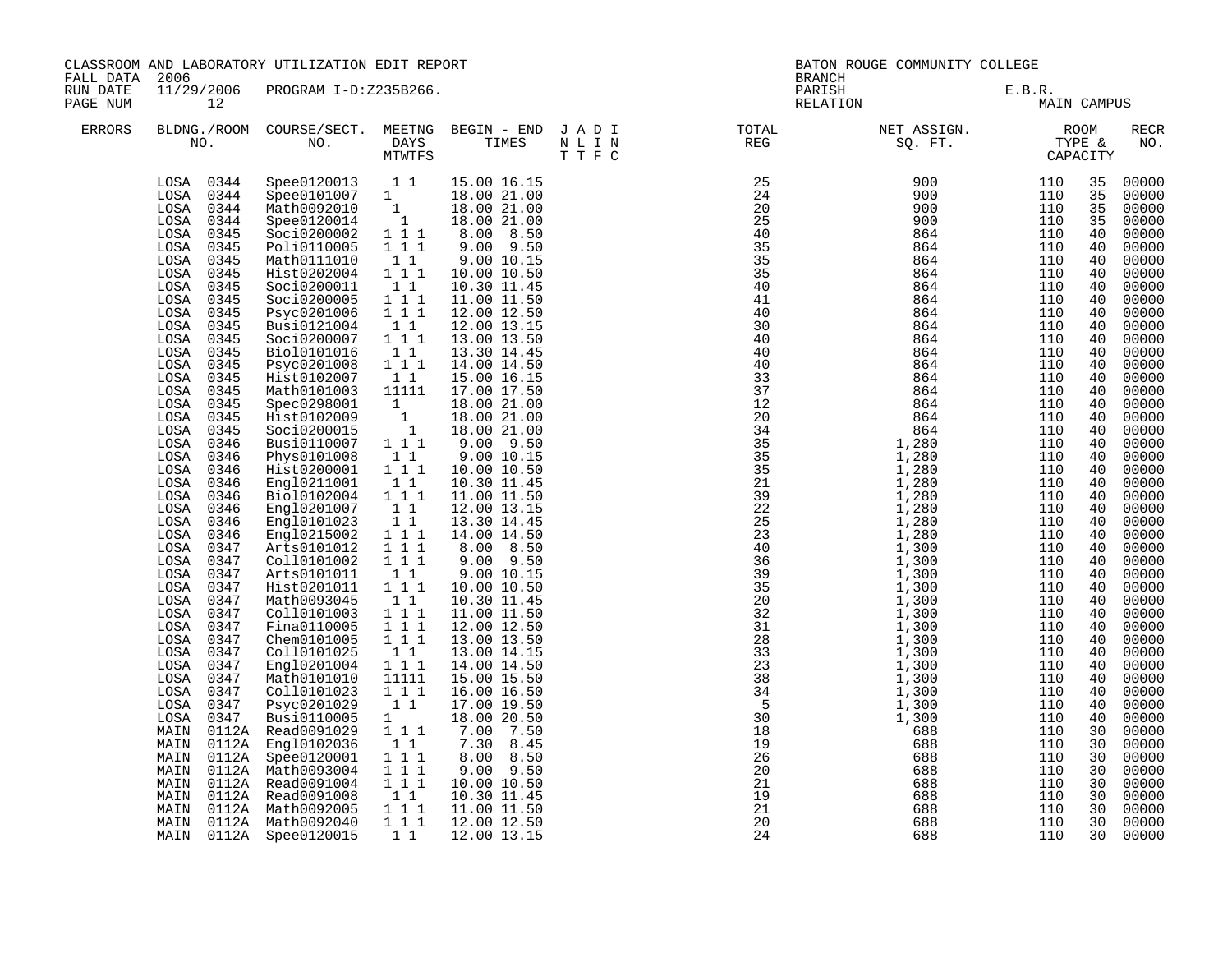| FALL DATA            | 2006                                                                                                                                                                                                                                                                                                                                                                                                                                                                                                                                                                                                                                                                                                                                                                                                   | CLASSROOM AND LABORATORY UTILIZATION EDIT REPORT                                                                                                                                                                                                                                                                                                                                                                                                                                                                                                                                                                                                                                                                                                                                                     |                                                                                                                                                                                                                                                                                                                                                                                                                                                                                                                                                                                                                                         |                                                                                                                                                                                                                                                                                                                                                                                                                                                                                                                                                                                                                                                                                                                                                                      |                                                                                                                            |          | BATON ROUGE COMMUNITY COLLEGE<br><b>BRANCH</b>                                                                                                                                                                                               |                                                                                                                                                                                                                                                                                                                                                            |                                                                                                                                                                                                                                                                                                          |                                                                                                                                                                                                                                                                                                                                                                                                                                                                |  |
|----------------------|--------------------------------------------------------------------------------------------------------------------------------------------------------------------------------------------------------------------------------------------------------------------------------------------------------------------------------------------------------------------------------------------------------------------------------------------------------------------------------------------------------------------------------------------------------------------------------------------------------------------------------------------------------------------------------------------------------------------------------------------------------------------------------------------------------|------------------------------------------------------------------------------------------------------------------------------------------------------------------------------------------------------------------------------------------------------------------------------------------------------------------------------------------------------------------------------------------------------------------------------------------------------------------------------------------------------------------------------------------------------------------------------------------------------------------------------------------------------------------------------------------------------------------------------------------------------------------------------------------------------|-----------------------------------------------------------------------------------------------------------------------------------------------------------------------------------------------------------------------------------------------------------------------------------------------------------------------------------------------------------------------------------------------------------------------------------------------------------------------------------------------------------------------------------------------------------------------------------------------------------------------------------------|----------------------------------------------------------------------------------------------------------------------------------------------------------------------------------------------------------------------------------------------------------------------------------------------------------------------------------------------------------------------------------------------------------------------------------------------------------------------------------------------------------------------------------------------------------------------------------------------------------------------------------------------------------------------------------------------------------------------------------------------------------------------|----------------------------------------------------------------------------------------------------------------------------|----------|----------------------------------------------------------------------------------------------------------------------------------------------------------------------------------------------------------------------------------------------|------------------------------------------------------------------------------------------------------------------------------------------------------------------------------------------------------------------------------------------------------------------------------------------------------------------------------------------------------------|----------------------------------------------------------------------------------------------------------------------------------------------------------------------------------------------------------------------------------------------------------------------------------------------------------|----------------------------------------------------------------------------------------------------------------------------------------------------------------------------------------------------------------------------------------------------------------------------------------------------------------------------------------------------------------------------------------------------------------------------------------------------------------|--|
| RUN DATE<br>PAGE NUM | 13                                                                                                                                                                                                                                                                                                                                                                                                                                                                                                                                                                                                                                                                                                                                                                                                     | 11/29/2006 PROGRAM I-D:Z235B266.                                                                                                                                                                                                                                                                                                                                                                                                                                                                                                                                                                                                                                                                                                                                                                     |                                                                                                                                                                                                                                                                                                                                                                                                                                                                                                                                                                                                                                         |                                                                                                                                                                                                                                                                                                                                                                                                                                                                                                                                                                                                                                                                                                                                                                      |                                                                                                                            |          | PARISH<br>RELATION                                                                                                                                                                                                                           | E.B.R.<br>MAIN CAMPUS                                                                                                                                                                                                                                                                                                                                      |                                                                                                                                                                                                                                                                                                          |                                                                                                                                                                                                                                                                                                                                                                                                                                                                |  |
| <b>ERRORS</b>        |                                                                                                                                                                                                                                                                                                                                                                                                                                                                                                                                                                                                                                                                                                                                                                                                        |                                                                                                                                                                                                                                                                                                                                                                                                                                                                                                                                                                                                                                                                                                                                                                                                      | MTWTFS                                                                                                                                                                                                                                                                                                                                                                                                                                                                                                                                                                                                                                  |                                                                                                                                                                                                                                                                                                                                                                                                                                                                                                                                                                                                                                                                                                                                                                      | BLDNG./ROOM COURSE/SECT. MEETNG BEGIN – END JADI (TOTAL TOTAL NO. ) DAYS TIMES NLIN REG REG (REG MUNTES T T F C<br>T T F C |          | N                                                                                                                                                                                                                                            |                                                                                                                                                                                                                                                                                                                                                            |                                                                                                                                                                                                                                                                                                          | <b>RECR</b><br>NO.                                                                                                                                                                                                                                                                                                                                                                                                                                             |  |
|                      | MAIN<br>0112A<br>MAIN<br>MAIN<br>0112A<br>MAIN<br>0114<br>0115<br>MAIN<br>MAIN<br>0115<br>MAIN<br>0115<br>MAIN<br>0115<br>0115<br>MAIN<br>MAIN<br>0115<br>MAIN<br>0115<br>MAIN<br>0115<br>0115<br>MAIN<br>MAIN<br>0115<br>0115<br>MAIN<br>0115<br>MAIN<br>0115<br>MAIN<br>MAIN<br>0115<br>MAIN<br>0115<br>0115<br>MAIN<br>MAIN<br>0117<br>0117<br>MAIN<br>MAIN<br>0117<br>MAIN<br>0117<br>MAIN<br>0117<br>0117<br>MAIN<br>MAIN<br>0117<br>MAIN<br>0117<br>MAIN<br>0117<br>0117<br>MAIN<br>0117<br>MAIN<br>MAIN<br>0117<br>MAIN<br>0117<br>MAIN<br>0117<br>0117<br>MAIN<br>MAIN<br>0117<br>MAIN<br>0117<br>MAIN<br>0117<br>0118<br>MAIN<br>MAIN<br>0118<br>0118<br>MAIN<br>MAIN<br>0118<br>MAIN<br>0118<br>0118<br>MAIN<br>0118<br>MAIN<br>0118<br>MAIN<br>MAIN<br>0118<br>0118<br>MAIN<br>MAIN<br>0118 | MAIN 0112A Engl0090003 11<br>0112A Thea0100001 1 1 1<br>Eng10101022<br>Span0101003<br>Span0102003<br>Math0092035<br>Math0092036<br>Engl0101040<br>Eng10091017<br>Math0101009<br>Read0091005<br>Econ0202004<br>Math0092006<br>Engl0091012<br>Read0091007<br>Hist0102002<br>Math0092004<br>Econ0203005<br>Coll0101008<br>Eng10201005<br>Math0094041<br>Math0092002<br>Eng10090001<br>Econ0203004<br>Math0094029<br>Engl0090003<br>Eng10090011<br>Econ0202007<br>Read0090005<br>Eng10091001<br>Read0091006<br>Econ0201020<br>Engl0091007<br>Eng10091016<br>Engl0091022<br>Engl0091011<br>Math0092014<br>Span0101007<br>Eng10091002<br>Read0091010<br>Phil0203002<br>Engl0230003<br>Fina0110006<br>Engl0091010<br>Engl0091015<br>Read0091017<br>Math0094039<br>Read0091026<br>Math0092007<br>Eng10091023 | 1 1 1<br>$\frac{1}{1}$<br>$1\quad1$<br>$\begin{bmatrix} 1 & 1 \end{bmatrix}$<br>111<br>1 1<br>1 1 1<br>11111<br>$1 \quad 1 \quad 1$<br>$1\quad1$<br>111<br>11<br>$1 1 1$<br>$1 1 1$<br>11<br>$1\quad1$<br>11<br>$\begin{smallmatrix}1&&\\&1\end{smallmatrix}$<br>$1\overline{1}$<br>$1\hspace{0.1cm} 1\hspace{0.1cm} 1$<br>$1 1 1$<br>$1\quad1$<br>111<br>$1\quad1$<br>$1 1 1$<br>111<br>$1\quad1$<br>$1 1 1$<br>$1\quad1$<br>$\begin{smallmatrix}1&1&1\\1&1&1\end{smallmatrix}$<br>1 1<br>$1$ $1$ $1$<br>1<br>$\frac{1}{1}$<br>$1 1 1$<br>$1 1 1$<br>11<br>111<br>1 1<br>1 1 1<br>11<br>$1 \quad 1 \quad 1$<br>$1\quad1$<br>111<br>1 1 | 13.30 14.45<br>14.00 14.50<br>16.00 16.50<br>16.30 17.45<br>9.00 10.15<br>8.00 8.50<br>$9.00$ $9.50$<br>9.00 10.15<br>10.00 10.50<br>11.00 11.50<br>12.00 12.50<br>12.00 13.15<br>13.00 13.50<br>13.30 14.45<br>14.00 14.50<br>15.00 15.50<br>15.00 16.15<br>16.30 17.45<br>18.00 20.30<br>18.00 21.00<br>18.00 21.00<br>7.30 8.45<br>8.00 8.50<br>$9.00$ $9.50$<br>9.00 10.15<br>10.00 10.50<br>10.30 11.45<br>11.00 11.50<br>12.00 12.50<br>12.00 13.15<br>13.00 13.50<br>13.30 14.45<br>14.00 14.50<br>15.00 15.50<br>16.30 17.45<br>17.00 17.50<br>18.00 21.00<br>18.00 21.00<br>18.00 21.00<br>8.00 8.50<br>$9.00$ $9.50$<br>9.00 10.15<br>10.00 10.50<br>10.30 11.45<br>11.00 11.50<br>12.00 13.15<br>13.00 13.50<br>13.30 14.45<br>15.00 15.50<br>15.00 16.15 |                                                                                                                            | 18<br>20 | NH IN THE RESS and the set of the set of the set of the set of the set of the set of the set of the set of the set of the set of the set of the set of the set of the set of the set of the set of the set of the set of the s<br>575<br>575 | 110<br>110<br>110<br>110<br>110<br>110<br>110<br>110<br>110<br>110<br>110<br>110<br>110<br>110<br>110<br>110<br>110<br>110<br>110<br>110<br>110<br>110<br>110<br>110<br>110<br>110<br>110<br>110<br>110<br>110<br>110<br>110<br>110<br>110<br>110<br>110<br>110<br>110<br>110<br>110<br>110<br>110<br>110<br>110<br>110<br>110<br>110<br>110<br>110<br>110 | 30<br>30<br>30<br>30<br>40<br>30<br>30<br>30<br>30<br>30<br>30<br>30<br>30<br>30<br>30<br>30<br>30<br>30<br>30<br>30<br>30<br>40<br>40<br>40<br>40<br>40<br>40<br>40<br>40<br>40<br>40<br>40<br>40<br>40<br>40<br>40<br>40<br>40<br>40<br>30<br>30<br>30<br>30<br>30<br>30<br>30<br>30<br>30<br>30<br>30 | 00000<br>00000<br>00000<br>00000<br>00000<br>00000<br>00000<br>00000<br>00000<br>00000<br>00000<br>00000<br>00000<br>00000<br>00000<br>00000<br>00000<br>00000<br>00000<br>00000<br>00000<br>00000<br>00000<br>00000<br>00000<br>00000<br>00000<br>00000<br>00000<br>00000<br>00000<br>00000<br>00000<br>00000<br>00000<br>00000<br>00000<br>00000<br>00000<br>00000<br>00000<br>00000<br>00000<br>00000<br>00000<br>00000<br>00000<br>00000<br>00000<br>00000 |  |
|                      | MAIN<br>0118                                                                                                                                                                                                                                                                                                                                                                                                                                                                                                                                                                                                                                                                                                                                                                                           | Math0092013                                                                                                                                                                                                                                                                                                                                                                                                                                                                                                                                                                                                                                                                                                                                                                                          | $1\quad1$                                                                                                                                                                                                                                                                                                                                                                                                                                                                                                                                                                                                                               | 16.30 17.45                                                                                                                                                                                                                                                                                                                                                                                                                                                                                                                                                                                                                                                                                                                                                          |                                                                                                                            | 21       | 575                                                                                                                                                                                                                                          | 110                                                                                                                                                                                                                                                                                                                                                        | 30                                                                                                                                                                                                                                                                                                       | 00000                                                                                                                                                                                                                                                                                                                                                                                                                                                          |  |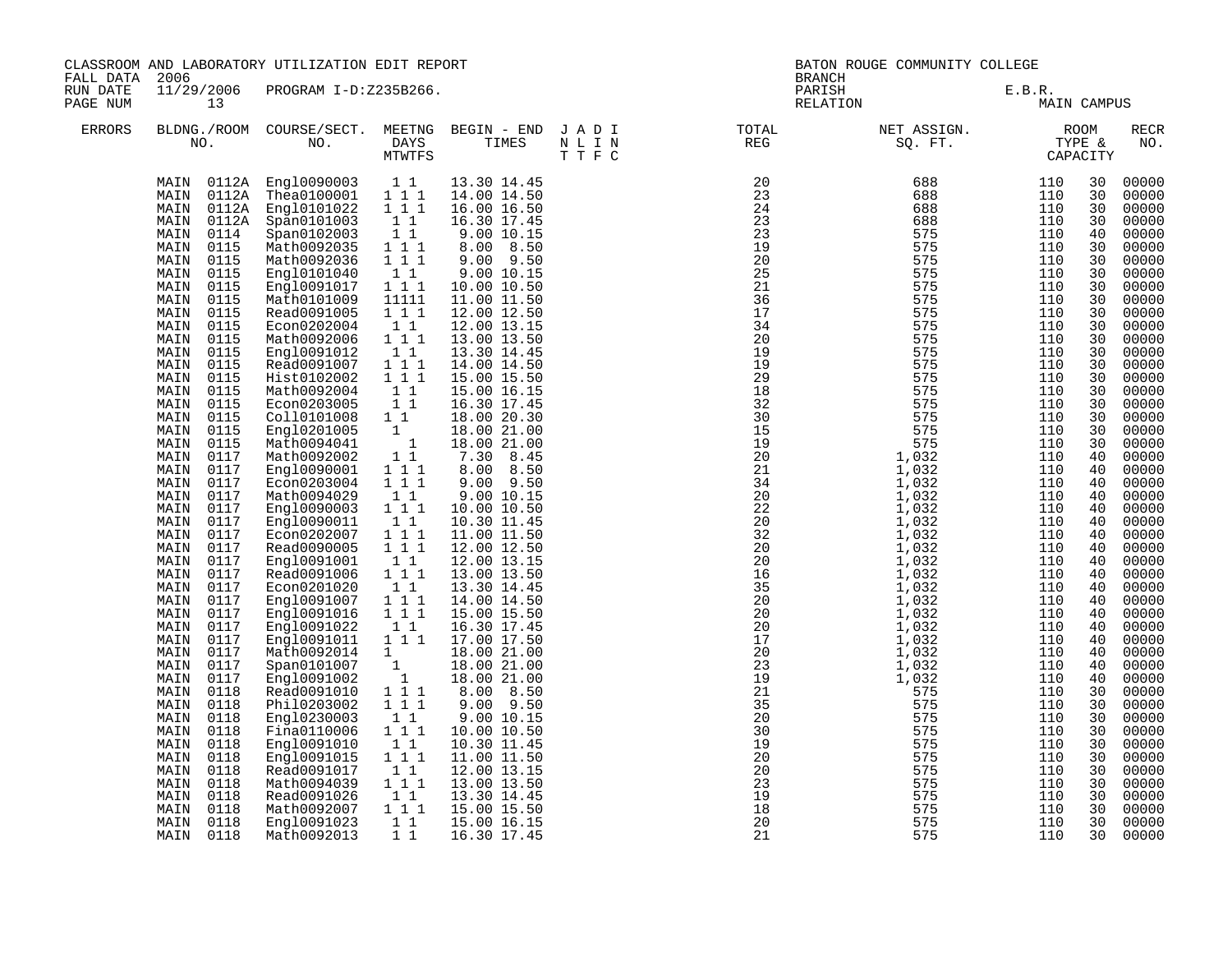| FALL DATA                                                        | 2006                                                                                                                                                                                                                                                                                                                                                                                                                                                                                                                                                                                                                                                                                                                                                                                                                                   | CLASSROOM AND LABORATORY UTILIZATION EDIT REPORT                                                                                                                                                                                                                                                                                                                                                                                                                                                                                                                                                                                                                                                                                                                                          |                                                                                                                                                                                                                                                                                                                                                                                                                                                                                                                                                                                                      |                                                                                                                                                                                                                                                                                                                                                                                                                                                                                                                                                                                                                                                                                                                                                                             | BATON ROUGE COMMUNITY COLLEGE<br><b>BRANCH</b>                                                                  |  |                    |                                                                                                                                                                                                                                                                                                                  |                                                                                                                                                                                                                                                                      |                                                                                                                                                                                                                                                                                                                                                                                                                                                                         |
|------------------------------------------------------------------|----------------------------------------------------------------------------------------------------------------------------------------------------------------------------------------------------------------------------------------------------------------------------------------------------------------------------------------------------------------------------------------------------------------------------------------------------------------------------------------------------------------------------------------------------------------------------------------------------------------------------------------------------------------------------------------------------------------------------------------------------------------------------------------------------------------------------------------|-------------------------------------------------------------------------------------------------------------------------------------------------------------------------------------------------------------------------------------------------------------------------------------------------------------------------------------------------------------------------------------------------------------------------------------------------------------------------------------------------------------------------------------------------------------------------------------------------------------------------------------------------------------------------------------------------------------------------------------------------------------------------------------------|------------------------------------------------------------------------------------------------------------------------------------------------------------------------------------------------------------------------------------------------------------------------------------------------------------------------------------------------------------------------------------------------------------------------------------------------------------------------------------------------------------------------------------------------------------------------------------------------------|-----------------------------------------------------------------------------------------------------------------------------------------------------------------------------------------------------------------------------------------------------------------------------------------------------------------------------------------------------------------------------------------------------------------------------------------------------------------------------------------------------------------------------------------------------------------------------------------------------------------------------------------------------------------------------------------------------------------------------------------------------------------------------|-----------------------------------------------------------------------------------------------------------------|--|--------------------|------------------------------------------------------------------------------------------------------------------------------------------------------------------------------------------------------------------------------------------------------------------------------------------------------------------|----------------------------------------------------------------------------------------------------------------------------------------------------------------------------------------------------------------------------------------------------------------------|-------------------------------------------------------------------------------------------------------------------------------------------------------------------------------------------------------------------------------------------------------------------------------------------------------------------------------------------------------------------------------------------------------------------------------------------------------------------------|
| RUN DATE<br>PAGE NUM                                             | 11/29/2006<br>14                                                                                                                                                                                                                                                                                                                                                                                                                                                                                                                                                                                                                                                                                                                                                                                                                       | PROGRAM I-D:Z235B266.                                                                                                                                                                                                                                                                                                                                                                                                                                                                                                                                                                                                                                                                                                                                                                     |                                                                                                                                                                                                                                                                                                                                                                                                                                                                                                                                                                                                      |                                                                                                                                                                                                                                                                                                                                                                                                                                                                                                                                                                                                                                                                                                                                                                             |                                                                                                                 |  | PARISH<br>RELATION | E.B.R.                                                                                                                                                                                                                                                                                                           | MAIN CAMPUS                                                                                                                                                                                                                                                          |                                                                                                                                                                                                                                                                                                                                                                                                                                                                         |
| <b>ERRORS</b>                                                    |                                                                                                                                                                                                                                                                                                                                                                                                                                                                                                                                                                                                                                                                                                                                                                                                                                        |                                                                                                                                                                                                                                                                                                                                                                                                                                                                                                                                                                                                                                                                                                                                                                                           | MTWTFS                                                                                                                                                                                                                                                                                                                                                                                                                                                                                                                                                                                               |                                                                                                                                                                                                                                                                                                                                                                                                                                                                                                                                                                                                                                                                                                                                                                             | BLDNG./ROOM COURSE/SECT. MEETNG BEGIN – END JADI (TOTAL TOTAL NO. ) DAYS TIMES NLIN REG REG (THE STIF C<br>TTFC |  |                    |                                                                                                                                                                                                                                                                                                                  |                                                                                                                                                                                                                                                                      | <b>RECR</b><br>NO.                                                                                                                                                                                                                                                                                                                                                                                                                                                      |
| 1<br>$\mathbf{1}$<br>$\mathbf{1}$<br>$\mathbf{1}$<br>1<br>1<br>1 | MAIN 0118<br>MAIN<br>0118<br>MAIN<br>0118<br>MAIN<br>0137<br>0137<br>MAIN<br>MAIN<br>0137<br>0137<br>MAIN<br>0137<br>MAIN<br>MAIN<br>0137<br>0137<br>MAIN<br>0137<br>MAIN<br>MAIN<br>0137<br>MAIN<br>0137<br>MAIN<br>0137<br>MAIN<br>0137<br>0137<br>MAIN<br>MAIN<br>0137<br>0137<br>MAIN<br>0137<br>MAIN<br>MAIN<br>0140<br>0140<br>MAIN<br>MAIN<br>0140<br>MAIN<br>0140<br>MAIN<br>0212<br>0212<br>MAIN<br>0212<br>MAIN<br>0212<br>MAIN<br>0228<br>MAIN<br>0228<br>MAIN<br>MAIN<br>0228<br>MAIN<br>0228<br>MAIN<br>0228<br>MAIN<br>0228<br>MAIN<br>0228<br>MAIN<br>0228<br>0228<br>MAIN<br>0228<br>MAIN<br>0228<br>MAIN<br>0228<br>MAIN<br>0228<br>MAIN<br>0228<br>MAIN<br>MAIN<br>0228<br>0228<br>MAIN<br>MAIN<br>0228<br>0230<br>MAIN<br>0230<br>MAIN<br>0230<br>MAIN<br>0230<br>MAIN<br>0230<br>MAIN<br>MAIN<br>0230<br>MAIN 0230 | Math0092008<br>Math0093040<br>Math0201005<br>Musi0101001<br>Musi0101017<br>Musi0101002<br>Math0201003<br>Mana0201001<br>Musi0101005<br>Musi0100001<br>Math0110019<br>Musi0101014<br>Musi0101003<br>Musi0101006<br>Musi0102001<br>Musi0101007<br>Musi0101010<br>Musi0108001<br>Musi0101009<br>Film0200001<br>Spec0210001<br>Film0201002<br>Film0221001<br>Fina0110002<br>Econ0202003<br>Hist0221001<br>Poli0202001<br>Engl0102024<br>Busi0110022<br>Engl0211003<br>Engl0101025<br>Eng10102029<br>Engl0101026<br>Eng10091021<br>Engl0102026<br>Engl0101028<br>Engl0102042<br>Engl0102027<br>Engl0210002<br>Spee0101011<br>Engl0101017<br>Eng10102033<br>Engl0101011<br>Econ0201021<br>Spee0210011<br>Engl0102015<br>Econ0201006<br>Busi0240001<br>Math0092038<br>Read0091020<br>Eng10090002 | 1 1 1<br>1<br>11<br>1 1 1<br>1 1 1<br>$1 \quad 1 \quad 1$<br>11<br>1 1 1<br>$1\quad1$<br>111<br>111<br>$1\quad1$<br>1 1 1<br>$1\quad1$<br>1 1 1<br>$1\quad1$<br>111<br>$1\quad1$<br>$\overline{1}$<br>$\begin{array}{ccc} & 1 & 1 \\ & 1 & 1 \end{array}$<br>$1\quad1$<br>1<br>1 1 1<br>11<br>$1 1 1$<br>11<br>$1 1 1$<br>11<br>$1\hspace{0.1cm} 1\hspace{0.1cm} 1$<br>1 1 1<br>$1\quad1$<br>111<br>11<br>111<br>$1 1 1$<br>$1\quad1$<br>$1 1 1$<br>$1\quad1$<br>111<br>11<br>11<br>$1 1 1$<br>$\mathbf{1}$<br>$1\hspace{0.1cm} 1\hspace{0.1cm} 1$<br>11<br>$1 1 1$<br>11<br>111<br>111<br>$1\quad1$ | 17.00 17.50<br>18.00 21.00<br>19.00 21.30<br>7.00 7.50<br>8.00 8.50<br>9.00 9.50<br>9.00 10.15<br>10.00 10.50<br>10.30 11.45<br>11.00 11.50<br>12.00 12.50<br>12.00 13.15<br>13.00 13.50<br>13.30 14.45<br>14.00 14.50<br>15.00 16.15<br>16.00 16.50<br>17.00 17.50<br>18.00 21.00<br>11.00 13.00<br>13.30 14.45<br>18.00 20.00<br>18.00 21.00<br>$9.00$ $9.50$<br>9.00 10.15<br>10.00 10.50<br>10.30 11.45<br>7.00 7.50<br>7.30 8.45<br>8.00 8.50<br>$9.00$ $9.50$<br>9.00 10.15<br>10.00 10.50<br>10.30 11.45<br>11.00 11.50<br>12.00 12.50<br>12.00 13.15<br>13.00 13.50<br>13.30 14.45<br>14.00 14.50<br>15.00 16.15<br>16.30 17.45<br>17.00 17.50<br>18.00 20.50<br>9.00 9.50<br>9.00 10.15<br>10.00 10.50<br>10.30 11.45<br>11.00 11.50<br>12.00 12.50<br>12.00 13.15 |                                                                                                                 |  |                    | 110<br>110<br>110<br>110<br>110<br>110<br>110<br>110<br>110<br>110<br>110<br>110<br>110<br>110<br>110<br>110<br>110<br>110<br>110<br>110<br>110<br>110<br>110<br>110<br>110<br>110<br>110<br>110<br>110<br>110<br>110<br>110<br>110<br>110<br>110<br>110<br>110<br>110<br>110<br>110<br>110<br>110<br>110<br>110 | 30<br>30<br>30<br>40<br>40<br>40<br>40<br>40<br>40<br>40<br>40<br>40<br>40<br>40<br>40<br>40<br>40<br>40<br>40<br>30<br>30<br>30<br>30<br>35<br>35<br>35<br>35<br>35<br>35<br>35<br>35<br>35<br>35<br>35<br>35<br>35<br>35<br>35<br>35<br>35<br>35<br>35<br>35<br>35 | 00000<br>00000<br>00000<br>00000<br>00000<br>00000<br>00000<br>00000<br>00000<br>00000<br>00000<br>00000<br>00000<br>00000<br>00000<br>00000<br>00000<br>00000<br>00000<br>00000<br>00000<br>00000<br>00000<br>00000<br>00000<br>00000<br>00000<br>00000<br>00000<br>00000<br>00000<br>00000<br>00000<br>00000<br>00000<br>00000<br>00000<br>00000<br>00000<br>00000<br>00000<br>00000<br>00000<br>00000<br>00000<br>00000<br>00000<br>00000<br>00000<br>00000<br>00000 |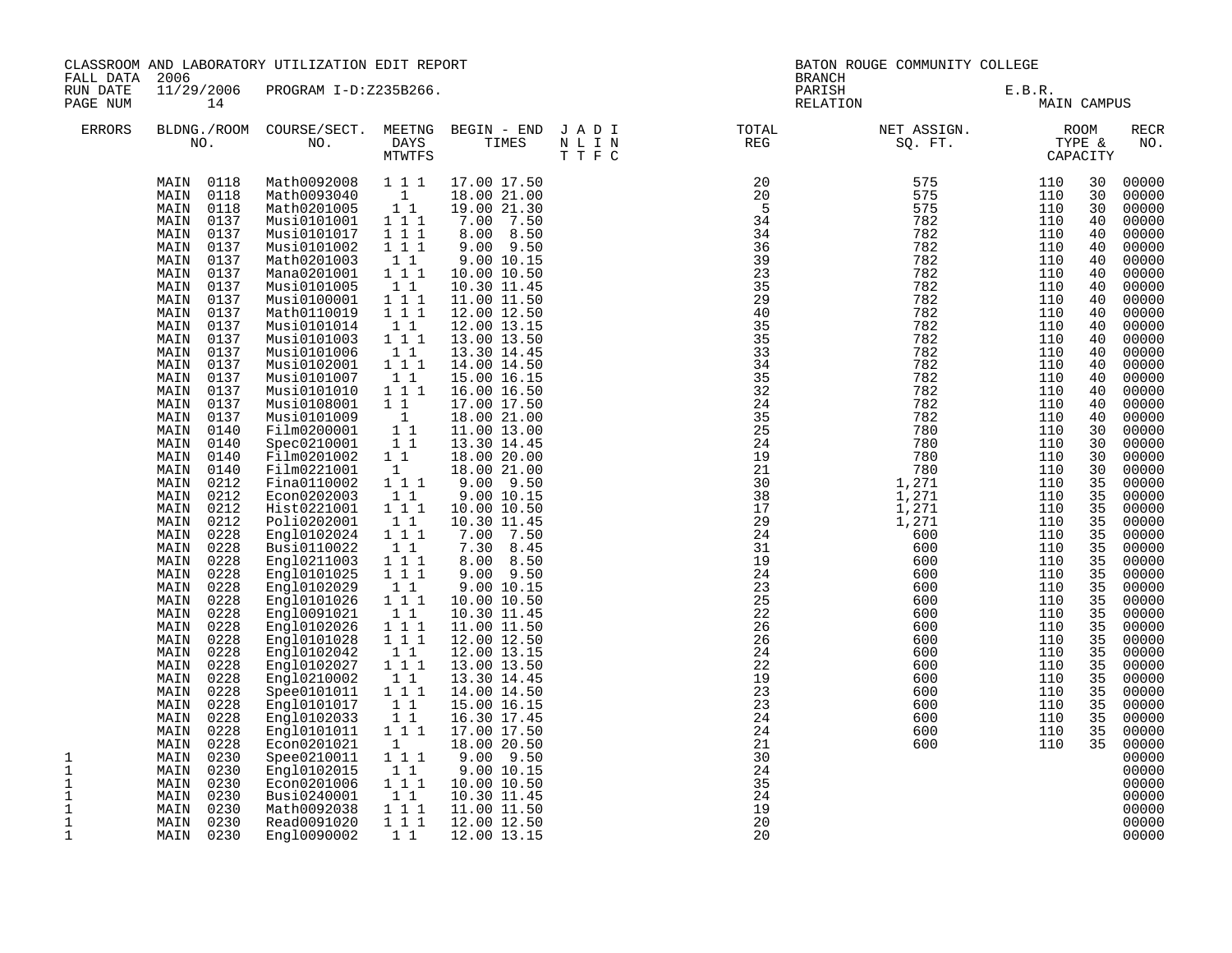| FALL DATA                                                                    | 2006                                                                                                                                                                                                                                                                                                                                                                                                                                                                                                                                                                                                                                                                                                                                                                                                                                   | CLASSROOM AND LABORATORY UTILIZATION EDIT REPORT                                                                                                                                                                                                                                                                                                                                                                                                                                                                                                                                                                                                                                                                                                                                                |                                                                                                                                                                                                                                                                                                                                                                                                                                                                                                                                                                           |                                                                                                                                                                                                                                                                                                                                                                                                                                                                                                                                                                                                                                                                                                                                                                              |                                                                                                                                                                                                                                        | BATON ROUGE COMMUNITY COLLEGE<br><b>BRANCH</b>                                                                                                                                                                                                                                                                   |                                                                                                                                                                                                                                                                                                           |                                                                                                                                                                                                                                                                                                           |                                                                                                                                                                                                                                                                |                                                                                                                                                                                                                                                                                                                                                                                                                                                                         |  |
|------------------------------------------------------------------------------|----------------------------------------------------------------------------------------------------------------------------------------------------------------------------------------------------------------------------------------------------------------------------------------------------------------------------------------------------------------------------------------------------------------------------------------------------------------------------------------------------------------------------------------------------------------------------------------------------------------------------------------------------------------------------------------------------------------------------------------------------------------------------------------------------------------------------------------|-------------------------------------------------------------------------------------------------------------------------------------------------------------------------------------------------------------------------------------------------------------------------------------------------------------------------------------------------------------------------------------------------------------------------------------------------------------------------------------------------------------------------------------------------------------------------------------------------------------------------------------------------------------------------------------------------------------------------------------------------------------------------------------------------|---------------------------------------------------------------------------------------------------------------------------------------------------------------------------------------------------------------------------------------------------------------------------------------------------------------------------------------------------------------------------------------------------------------------------------------------------------------------------------------------------------------------------------------------------------------------------|------------------------------------------------------------------------------------------------------------------------------------------------------------------------------------------------------------------------------------------------------------------------------------------------------------------------------------------------------------------------------------------------------------------------------------------------------------------------------------------------------------------------------------------------------------------------------------------------------------------------------------------------------------------------------------------------------------------------------------------------------------------------------|----------------------------------------------------------------------------------------------------------------------------------------------------------------------------------------------------------------------------------------|------------------------------------------------------------------------------------------------------------------------------------------------------------------------------------------------------------------------------------------------------------------------------------------------------------------|-----------------------------------------------------------------------------------------------------------------------------------------------------------------------------------------------------------------------------------------------------------------------------------------------------------|-----------------------------------------------------------------------------------------------------------------------------------------------------------------------------------------------------------------------------------------------------------------------------------------------------------|----------------------------------------------------------------------------------------------------------------------------------------------------------------------------------------------------------------------------------------------------------------|-------------------------------------------------------------------------------------------------------------------------------------------------------------------------------------------------------------------------------------------------------------------------------------------------------------------------------------------------------------------------------------------------------------------------------------------------------------------------|--|
| RUN DATE<br>PAGE NUM                                                         | 15                                                                                                                                                                                                                                                                                                                                                                                                                                                                                                                                                                                                                                                                                                                                                                                                                                     | 11/29/2006 PROGRAM I-D:Z235B266.                                                                                                                                                                                                                                                                                                                                                                                                                                                                                                                                                                                                                                                                                                                                                                |                                                                                                                                                                                                                                                                                                                                                                                                                                                                                                                                                                           |                                                                                                                                                                                                                                                                                                                                                                                                                                                                                                                                                                                                                                                                                                                                                                              |                                                                                                                                                                                                                                        |                                                                                                                                                                                                                                                                                                                  | PARISH<br>RELATION                                                                                                                                                                                                                                                                                        | E.B.R.<br><b>MAIN CAMPUS</b>                                                                                                                                                                                                                                                                              |                                                                                                                                                                                                                                                                |                                                                                                                                                                                                                                                                                                                                                                                                                                                                         |  |
| <b>ERRORS</b>                                                                |                                                                                                                                                                                                                                                                                                                                                                                                                                                                                                                                                                                                                                                                                                                                                                                                                                        |                                                                                                                                                                                                                                                                                                                                                                                                                                                                                                                                                                                                                                                                                                                                                                                                 | <b>MTWTFS</b>                                                                                                                                                                                                                                                                                                                                                                                                                                                                                                                                                             |                                                                                                                                                                                                                                                                                                                                                                                                                                                                                                                                                                                                                                                                                                                                                                              | BLDNG./ROOM COURSE/SECT. MEETNG BEGIN – END J A D I TOTAL TOTAL NO. NO. PREGENT SALLY STATES STATE STATE STATE STATE STATE STATE STATE STATE STATE STATE STATE STATE STATE STATE STATE STATE STATE STATE STATE STATE STATE STA<br>TTFC |                                                                                                                                                                                                                                                                                                                  | NET ASSIGN.<br>$SQ. \quad FT.$                                                                                                                                                                                                                                                                            | KUULLARE & TYPE & CAPACITY                                                                                                                                                                                                                                                                                |                                                                                                                                                                                                                                                                | <b>RECR</b><br>NO.                                                                                                                                                                                                                                                                                                                                                                                                                                                      |  |
| 1<br>$\mathbf{1}$<br>1<br>1<br>$1\,$<br>$\mathbf 1$<br>$1\,$<br>$\mathbf{1}$ | MAIN 0230<br>MAIN 0230<br>0230<br>MAIN<br>0230<br>MAIN<br>0230<br>MAIN<br>0230<br>MAIN<br>0230<br>MAIN<br>0230<br>MAIN<br>MAIN<br>0231<br>0231<br>MAIN<br>MAIN<br>0231<br>MAIN<br>0231<br>MAIN<br>0231<br>MAIN<br>0231<br>0231<br>MAIN<br>MAIN<br>0231<br>0231<br>MAIN<br>0231<br>MAIN<br>0231<br>MAIN<br>0231<br>MAIN<br>0231<br>MAIN<br>0231<br>MAIN<br>0231<br>MAIN<br>0231<br>MAIN<br>MAIN<br>0231<br>0231<br>MAIN<br>0231<br>MAIN<br>0233<br>MAIN<br>MAIN<br>0233<br>0233<br>MAIN<br>0233<br>MAIN<br>0233<br>MAIN<br>0233<br>MAIN<br>0233<br>MAIN<br>0233<br>MAIN<br>0233<br>MAIN<br>MAIN<br>0233<br>0233<br>MAIN<br>MAIN<br>0233<br>0233<br>MAIN<br>MAIN<br>0233<br>0233<br>MAIN<br>0233<br>MAIN<br>0233<br>MAIN<br>0233<br>MAIN<br>0233<br>MAIN<br>0233<br>MAIN<br>MAIN<br>0236<br>0236<br>MAIN<br>0236<br>MAIN<br>0236<br>MAIN | Engl0091006 1 1 1<br>Acco0201001<br>Span0101002<br>Poli0110012<br>Engl0102011<br>Musi0101013<br>Engl0102020<br>Engl0102021<br>Engl0102001<br>Engl0102014<br>Engl0102002<br>Eng10190001<br>Eng10090012<br>Eng10102004<br>Engl0102016<br>Eng10101027<br>Eng10091009<br>Span0102007<br>Fren0102001<br>Fren0101001<br>Engl0102031<br>Span0101010<br>Engl0101064<br>Engl0102012<br>Engl0101021<br>Engl0102013<br>Engl0215001<br>Engl0101001<br>Engl0101014<br>Engl0101002<br>Eng10091003<br>Engl0101015<br>Engl0210001<br>Engl0101016<br>Engl0101006<br>Engl0101005<br>Engl0101032<br>Engl0101007<br>Engl0101018<br>Engl0101008<br>Eng10101009<br>Engl0101043<br>Engl0101010<br>Econ0205002<br>Eng10101012<br>Fren0101002<br>Eng10090005<br>Math0092027<br>Math0094032<br>Bio10121005<br>Eng10101019 | $1\quad1$<br>1 1 1<br>11<br>1 1 1<br>$\begin{smallmatrix}1&&1\&1\end{smallmatrix}$<br>$\begin{smallmatrix}&&1\\1&1&1\end{smallmatrix}$<br>1 1<br>$1 1 1$<br>111<br>1 1<br>1 1 1<br>1 1<br>1 1 1<br>11<br>$1\quad1$<br>11<br>1 1 1<br>11<br>1 1 1<br>11<br>1<br>$\left[1\right]$<br>$\mathbf{1}_{1}$<br>1 1 1<br>11<br>$1\ 1\ 1$<br>111<br>$1\quad1$<br>1 1 1<br>1 1<br>1 1 1<br>$\overline{1}$ $\overline{1}$ $\overline{1}$<br>11<br>$1 1 1$<br>11<br>1 1 1<br>111<br>11<br>1 1 1<br>$\overline{1}$<br>1<br>$\mathbf{1}$<br>$\overline{1}$<br>111<br>1 1 1<br>111<br>1 1 | 13.00 13.50<br>13.30 14.45<br>15.00 15.50<br>15.00 16.15<br>17.00 17.50<br>18.00 20.30<br>18.00 21.00<br>18.00 21.00<br>7.00 7.50<br>7.30 8.45<br>8.00 8.50<br>$9.00$ $9.50$<br>9.00 10.15<br>10.00 10.50<br>10.30 11.45<br>11.00 11.50<br>12.00 13.15<br>12.00 14.30<br>13.30 14.45<br>15.00 15.50<br>15.00 16.15<br>16.00 16.50<br>16.30 17.45<br>18.00 21.00<br>18.00 21.00<br>18.00 21.00<br>18.00 21.00<br>7.00 7.50<br>7.30 8.45<br>8.00 8.50<br>$9.00$ $9.50$<br>9.00 10.15<br>10.00 10.50<br>10.30 11.45<br>11.00 11.50<br>12.00 12.50<br>12.00 13.15<br>13.00 13.50<br>13.30 14.45<br>14.00 14.50<br>15.00 15.50<br>15.00 16.15<br>16.00 16.50<br>18.00 20.50<br>18.00 21.00<br>18.00 21.00<br>18.00 21.00<br>7.00 7.50<br>8.00 8.50<br>$9.00$ $9.50$<br>9.00 10.15 |                                                                                                                                                                                                                                        | 20<br>19<br>23<br>35<br>22<br>33<br>16<br>24<br>24<br>23<br>24<br>13<br>20<br>24<br>25<br>24<br>19<br>$-5$<br>11<br>21<br>24<br>22<br>24<br>24<br>24<br>20<br>16<br>25<br>25<br>25<br>22<br>23<br>24<br>24<br>26<br>24<br>25<br>25<br>25<br>24<br>25<br>24<br>23<br>15<br>24<br>21<br>19<br>20<br>20<br>19<br>25 | 500<br>500<br>500<br>500<br>500<br>500<br>500<br>500<br>500<br>500<br>500<br>500<br>500<br>500<br>500<br>500<br>500<br>500<br>500<br>500<br>500<br>500<br>500<br>500<br>500<br>500<br>500<br>500<br>500<br>500<br>500<br>500<br>500<br>500<br>500<br>500<br>500<br>500<br>500<br>925<br>925<br>925<br>925 | 110<br>110<br>110<br>110<br>110<br>110<br>110<br>110<br>110<br>110<br>110<br>110<br>110<br>110<br>110<br>110<br>110<br>110<br>110<br>110<br>110<br>110<br>110<br>110<br>110<br>110<br>110<br>110<br>110<br>110<br>110<br>110<br>110<br>110<br>110<br>110<br>110<br>110<br>110<br>110<br>110<br>110<br>110 | 35<br>35<br>35<br>35<br>35<br>35<br>35<br>35<br>35<br>35<br>35<br>35<br>35<br>35<br>35<br>35<br>35<br>35<br>35<br>35<br>35<br>35<br>35<br>35<br>35<br>35<br>35<br>35<br>35<br>35<br>35<br>35<br>35<br>35<br>35<br>35<br>35<br>35<br>35<br>40<br>40<br>40<br>40 | 00000<br>00000<br>00000<br>00000<br>00000<br>00000<br>00000<br>00000<br>00000<br>00000<br>00000<br>00000<br>00000<br>00000<br>00000<br>00000<br>00000<br>00000<br>00000<br>00000<br>00000<br>00000<br>00000<br>00000<br>00000<br>00000<br>00000<br>00000<br>00000<br>00000<br>00000<br>00000<br>00000<br>00000<br>00000<br>00000<br>00000<br>00000<br>00000<br>00000<br>00000<br>00000<br>00000<br>00000<br>00000<br>00000<br>00000<br>00000<br>00000<br>00000<br>00000 |  |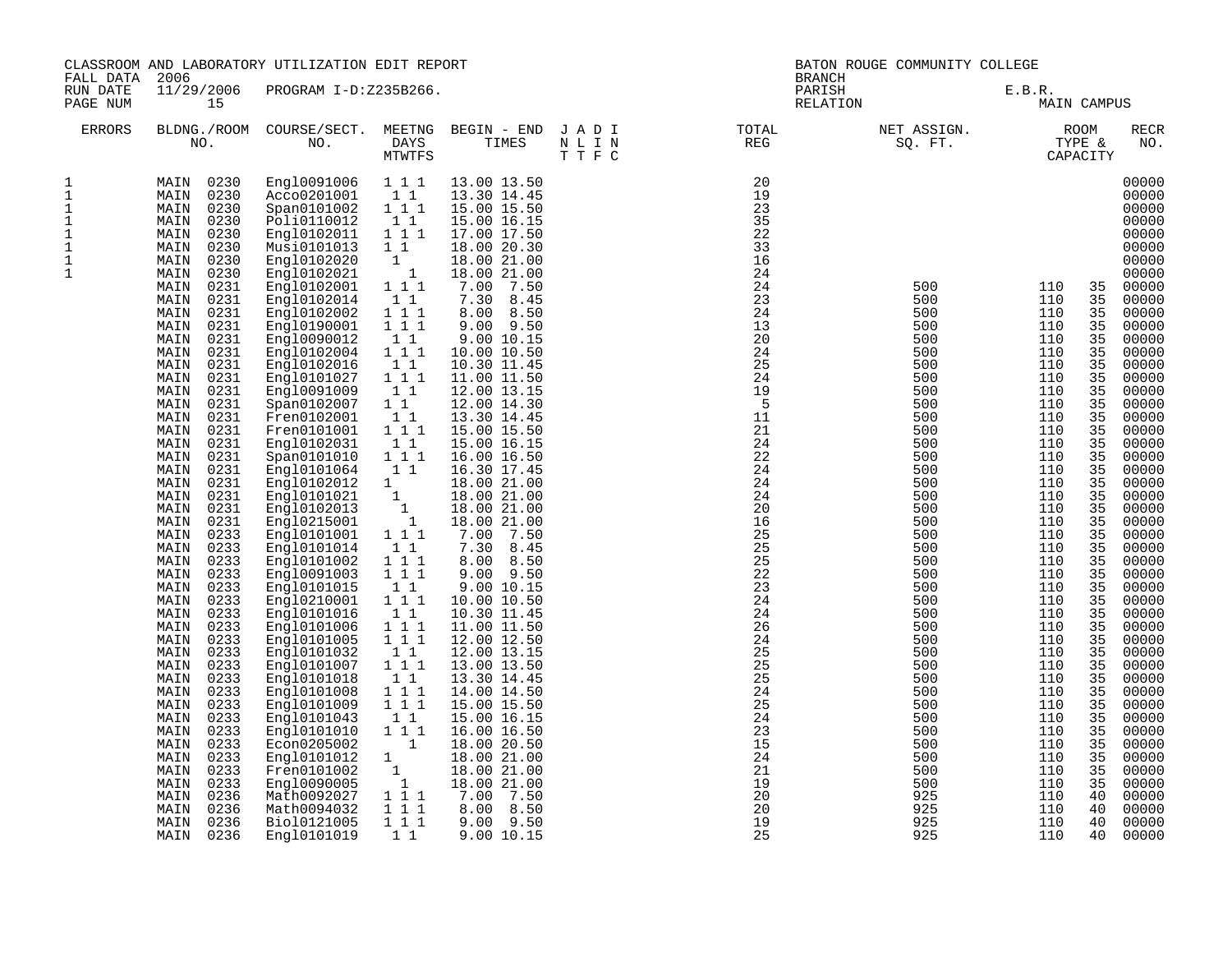| FALL DATA            | CLASSROOM AND LABORATORY UTILIZATION EDIT REPORT<br>2006                                                                                                                                                                                                                                                                                                                                                                                                                                                                                                                                                                                                                                                                                                                                                                               |                                                                                                                                                                                                                                                                                                                                                                                                                                                                                                                                                                                                                                                                                                                                                                                                 |                                                                                                                                                                                                                                                                                                                                                                                                                                                                                                                                                                                                    |                                                                                                                                                                                                                                                                                                                                                                                                                                                                                                                                                                                                                                                                                                                                                                   |         |                                                                                                                                           | BATON ROUGE COMMUNITY COLLEGE<br><b>BRANCH</b>                                                               |                                                                                                              |                                                                                                                                                                                                                                                                                        |                                                                                                                                                                                                                                                                                                                                                                                                                                                                         |  |
|----------------------|----------------------------------------------------------------------------------------------------------------------------------------------------------------------------------------------------------------------------------------------------------------------------------------------------------------------------------------------------------------------------------------------------------------------------------------------------------------------------------------------------------------------------------------------------------------------------------------------------------------------------------------------------------------------------------------------------------------------------------------------------------------------------------------------------------------------------------------|-------------------------------------------------------------------------------------------------------------------------------------------------------------------------------------------------------------------------------------------------------------------------------------------------------------------------------------------------------------------------------------------------------------------------------------------------------------------------------------------------------------------------------------------------------------------------------------------------------------------------------------------------------------------------------------------------------------------------------------------------------------------------------------------------|----------------------------------------------------------------------------------------------------------------------------------------------------------------------------------------------------------------------------------------------------------------------------------------------------------------------------------------------------------------------------------------------------------------------------------------------------------------------------------------------------------------------------------------------------------------------------------------------------|-------------------------------------------------------------------------------------------------------------------------------------------------------------------------------------------------------------------------------------------------------------------------------------------------------------------------------------------------------------------------------------------------------------------------------------------------------------------------------------------------------------------------------------------------------------------------------------------------------------------------------------------------------------------------------------------------------------------------------------------------------------------|---------|-------------------------------------------------------------------------------------------------------------------------------------------|--------------------------------------------------------------------------------------------------------------|--------------------------------------------------------------------------------------------------------------|----------------------------------------------------------------------------------------------------------------------------------------------------------------------------------------------------------------------------------------------------------------------------------------|-------------------------------------------------------------------------------------------------------------------------------------------------------------------------------------------------------------------------------------------------------------------------------------------------------------------------------------------------------------------------------------------------------------------------------------------------------------------------|--|
| RUN DATE<br>PAGE NUM | 16                                                                                                                                                                                                                                                                                                                                                                                                                                                                                                                                                                                                                                                                                                                                                                                                                                     | 11/29/2006 PROGRAM I-D:Z235B266.                                                                                                                                                                                                                                                                                                                                                                                                                                                                                                                                                                                                                                                                                                                                                                |                                                                                                                                                                                                                                                                                                                                                                                                                                                                                                                                                                                                    |                                                                                                                                                                                                                                                                                                                                                                                                                                                                                                                                                                                                                                                                                                                                                                   |         |                                                                                                                                           | PARISH<br>RELATION                                                                                           | E.B.R.                                                                                                       | MAIN CAMPUS                                                                                                                                                                                                                                                                            |                                                                                                                                                                                                                                                                                                                                                                                                                                                                         |  |
| <b>ERRORS</b>        |                                                                                                                                                                                                                                                                                                                                                                                                                                                                                                                                                                                                                                                                                                                                                                                                                                        |                                                                                                                                                                                                                                                                                                                                                                                                                                                                                                                                                                                                                                                                                                                                                                                                 | MTWTFS                                                                                                                                                                                                                                                                                                                                                                                                                                                                                                                                                                                             |                                                                                                                                                                                                                                                                                                                                                                                                                                                                                                                                                                                                                                                                                                                                                                   | T T F C | BLDNG./ROOM COURSE/SECT. MEETNG BEGIN – END J A D I TOTAL TOTAL DAYS TIMES N L I N REG REG N . THES T T F C                               |                                                                                                              |                                                                                                              |                                                                                                                                                                                                                                                                                        | <b>RECR</b><br>NO.                                                                                                                                                                                                                                                                                                                                                                                                                                                      |  |
| 1<br>1<br>1          | MAIN 0236<br>MAIN 0236<br>0236<br>MAIN<br>0236<br>MAIN<br>MAIN<br>0236<br>0236<br>MAIN<br>0236<br>MAIN<br>MAIN<br>0236<br>0236<br>MAIN<br>0236<br>MAIN<br>MAIN<br>0237<br>0237<br>MAIN<br>0237<br>MAIN<br>0237<br>MAIN<br>MAIN<br>0237<br>MAIN<br>0237<br>0237<br>MAIN<br>0237<br>MAIN<br>MAIN<br>0237<br>MAIN<br>0237<br>0237<br>MAIN<br>MAIN<br>0238<br>MAIN<br>0238<br>0238<br>MAIN<br>0238<br>MAIN<br>0238<br>MAIN<br>MAIN<br>0238<br>0238<br>MAIN<br>MAIN<br>0238<br>0238<br>MAIN<br>MAIN<br>0238<br>MAIN<br>0238<br>0238<br>MAIN<br>MAIN<br>0238<br>0238<br>MAIN<br>0238<br>MAIN<br>0238<br>MAIN<br>0239<br>MAIN<br>MAIN<br>0239<br>0239<br>MAIN<br>0239<br>MAIN<br>0239<br>MAIN<br>0239<br>MAIN<br>0239<br>MAIN<br>0239<br>MAIN<br>0239<br>MAIN<br>MAIN<br>0239<br>0101<br>YMCA<br>0101<br>YMCA<br>0101<br>YMCA<br>0000<br>0000 | Busi0110018 1 1 1<br>Spee0210005<br>Read0091015<br>Engl0102006<br>Bio10101030<br>Engl0102018<br>Engl0102008<br>Bio10101017<br>Math0101012<br>Econ0202005<br>Bio10101002<br>Soci0205001<br>Spee0120009<br>Econ0201003<br>Acco0201007<br>Econ0202006<br>Math0101006<br>Math0210002<br>Math0110018<br>Math0093031<br>Read0091011<br>Mana0231001<br>Math0092028<br>Read0090009<br>Hist0210001<br>Econ0201010<br>Engl0102005<br>Crim0101006<br>Busi0295001<br>Phil0205005<br>Eng10090008<br>Eng10101030<br>Math0094033<br>Geog0201002<br>Read0091032<br>Crim0222001<br>Read0091033<br>Spee0120022<br>Poli0110009<br>Huma0255001<br>Arts0101001<br>Hist0101014<br>Read0091022<br>Math0092031<br>Engl0102007<br>Poli0110008<br>Math0110010<br>Kine0130001<br>Kine0120001<br>Kine0140001<br>Acco0200001 | 11<br>$1 1 1$<br>$1 1 1$<br>$1\quad1$<br>11<br>$1 1 1$<br>$1\quad1$<br>$1\quad1$<br>1<br>111<br>$1 1 1$<br>$1\quad1$<br>$1\ 1\ 1$<br>11<br>111<br>11111<br>11111<br>111<br>11<br>$1 \quad \blacksquare$<br>$1 1 1$<br>$1\ 1\ 1$<br>11<br>$1\ 1\ 1$<br>1 1<br>1 1 1<br>111<br>$1\quad1$<br>$1\quad1$<br>1 1 1<br>$1 1 1$<br>$1\quad1$<br>$1 1 1$<br>11<br>$\begin{smallmatrix}1\\1\\1\end{smallmatrix}$<br>$\begin{smallmatrix}1 & 1\\1 & 1\end{smallmatrix}$<br>1 1<br>$1\quad1$<br>$1\quad1$<br>11<br>11<br>111<br>11<br>$\begin{smallmatrix}1&&1\\&1\\1&&1\end{smallmatrix}$<br>1 1<br>$1\quad1$ | 10.00 10.50<br>10.30 11.45<br>11.00 11.50<br>12.00 12.50<br>12.00 13.15<br>13.30 14.45<br>14.00 14.50<br>15.00 16.15<br>18.00 20.30<br>18.00 20.50<br>8.00 8.50<br>9.00 9.50<br>9.00 10.15<br>10.00 10.50<br>10.30 11.45<br>11.00 11.50<br>12.00 12.50<br>13.00 13.50<br>14.00 14.50<br>16.00 18.30<br>18.00 21.00<br>8.00 8.50<br>$9.00$ $9.50$<br>9.00 10.15<br>10.00 10.50<br>10.30 11.45<br>11.00 11.50<br>12.00 12.50<br>12.00 13.15<br>13.30 14.45<br>14.00 14.50<br>15.00 15.50<br>15.00 16.15<br>16.00 16.50<br>16.30 17.45<br>18.00 20.50<br>18.00 21.00<br>7.30 8.45<br>8.00 8.50<br>9.00 10.15<br>9.00 11.30<br>$9.00$ $11.30$<br>10.30 11.45<br>12.00 13.15<br>13.00 13.50<br>13.30 14.45<br>16.00 18.30<br>10.00 11.20<br>13.30 14.20<br>13.30 14.20 | 1<br>1  | 27<br>20<br>32<br>18<br>10<br>18<br>26<br>34<br>20<br>$\overline{1}$<br>35<br>20<br>21<br>27<br>35<br>$\mathbf{1}$<br>9<br>12<br>19<br>25 | 800<br>800<br>800<br>800<br>800<br>800<br>690<br>690<br>690<br>690<br>690<br>690<br>690<br>690<br>690<br>690 | 110<br>110<br>110<br>110<br>110<br>110<br>110<br>110<br>110<br>110<br>110<br>110<br>110<br>110<br>110<br>110 | 40<br>40<br>40<br>40<br>40<br>40<br>40<br>40<br>40<br>40<br>50<br>50<br>50<br>50<br>50<br>50<br>50<br>50<br>50<br>50<br>50<br>40<br>40<br>40<br>40<br>40<br>40<br>40<br>40<br>40<br>40<br>40<br>40<br>40<br>40<br>40<br>40<br>40<br>40<br>40<br>40<br>40<br>40<br>40<br>40<br>40<br>40 | 00000<br>00000<br>00000<br>00000<br>00000<br>00000<br>00000<br>00000<br>00000<br>00000<br>00000<br>00000<br>00000<br>00000<br>00000<br>00000<br>00000<br>00000<br>00000<br>00000<br>00000<br>00000<br>00000<br>00000<br>00000<br>00000<br>00000<br>00000<br>00000<br>00000<br>00000<br>00000<br>00000<br>00000<br>00000<br>00000<br>00000<br>00000<br>00000<br>00000<br>00000<br>00000<br>00000<br>00000<br>00000<br>00000<br>00000<br>00000<br>00000<br>00000<br>00000 |  |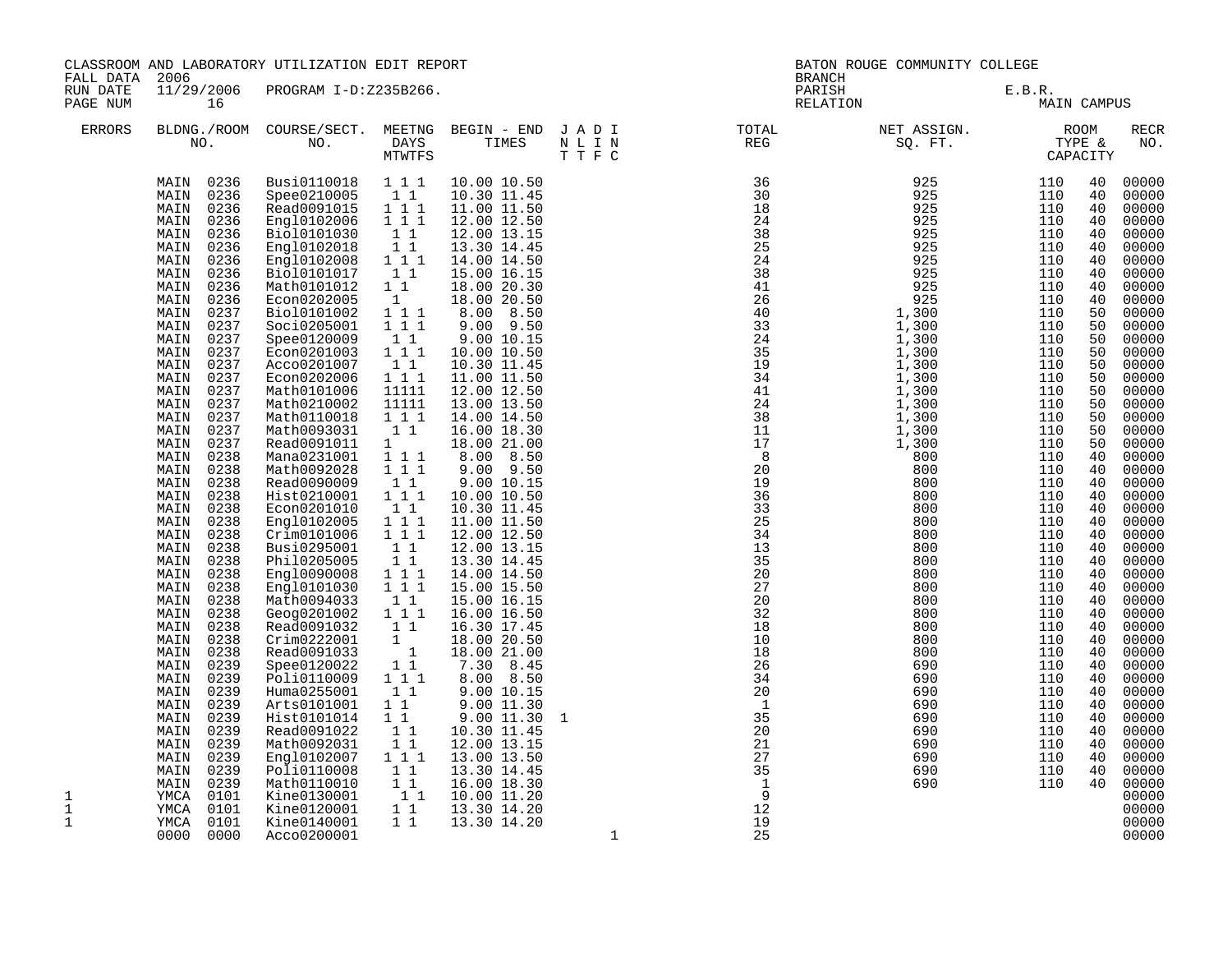| FALL DATA            | 2006                                                                                                                                                                                                                                                                                                                                                                                                                                                                                                                                                                                                                                                                                                                                                                                                      | CLASSROOM AND LABORATORY UTILIZATION EDIT REPORT                                                                                                                                                                                                                                                                                                                                                                                                                                                                                                                                                                                                                                                                                                            |                                                                                                        |                                                                                                                                                                                                                                                                                                         | BATON ROUGE COMMUNITY COLLEGE<br><b>BRANCH</b>                                                                                                                                                                                                                                                                                                                                                                                                                                                                                                                                                                                                                                                       |                                                                                                                                                                                                                                                                                                                         |  |                                                                                                                                                                                                                                                                                                                                                                                                                                                       |  |  |
|----------------------|-----------------------------------------------------------------------------------------------------------------------------------------------------------------------------------------------------------------------------------------------------------------------------------------------------------------------------------------------------------------------------------------------------------------------------------------------------------------------------------------------------------------------------------------------------------------------------------------------------------------------------------------------------------------------------------------------------------------------------------------------------------------------------------------------------------|-------------------------------------------------------------------------------------------------------------------------------------------------------------------------------------------------------------------------------------------------------------------------------------------------------------------------------------------------------------------------------------------------------------------------------------------------------------------------------------------------------------------------------------------------------------------------------------------------------------------------------------------------------------------------------------------------------------------------------------------------------------|--------------------------------------------------------------------------------------------------------|---------------------------------------------------------------------------------------------------------------------------------------------------------------------------------------------------------------------------------------------------------------------------------------------------------|------------------------------------------------------------------------------------------------------------------------------------------------------------------------------------------------------------------------------------------------------------------------------------------------------------------------------------------------------------------------------------------------------------------------------------------------------------------------------------------------------------------------------------------------------------------------------------------------------------------------------------------------------------------------------------------------------|-------------------------------------------------------------------------------------------------------------------------------------------------------------------------------------------------------------------------------------------------------------------------------------------------------------------------|--|-------------------------------------------------------------------------------------------------------------------------------------------------------------------------------------------------------------------------------------------------------------------------------------------------------------------------------------------------------------------------------------------------------------------------------------------------------|--|--|
| RUN DATE<br>PAGE NUM | 17                                                                                                                                                                                                                                                                                                                                                                                                                                                                                                                                                                                                                                                                                                                                                                                                        | 11/29/2006 PROGRAM I-D:Z235B266.                                                                                                                                                                                                                                                                                                                                                                                                                                                                                                                                                                                                                                                                                                                            |                                                                                                        |                                                                                                                                                                                                                                                                                                         |                                                                                                                                                                                                                                                                                                                                                                                                                                                                                                                                                                                                                                                                                                      | PARISH<br>RELATION                                                                                                                                                                                                                                                                                                      |  | E.B.R.<br>MAIN CAMPUS                                                                                                                                                                                                                                                                                                                                                                                                                                 |  |  |
| <b>ERRORS</b>        |                                                                                                                                                                                                                                                                                                                                                                                                                                                                                                                                                                                                                                                                                                                                                                                                           |                                                                                                                                                                                                                                                                                                                                                                                                                                                                                                                                                                                                                                                                                                                                                             |                                                                                                        |                                                                                                                                                                                                                                                                                                         | BLDNG./ROOM COURSE/SECT. MEETNG BEGIN – END JADI TOTAL TOTAL NO. DAYS TIMES NLIN REG REG TTFC                                                                                                                                                                                                                                                                                                                                                                                                                                                                                                                                                                                                        |                                                                                                                                                                                                                                                                                                                         |  | RECR<br>NO.                                                                                                                                                                                                                                                                                                                                                                                                                                           |  |  |
|                      | 0000 0000<br>0000<br>0000<br>0000<br>0000<br>0000<br>0000<br>0000<br>0000<br>0000<br>0000<br>0000<br>0000<br>0000<br>0000<br>0000<br>0000<br>0000<br>0000<br>0000<br>0000<br>0000<br>0000<br>0000<br>0000<br>0000<br>0000<br>0000<br>0000<br>0000<br>0000<br>0000<br>0000<br>0000<br>0000<br>0000<br>0000<br>0000<br>0000<br>0000<br>0000<br>0000<br>0000<br>0000<br>0000<br>0000<br>0000<br>0000<br>0000<br>0000<br>0000<br>0000<br>0000<br>0000<br>0000<br>0000<br>0000<br>0000<br>0000<br>0000<br>0000<br>0000<br>0000<br>0000<br>0000<br>0000<br>0000<br>0000<br>0000<br>0000<br>0000<br>0000<br>0000<br>0000<br>0000<br>0000<br>0000<br>0000<br>0000<br>0000<br>0000<br>0000<br>0000<br>0000<br>0000<br>0000<br>0000<br>0000<br>0000<br>0000<br>0000<br>0000<br>0000<br>0000<br>0000<br>0000<br>0000 | Acco0200011<br>Bio10101031<br>Bio10101035<br>Busi0110014<br>Coll0101011<br>Coll0101022<br>Comp0101001<br>Comp0101002<br>Comp0130001<br>Comp0140001<br>Comp0150001<br>Engl0101041<br>Engl0101050<br>Engl0101058<br>Engl0101059<br>Engl0102022<br>Eng10102039<br>Engl0102047<br>Eng10201001<br>Hist0101011<br>Hist0101027<br>Libr0101010<br>Libr0101011<br>Math0110025<br>Proc0101003<br>Proc0131002<br>Proc0161001<br>Proc0203001<br>Proc0207001<br>Spee0101008<br>Spee0101009<br>Spee0101018<br>Spee0101019<br>Spee0210013<br>Spee0210014<br>Spee0210015<br>Spee0220003<br>Engl0101031<br>Comp0101030<br>Hist0202010<br>Arts0101029<br>Read0090006<br>Hist0102008<br>Psyc0201026<br>Hist0101028<br>Phil0201005<br>Crim0101005<br>Math0093025<br>Poli0110007 | 11111<br>1 1 1<br>1 1<br>$1\quad1$<br>1 1 1<br>$1\quad1$<br>111<br>111<br>111<br>11<br>$1\quad1$<br>11 | MTWTFS $T T F$<br>11111 7.10 8.10<br>1 1 1 8.00 9.40<br>$\begin{array}{ll} 7.10 & 8.10 \\ 8.00 & 9.40 \\ 8.00 & 10.30 \\ 8.30 & 11.00 \\ 9.00 & 9.50 \\ 9.00 & 11.30 \\ 9.10 & 10.05 \\ 9.11 & 10.04 \\ 9.11 & 10.04 \\ 9.30 & 11.00 \\ 10.00 & 12.30 \\ 10.00 & 12.30 \\ 10.00 & 12.30 \\ \end{array}$ | $\mathbf 1$<br>$\mathbf 1$<br>$\mathbf{1}$<br>$\mathbf{1}$<br>$\frac{1}{1}$<br>$\mathbf{1}$<br>$1\,$<br>$\mathbf{1}$<br>$1\,$<br>$\mathbf{1}$<br>$\mathbf{1}$<br>$\mathbf 1$<br>$1\,$<br>$\mathbf{1}$<br>$\mathbf{1}$<br>$\mathbf 1$<br>$\frac{1}{1}$<br>$\,1\,$<br>$\mathbf 1$<br>$\overline{1}$<br>$1$<br>$1\,$<br>$\begin{array}{c} 1 \\ 1 \\ 1 \end{array}$<br>$\mathbf{1}$<br>$\mathbf 1$<br>$\begin{smallmatrix}1\\1\\1\end{smallmatrix}$<br>$1\,$<br>$\mathbf 1$<br>$\mathbf 1$<br>$\mathbf{1}$<br>$\mathbf{1}$<br>$\mathbf{1}$<br>$\mathbf{1}$<br>$\mathbf{1}$<br>$\mathbf{1}$<br>$\mathbf{1}$<br>$\mathbf{1}$<br>$1\,$<br>$\mathbf{1}$<br>$1\,$<br>$\mathbf{1}$<br>$\frac{1}{1}$<br>$\,1\,$ | 24<br>20<br>20<br>26<br>25<br>25<br>25<br>23<br>19<br>28<br>25<br>-2<br>24<br>24<br>22<br>24<br>24<br>22<br>23<br>10<br>29<br>23<br>25<br>21<br>20<br>21<br>11<br>10<br>22<br>24<br>24<br>24<br>21<br>24<br>25<br>26<br>22<br>19<br>25<br>31<br>39<br>19<br>34<br>20<br>22<br>24<br>$\overline{\mathbf{3}}$<br>18<br>32 |  | 00000<br>00000<br>00000<br>00000<br>00000<br>00000<br>00000<br>00000<br>00000<br>00000<br>00000<br>00000<br>00000<br>00000<br>00000<br>00000<br>00000<br>00000<br>00000<br>00000<br>00000<br>00000<br>00000<br>00000<br>00000<br>00000<br>00000<br>00000<br>00000<br>00000<br>00000<br>00000<br>00000<br>00000<br>00000<br>00000<br>00000<br>00000<br>00000<br>00000<br>00000<br>00000<br>00000<br>00000<br>00000<br>00000<br>00000<br>00000<br>00000 |  |  |
|                      | 0000<br>0000<br>0000<br>0000                                                                                                                                                                                                                                                                                                                                                                                                                                                                                                                                                                                                                                                                                                                                                                              | Bio10102016<br>Psyc0201027                                                                                                                                                                                                                                                                                                                                                                                                                                                                                                                                                                                                                                                                                                                                  | 1 1<br>1 1 1                                                                                           | 10.00 12.30<br>10.04 10.57                                                                                                                                                                                                                                                                              | $\,1\,$<br>$\mathbf{1}$                                                                                                                                                                                                                                                                                                                                                                                                                                                                                                                                                                                                                                                                              | 13<br>30                                                                                                                                                                                                                                                                                                                |  | 00000<br>00000                                                                                                                                                                                                                                                                                                                                                                                                                                        |  |  |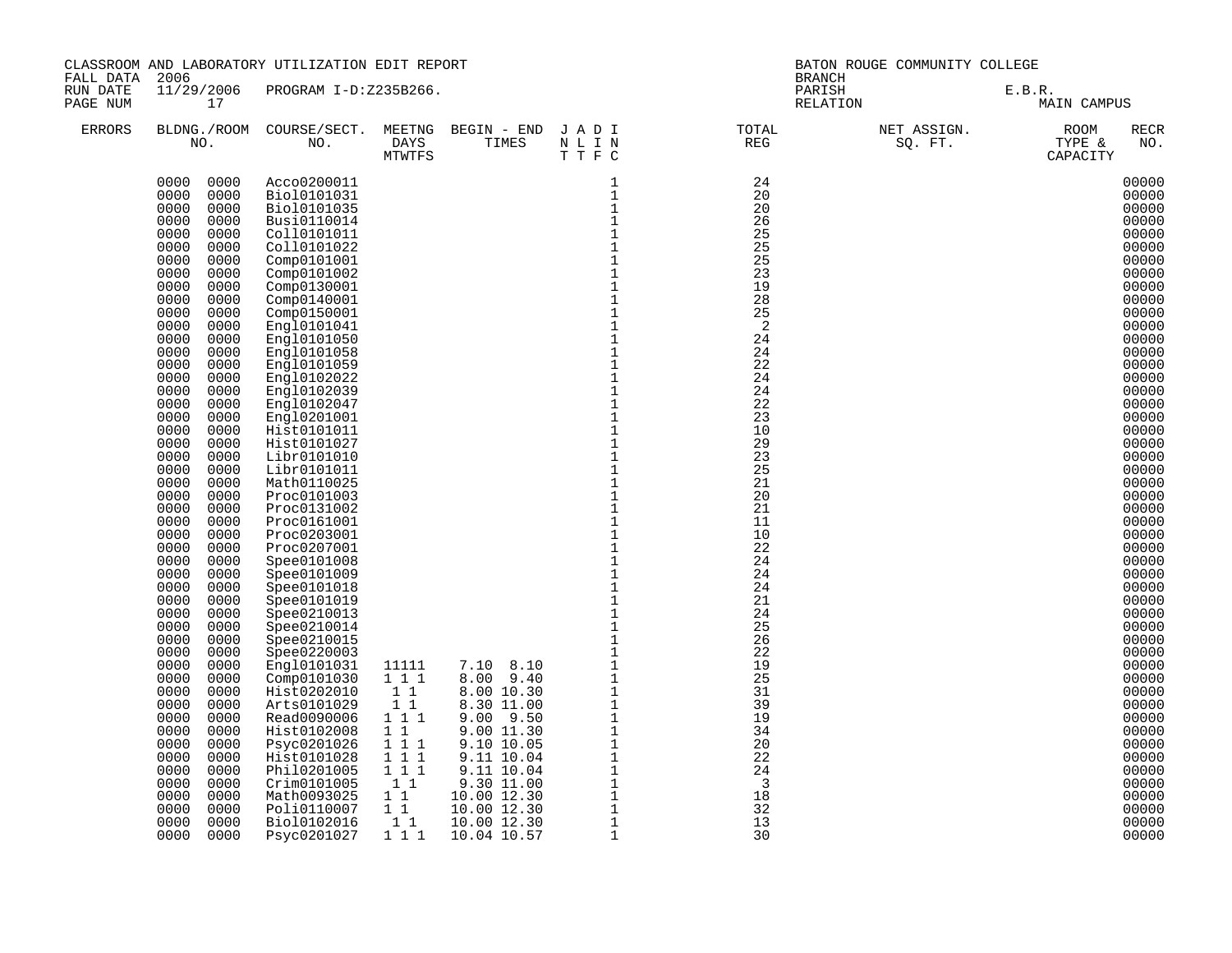|               |              |                    | CLASSROOM AND LABORATORY UTILIZATION EDIT REPORT |                          |                            |                      | BATON ROUGE COMMUNITY COLLEGE |                        |                                           |  |  |  |
|---------------|--------------|--------------------|--------------------------------------------------|--------------------------|----------------------------|----------------------|-------------------------------|------------------------|-------------------------------------------|--|--|--|
| FALL DATA     | 2006         |                    |                                                  |                          |                            |                      |                               | <b>BRANCH</b>          |                                           |  |  |  |
| RUN DATE      |              | 11/29/2006         | PROGRAM I-D:Z235B266.                            |                          |                            |                      |                               | PARISH                 | E.B.R.                                    |  |  |  |
| PAGE NUM      |              | 18                 |                                                  |                          |                            |                      |                               | RELATION               | MAIN CAMPUS                               |  |  |  |
| <b>ERRORS</b> |              | BLDNG./ROOM<br>NO. | COURSE/SECT.<br>NO.                              | MEETNG<br>DAYS<br>MTWTFS | BEGIN - END<br>TIMES       | JADI<br>NLIN<br>TTFC | TOTAL<br>REG                  | NET ASSIGN.<br>SQ. FT. | RECR<br>ROOM<br>TYPE &<br>NO.<br>CAPACITY |  |  |  |
|               | 0000         | 0000               | Busi0110024                                      | 111                      | 10.08 11.01                |                      | 24                            |                        | 00000                                     |  |  |  |
|               | 0000         | 0000               | Phil0201006                                      | 1 1 1                    | 10.25 11.15                |                      | 25                            |                        | 00000                                     |  |  |  |
|               | 0000         | 0000               | Hist0101023                                      | $1\quad1$                | 11.00 13.30                |                      | 35                            |                        | 00000                                     |  |  |  |
|               | 0000         | 0000               | Busi0110023                                      | 1 1 1                    | 11.05 12.05                |                      | 19                            |                        | 00000                                     |  |  |  |
|               | 0000         | 0000               | Psyc0201021                                      | 111                      | 11.07 12.00                |                      | 15                            |                        | 00000                                     |  |  |  |
|               | 0000         | 0000               | Hist0101024                                      | 1 1 1                    | 11.08 12.01                |                      | 19                            |                        | 00000                                     |  |  |  |
|               | 0000         | 0000               | Soci0200028                                      | 1 1 1                    | 11.49 12.43                |                      | 13                            |                        | 00000                                     |  |  |  |
|               | 0000         | 0000               | Hist0101026                                      | $1\quad1$                | 11.54 13.30                |                      | 33                            |                        | 00000                                     |  |  |  |
|               | 0000         | 0000               | Comp0101031                                      | $1\quad1$                | 12.30 13.55                |                      | 28                            |                        | 00000                                     |  |  |  |
|               | 0000         | 0000               | Psyc0201028                                      | $1\;1$                   | 12.35 13.55                |                      | 29                            |                        | 00000                                     |  |  |  |
|               | 0000         | 0000               | Soci0200026                                      | 111                      | 13.30 14.45                |                      | 21                            |                        | 00000                                     |  |  |  |
|               | 0000<br>0000 | 0000               | Chem0102002<br>Fina0110004                       | $1\quad1$                | 13.30 16.00<br>13.30 16.10 |                      |                               |                        | 00000<br>00000                            |  |  |  |
|               | 0000         | 0000<br>0000       | Soci0200027                                      | $1\quad1$<br>111         | 13.45 14.45                |                      | 13                            |                        | 00000                                     |  |  |  |
|               | 0000         | 0000               | Engl0102043                                      | 11                       | 14.00 16.30                |                      | 15                            |                        | 00000                                     |  |  |  |
|               | 0000         | 0000               | Spee0120016                                      |                          | 18.00 21.00                |                      | 17                            |                        | 00000                                     |  |  |  |
|               |              |                    |                                                  |                          |                            |                      |                               |                        |                                           |  |  |  |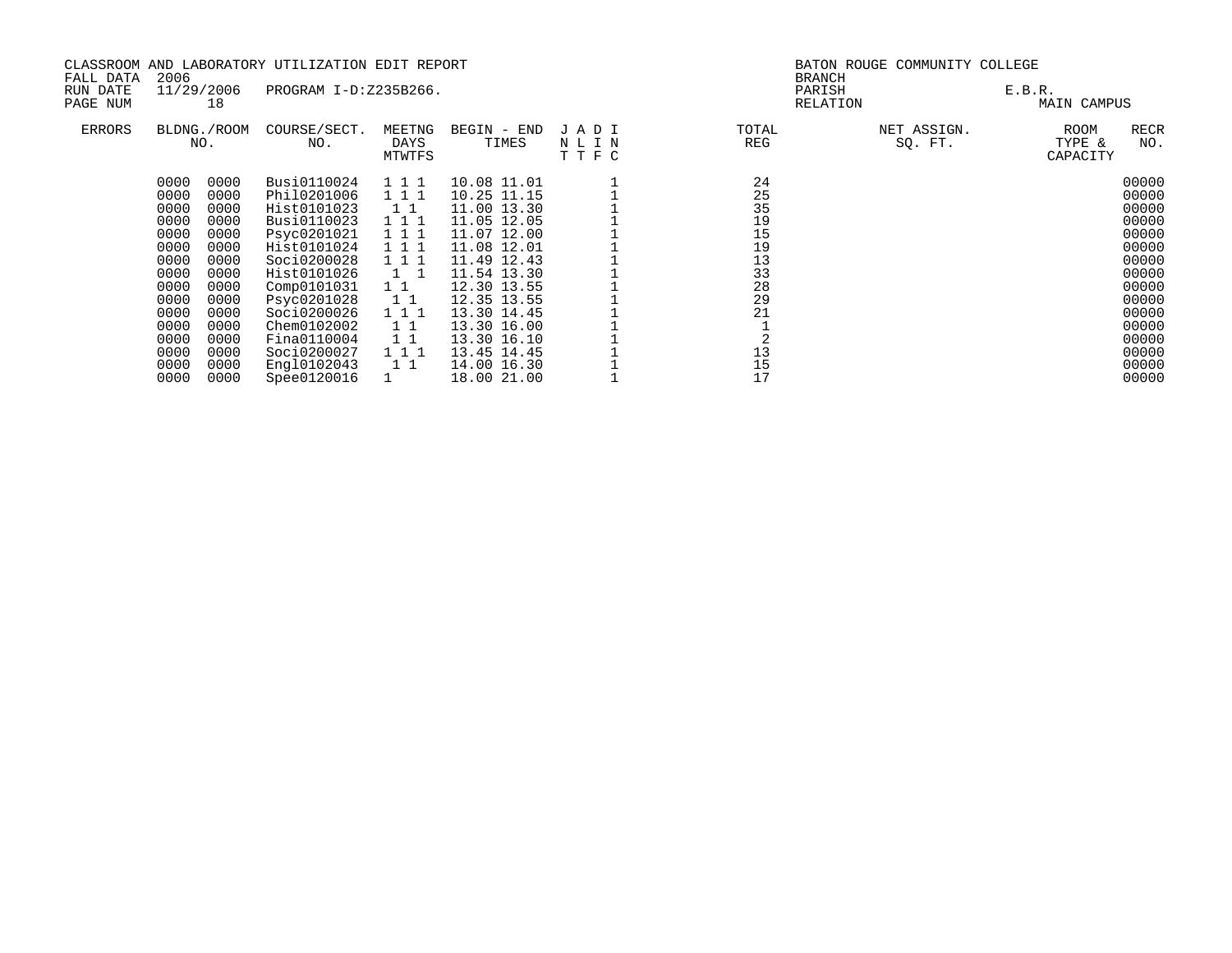- ERROR 1 CLASS AND LABORATORY UTILIZATION FILE DOES NOT MATCH WITH BLDGS AND ROOMS FILE. 31 THE ROOM, BUILDING, AND CLASS FILES MUST ALL MATCH. IF THE ROOM NUMBER ON THE UTILIZATION IS CORRECT, THE ROOM SHOULD TO BE ADDED TO THE ROOM FILE.
- ERROR 2 THERE SHOULD BE AT LEAST ONE ENTRY IN THE DAYS-OF-WEEK-COURSE-MEETS FIELD.
- ERROR 3 BEGIN-END-TIME FIELDS MUST BE BETWEEN 06.00 AND 23.00
- ERROR 4 WARNING CLASS TIME EXCEEDS 5 HOURS.
- ERROR 5 ROOM TYPE INVALID FOR TEACHING CLASS, CLASSES CANNOT BE SCHEDULED IN ROOMS DESIGNATED AS CIRCULATION, CUSTODIAL OR MECHANICAL.
- ERROR 7 THE TOTAL REGISTRANTS FIELD MUST NOT BE BLANK OR ZEROS
- ERROR 8 WARNING EXCEEDS THE CAPACITY OF THE ROOM BY 50% (IF THIS IS A JOINT CLASS ITS REGISTRANTS ARE INCLUDED). PLEASE CHECK THE CAPACITY OF THE ROOM AS IT APPEARS ON THE ROOM FILE.
- ERROR 9 UNLESS THERE IS A JOINT CLASS, ALTERNATE WEEKS OR INCONSISTENT MEETING TIMES, THERE SHOULD BE NO DUPLICATES.

| TOTAL ERRORS (INCLUDING WARNINGS)                                  |     |
|--------------------------------------------------------------------|-----|
| TOTAL NUMBER OF RECORDS READ                                       | 883 |
| TOTAL NUMBER OF RECORDS ACCEPTED FOR SPACE UTILIZATION COMPUTATION | 784 |
| NUMBER OF JOINT-CLASS RECORDS                                      |     |
| NUMBER OF ALTERATE WEEKS RECORDS                                   |     |
| NUMBER OF DIFFERENT TIMES RECORDS                                  |     |
| NUMBER OF INCONSISTENT RECORDS                                     |     |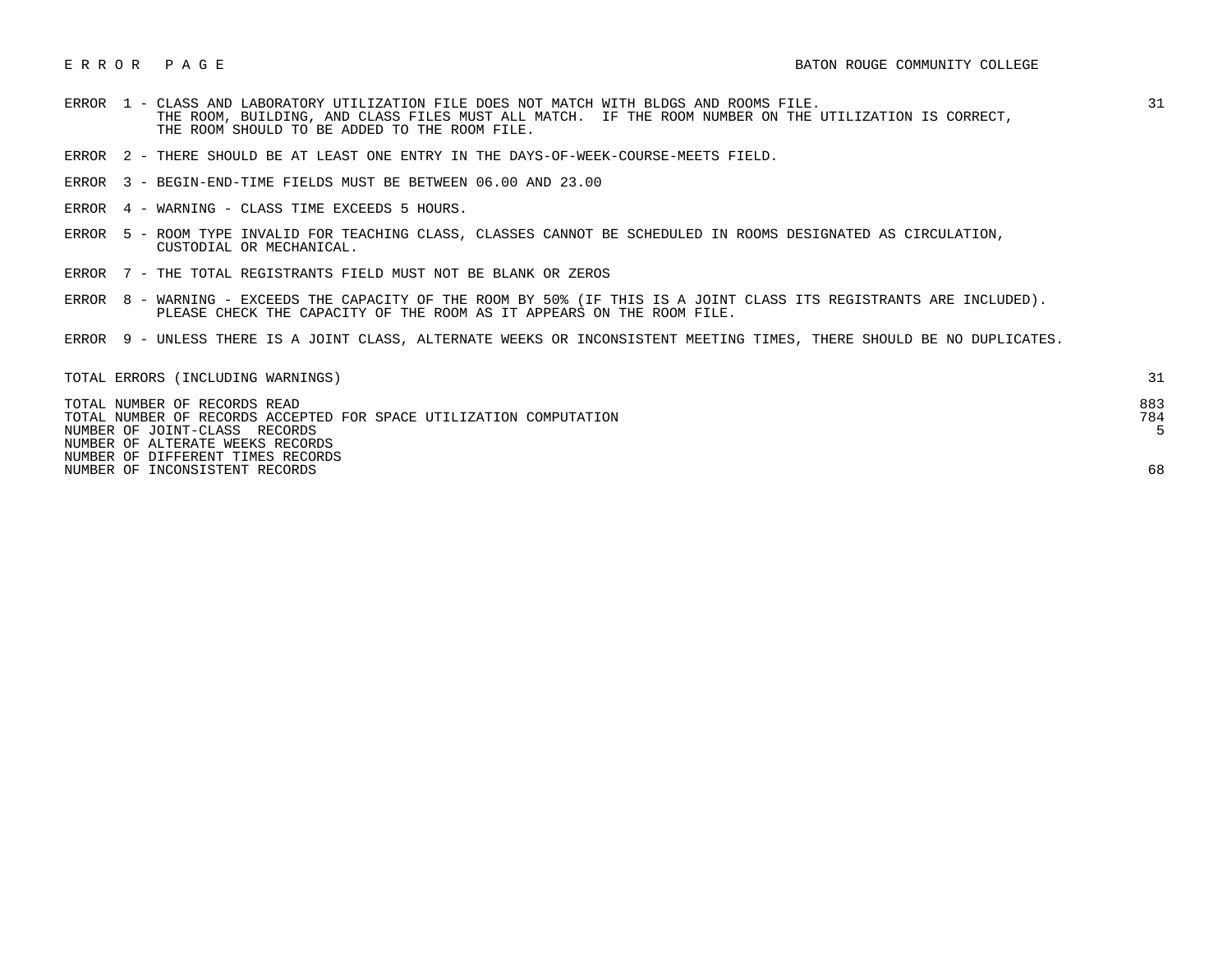|                                                                                      | DAY USE         | NIGHT USE       | TOTAL           |  |
|--------------------------------------------------------------------------------------|-----------------|-----------------|-----------------|--|
|                                                                                      | $(0600 - 1700)$ | (1700-2300)     | $(0600 - 2300)$ |  |
| *CLASSROOM FACILITIES                                                                |                 |                 |                 |  |
| TOTAL NUMBER OF ROOMS                                                                |                 |                 | 60              |  |
| TOTAL NUMBER OF STATIONS (CAPACITY)                                                  |                 |                 | 2155            |  |
| WEEKLY STUDENT CONTACT HOURS                                                         | 42819           | 7832            | 50651           |  |
| WEEKLY TOTAL OF ROOMS AVAILABLE - COUNTED IN HALF HOUR INCREMENTS                    | 5400            | 3000            | 8400            |  |
| WEEKLY TOTAL OF ROOMS IN USE - COUNTED IN HALF HOUR INCREMENTS                       | 3050            | 642             | 3692            |  |
| WEEKLY TOTAL OF STUDENT STATIONS AVAILABLE - COUNTED IN HALF HOUR INCREMENTS         | 193950          | 107750          | 301700          |  |
| WEEKLY TOTAL OF STATIONS AVAILABLE IN ROOMS IN USE - COUNTED IN HALF HOUR INCREMENTS | 119480          | 24360           | 143840          |  |
| WEEKLY TOTAL OF STATIONS IN USE - COUNTED IN HALF HOUR INCREMENTS                    | 85638           | 15664           | 101302          |  |
| PERCENT OF ROOMS IN USE TO ROOMS AVAILABLE                                           | 56.5            | 21.4            | 44.0            |  |
| PERCENT OF STATIONS IN USE TO STATIONS AVAILABLE                                     | 44.2            | 14.5            | 33.6            |  |
| PERCENT OF STATIONS IN USE TO STATIONS AVAILABLE IN OCCUPIED ROOMS                   | 71.7            | 64.3            | 70.4            |  |
|                                                                                      |                 |                 |                 |  |
|                                                                                      | DAY USE         | NIGHT USE       | TOTAL           |  |
|                                                                                      | $(0600 - 1700)$ | $(1700 - 2300)$ | $(0600 - 2300)$ |  |
| <b>CLASSROOM</b>                                                                     |                 |                 |                 |  |
| TOTAL NUMBER OF ROOMS                                                                |                 |                 | 60              |  |
| TOTAL NUMBER OF STATIONS (CAPACITY)                                                  |                 |                 | 2155            |  |
| WEEKLY STUDENT CONTACT HOURS                                                         | 42819           | 7832            | 50651           |  |
| WEEKLY TOTAL OF ROOMS AVAILABLE - COUNTED IN HALF HOUR INCREMENTS                    | 5400            | 3000            | 8400            |  |
| WEEKLY TOTAL OF ROOMS IN USE - COUNTED IN HALF HOUR INCREMENTS                       | 3050            | 642             | 3692            |  |
| WEEKLY TOTAL OF STUDENT STATIONS AVAILABLE - COUNTED IN HALF HOUR INCREMENTS         | 193950          | 107750          | 301700          |  |
| WEEKLY TOTAL OF STATIONS AVAILABLE IN ROOMS IN USE - COUNTED IN HALF HOUR INCREMENTS | 119480          | 24360           | 143840          |  |
| WEEKLY TOTAL OF STATIONS IN USE - COUNTED IN HALF HOUR INCREMENTS                    | 85638           | 15664           | 101302          |  |
| PERCENT OF ROOMS IN USE TO ROOMS AVAILABLE                                           | 56.5            | 21.4            | 44.0            |  |
| PERCENT OF STATIONS IN USE TO STATIONS AVAILABLE                                     | 44.2            | 14.5            | 33.6            |  |
| PERCENT OF STATIONS IN USE TO STATIONS AVAILABLE IN OCCUPIED ROOMS                   | 71.7            | 64.3            | 70.4            |  |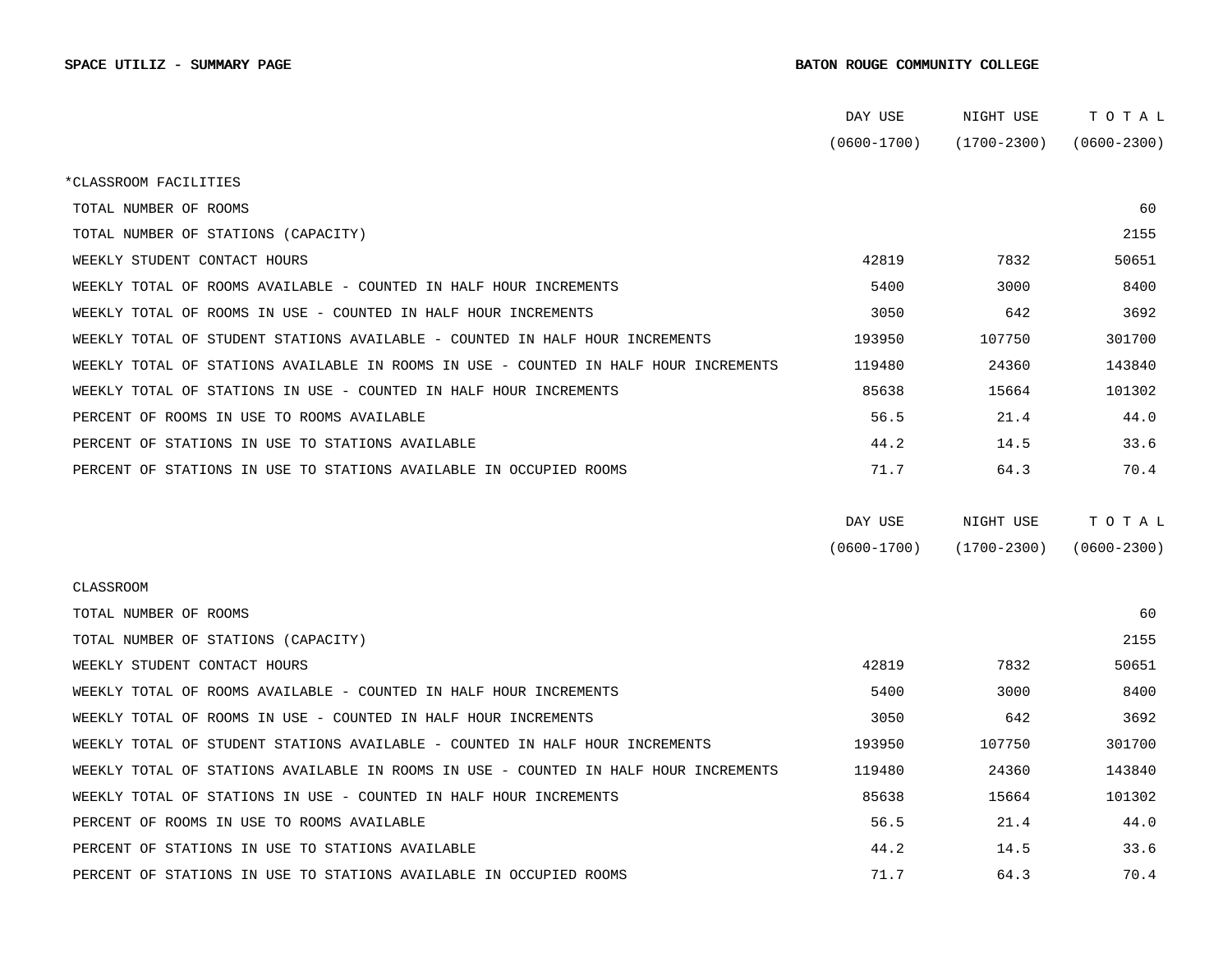|                                                                                      | DAY USE         | NIGHT USE       | TOTAL           |
|--------------------------------------------------------------------------------------|-----------------|-----------------|-----------------|
|                                                                                      | $(0600 - 1700)$ | $(1700 - 2300)$ | $(0600 - 2300)$ |
| *LABORATORY FACILITIES                                                               |                 |                 |                 |
| TOTAL NUMBER OF ROOMS                                                                |                 |                 | 26              |
| TOTAL NUMBER OF STATIONS (CAPACITY)                                                  |                 |                 | 923             |
| WEEKLY STUDENT CONTACT HOURS                                                         | 12070           | 1968            | 14038           |
| WEEKLY TOTAL OF ROOMS AVAILABLE - COUNTED IN HALF HOUR INCREMENTS                    | 2340            | 1300            | 3640            |
| WEEKLY TOTAL OF ROOMS IN USE - COUNTED IN HALF HOUR INCREMENTS                       | 965             | 182             | 1147            |
| WEEKLY TOTAL OF STUDENT STATIONS AVAILABLE - COUNTED IN HALF HOUR INCREMENTS         | 83070           | 46150           | 129220          |
| WEEKLY TOTAL OF STATIONS AVAILABLE IN ROOMS IN USE - COUNTED IN HALF HOUR INCREMENTS | 34840           | 6580            | 41420           |
| WEEKLY TOTAL OF STATIONS IN USE - COUNTED IN HALF HOUR INCREMENTS                    | 24140           | 3937            | 28077           |
| PERCENT OF ROOMS IN USE TO ROOMS AVAILABLE                                           | 41.2            | 14.0            | 31.5            |
| PERCENT OF STATIONS IN USE TO STATIONS AVAILABLE                                     | 29.1            | 8.5             | 21.7            |
| PERCENT OF STATIONS IN USE TO STATIONS AVAILABLE IN OCCUPIED ROOMS                   | 69.3            | 59.8            | 67.8            |
|                                                                                      | DAY USE         | NIGHT USE       | TOTAL           |

| $(0600 - 1700)$ | $(1700 - 2300)$ | $(0600 - 2300)$ |
|-----------------|-----------------|-----------------|

| CLASS LABORATORY                                                                     |       |       |        |
|--------------------------------------------------------------------------------------|-------|-------|--------|
| TOTAL NUMBER OF ROOMS                                                                |       |       | 25     |
| TOTAL NUMBER OF STATIONS (CAPACITY)                                                  |       |       | 911    |
| WEEKLY STUDENT CONTACT HOURS                                                         | 12070 | 1968  | 14038  |
| WEEKLY TOTAL OF ROOMS AVAILABLE - COUNTED IN HALF HOUR INCREMENTS                    | 2250  | 1250  | 3500   |
| WEEKLY TOTAL OF ROOMS IN USE - COUNTED IN HALF HOUR INCREMENTS                       | 965   | 182   | 1147   |
| WEEKLY TOTAL OF STUDENT STATIONS AVAILABLE - COUNTED IN HALF HOUR INCREMENTS         | 81990 | 45550 | 127540 |
| WEEKLY TOTAL OF STATIONS AVAILABLE IN ROOMS IN USE - COUNTED IN HALF HOUR INCREMENTS | 34840 | 6580  | 41420  |
| WEEKLY TOTAL OF STATIONS IN USE - COUNTED IN HALF HOUR INCREMENTS                    | 24140 | 3937  | 28077  |
| PERCENT OF ROOMS IN USE TO ROOMS AVAILABLE                                           | 42.9  | 14.6  | 32.8   |
| PERCENT OF STATIONS IN USE TO STATIONS AVAILABLE                                     | 29.4  | 8.6   | 22.0   |
| PERCENT OF STATIONS IN USE TO STATIONS AVAILABLE IN OCCUPIED ROOMS                   | 69.3  | 59.8  | 67.8   |